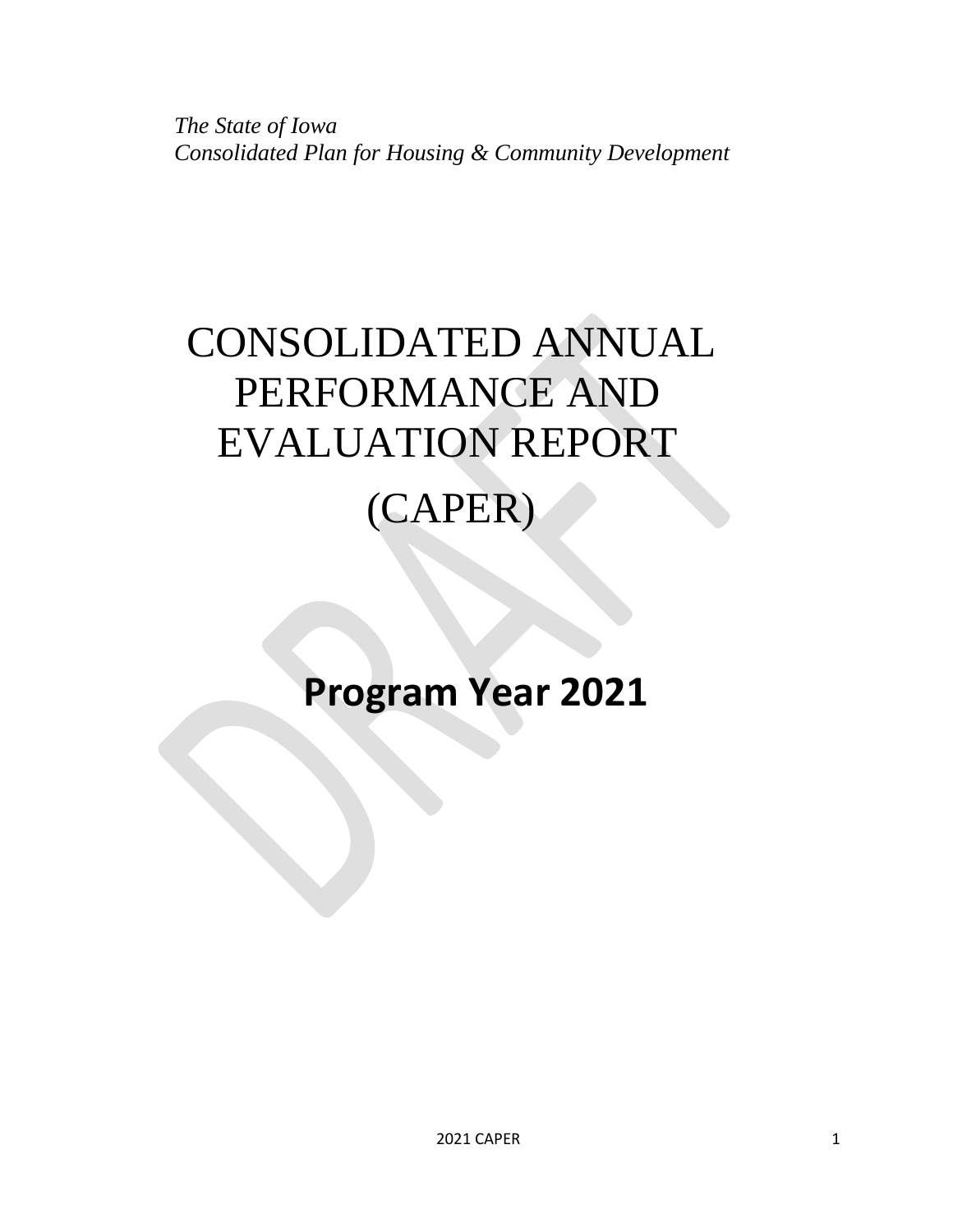# Contents

| CR-25 - Homeless and Other Special Needs 91.220(d, e); 91.320(d, e); 91.520(c)  15 |  |
|------------------------------------------------------------------------------------|--|
|                                                                                    |  |
|                                                                                    |  |
|                                                                                    |  |
|                                                                                    |  |
|                                                                                    |  |
|                                                                                    |  |
|                                                                                    |  |
| CR-58 – Section 3                                                                  |  |
|                                                                                    |  |
|                                                                                    |  |
|                                                                                    |  |
|                                                                                    |  |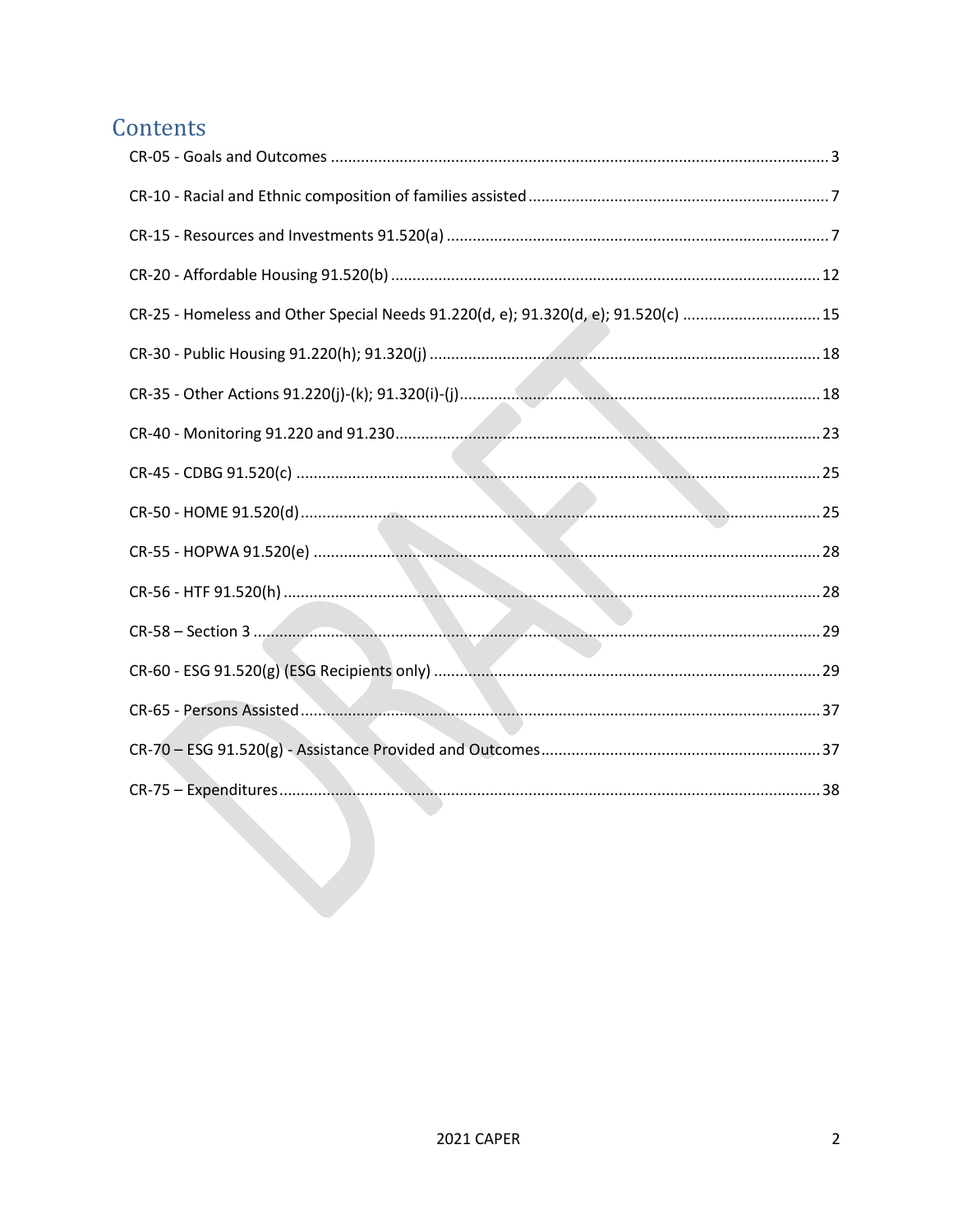## **CR-05 - Goals and Outcomes**

## **Progress the jurisdiction has made in carrying out its strategic plan and its action plan. 91.520(a)**

This could be an overview that includes major initiatives and highlights that were proposed and executed throughout the program year.

The 2021 program year is the second year of the 2020-2024 Consolidated Plan cycle. There are some accomplishments associated with goals outlined in the 2015-2019 Consolidated Plan, however, the State has generally kept goals consistent across Consolidated Plan cycles. Those accomplishments that took place in the 2021 program year, associated with the previous Consolidated Plan, are integrated into the CR-05 accomplishment table below.

The state continues to make progress on goals outlined in the Strategic Plan. Similar to the 2020 program year, the accomplishments reported below tend to represent the highest income-band within the low-moderate income households (51-80% of median family income). Strategic Plan goals were not categorized by income level, so it does make direct comparisons between goals difficult. There is consistently a greater need than there are funds available, however, the State makes every effort to leverage private funding resources and target assistance to the recipients where the most impact is recognized. The state will continue to leverage other private funding where possible to address those Strategic Plan goals in the Consolidated Plan.

## <span id="page-2-0"></span>**Comparison of the proposed versus actual outcomes for each outcome measure submitted with the consolidated plan and explain, if applicable, why progress was not made toward meeting goals and objectives. 91.520(g)**

Categories, priority levels, funding sources and amounts, outcomes/objectives, goal outcome indicators, units of measure, targets, actual outcomes/outputs, and percentage completed for each of the grantee's program year goals.

| Goal                                | Category                                   | Source /<br>Amount                                       | Indicator                   | Unit of<br><b>Measure</b>    | <b>Expected</b><br>-<br><b>Strategic</b><br>Plan | Actual-<br><b>Strategic</b><br>Plan | Percent<br>Complete | <b>Expected</b><br>$\overline{\phantom{m}}$<br>Program<br>Year | Actual-<br>Program<br>Year | Percent<br>Complete |
|-------------------------------------|--------------------------------------------|----------------------------------------------------------|-----------------------------|------------------------------|--------------------------------------------------|-------------------------------------|---------------------|----------------------------------------------------------------|----------------------------|---------------------|
| Affordable<br><b>Rental Housing</b> | Affordable<br>Housing<br>Public<br>Housing | CDBG: \$/<br>HOME: \$<br>/ HTF: $$/$<br>CDBG-<br>NDR: \$ | Rental units<br>constructed | Household<br>Housing<br>Unit | 100                                              | 0                                   | 0.00%               | 12                                                             | 19                         | 158%                |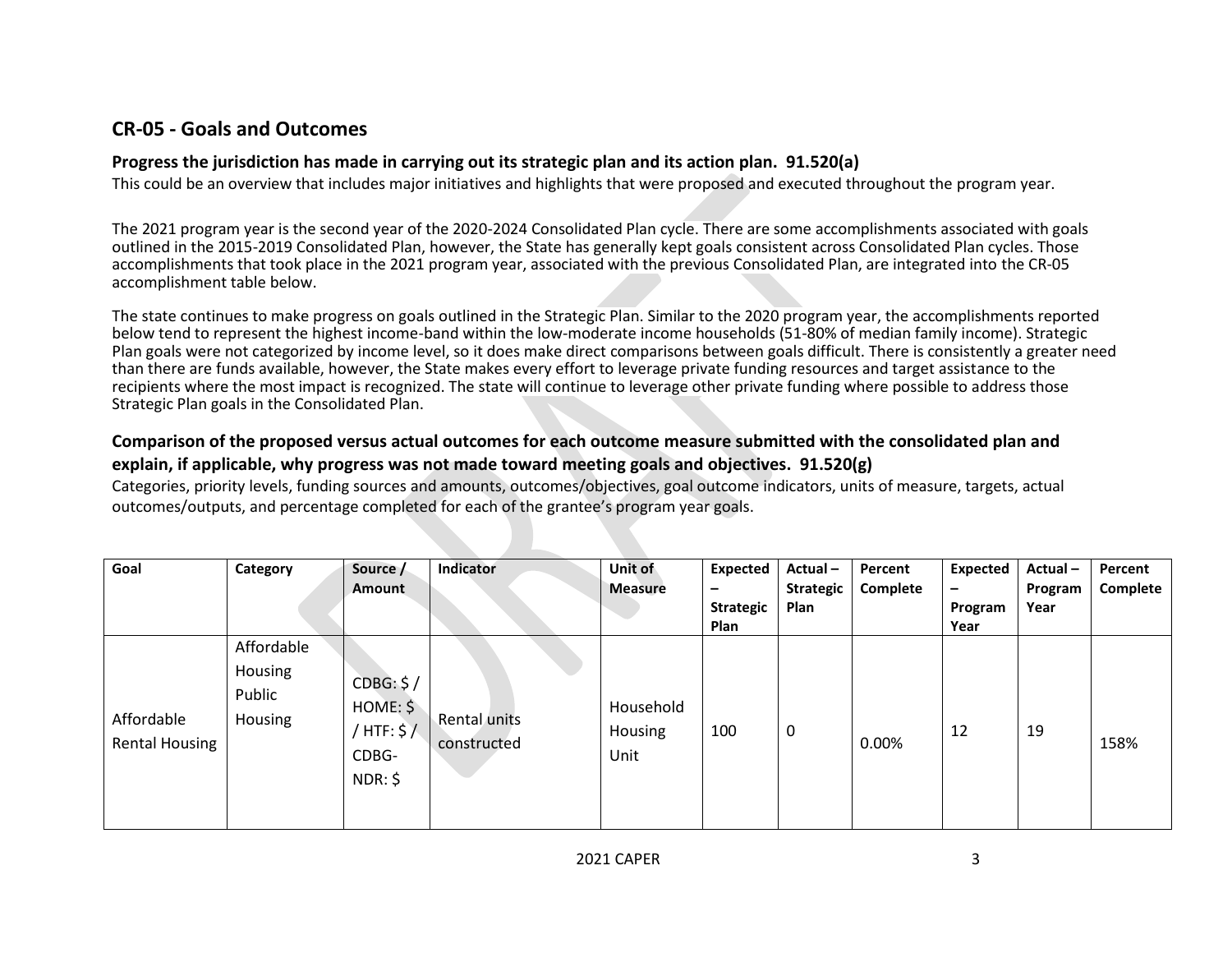| Affordable<br><b>Rental Housing</b>                       | Affordable<br>Housing<br>Public<br>Housing | CDBG: \$/<br>HOME: \$<br>/ HTF: $$/$<br>CDBG-<br>NDR: \$ | Rental units<br>rehabilitated                                                                                            | Household<br>Housing<br>Unit | 70   | 6     | 8.57%     | 10    | 4           | 40%    |
|-----------------------------------------------------------|--------------------------------------------|----------------------------------------------------------|--------------------------------------------------------------------------------------------------------------------------|------------------------------|------|-------|-----------|-------|-------------|--------|
| Affordable<br><b>Rental Housing</b>                       | Affordable<br>Housing<br>Public<br>Housing | CDBG: \$/<br>HOME: \$<br>/ HTF: $$/$<br>CDBG-<br>NDR: \$ | Tenant-based rental<br>assistance / Rapid<br>Rehousing                                                                   | Households<br>Assisted       | 1875 | 159   | 8.48%     | 30    | 12          | 40%    |
| Assist<br>Homeless<br>Persons to<br>Move into<br>Housing  | Homeless                                   | $ESG:$ \$                                                | Tenant-based rental<br>assistance / Rapid<br>Rehousing                                                                   | Households<br>Assisted       | 5280 | 1,206 | 22.84%    | 1,056 | 1033        | 97.82% |
| Foster<br>Economic<br>Development                         | Non-Housing<br>Community<br>Development    | CDBG: \$                                                 | Jobs created/retained                                                                                                    | Jobs                         | 325  | 0     | 0.00%     | 65    | $\mathbf 0$ | 0.00%  |
| Homebuyer<br>Assistance                                   | Affordable<br>Housing                      | CDBG: \$/<br>HOME: \$                                    | <b>Direct Financial</b><br>Assistance to<br>Homebuyers                                                                   | Households<br>Assisted       | 190  | 8     | 4.21%     | 34    | 20          | 58.8%  |
| Homeowner<br>Housing<br>Rehabilitation                    | Affordable<br>Housing                      | CDBG: \$/<br>CDBG-<br>NDR: \$                            | <b>Homeowner Housing</b><br>Rehabilitated                                                                                | Household<br>Housing<br>Unit | 360  | 78    | 21.67%    | 72    | 65          | 90.3%  |
| Improve and<br>Maintain<br>Community<br><b>Facilities</b> | Non-Housing<br>Community<br>Development    | CDBG: \$                                                 | Public Facility or<br>Infrastructure<br>Activities other than<br>Low/Moderate<br><b>Income Housing</b><br><b>Benefit</b> | Persons<br>Assisted          | 20   | 756   | 3,780.00% | 4     | 0           | 0.00%  |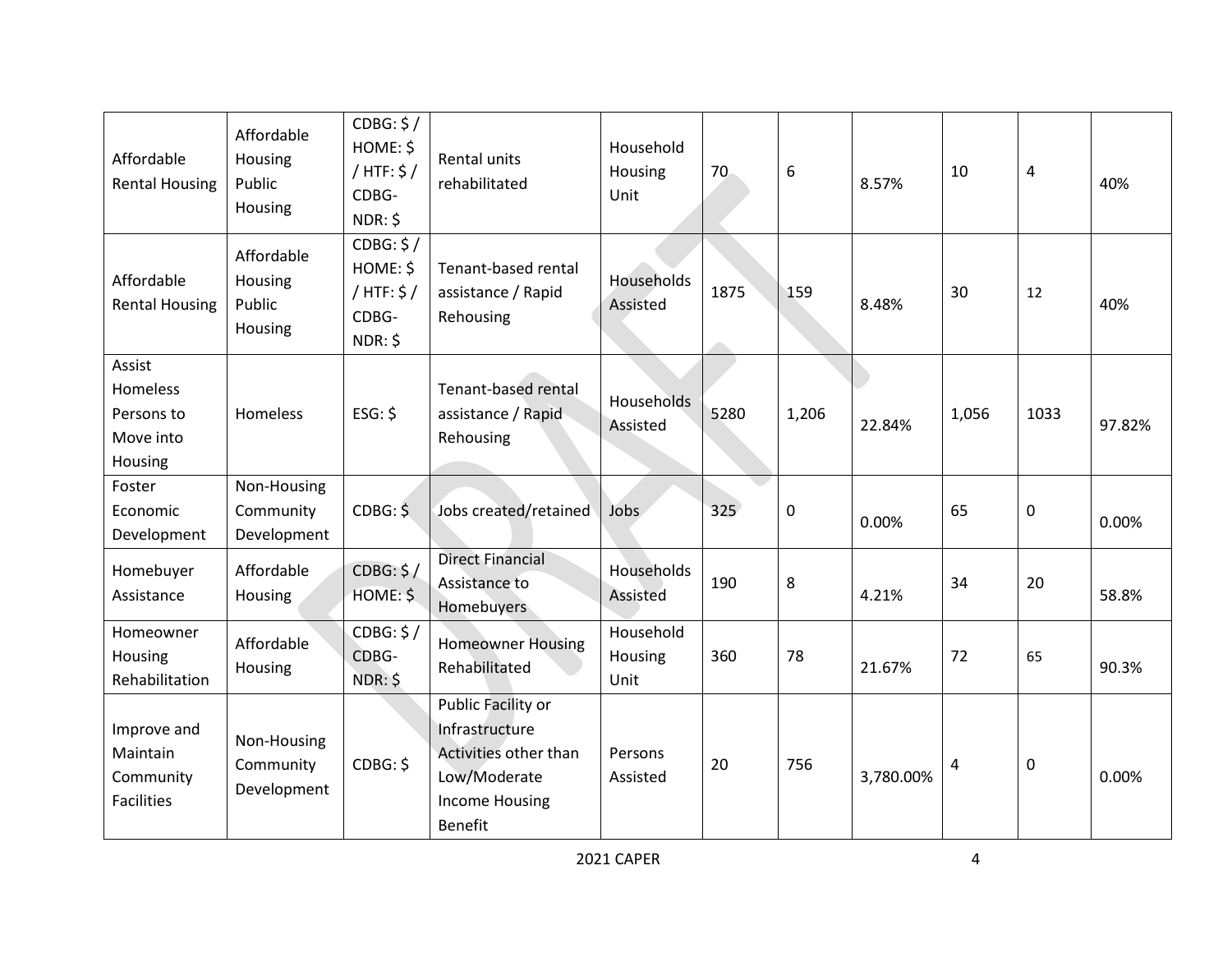| Improve and<br>Maintain<br>Water and<br>Sewer Systems | Non-Housing<br>Community<br>Development  | CDBG: \$/<br>CDBG-<br>NDR: \$ | Public Facility or<br>Infrastructure<br>Activities other than<br>Low/Moderate<br><b>Income Housing</b><br><b>Benefit</b> | Persons<br>Assisted    | 292,579      | 47,018  | 16.07% | 58,516 | 32,946  | 56.3%   |
|-------------------------------------------------------|------------------------------------------|-------------------------------|--------------------------------------------------------------------------------------------------------------------------|------------------------|--------------|---------|--------|--------|---------|---------|
| Opportunity<br>and Threats                            | Non-Housing<br>Community<br>Development  | CDBG: \$                      | Public Facility or<br>Infrastructure<br>Activities other than<br>Low/Moderate<br><b>Income Housing</b><br><b>Benefit</b> | Persons<br>Assisted    | 39,212       | 5,998   | 15.30% | 7,842  | 6,218   | 79.29%  |
| Opportunity<br>and Threats                            | Non-Housing<br>Community<br>Development  | CDBG: \$                      | Public service<br>activities other than<br>Low/Moderate<br><b>Income Housing</b><br><b>Benefit</b>                       | Persons<br>Assisted    | $\mathbf{0}$ | 330,820 |        | 7,842  | 139,133 |         |
| Prevent<br>Persons from<br>Becoming<br>Homeless       | Homeless                                 | $ESG:$ \$                     | Homelessness<br>Prevention                                                                                               | Persons<br>Assisted    | 12,680       | 2,979   | 23.49% | 2,536  | 2,695   | 106.27% |
| Provide<br>Housing for<br>Persons with<br>HIV/AIDS    | Non-<br>Homeless<br><b>Special Needs</b> | HOPWA:<br>\$                  | Tenant-based rental<br>assistance / Rapid<br>Rehousing                                                                   | Households<br>Assisted | 240          | 47      | 19.58% | 48     | 49      | 102.08% |
| Provide<br>Housing for<br>Persons with<br>HIV/AIDS    | Non-<br>Homeless<br><b>Special Needs</b> | HOPWA:<br>\$                  | Homelessness<br>Prevention                                                                                               | Persons<br>Assisted    | 500          | 106     | 21.20% | 100    | 131     | 131.00% |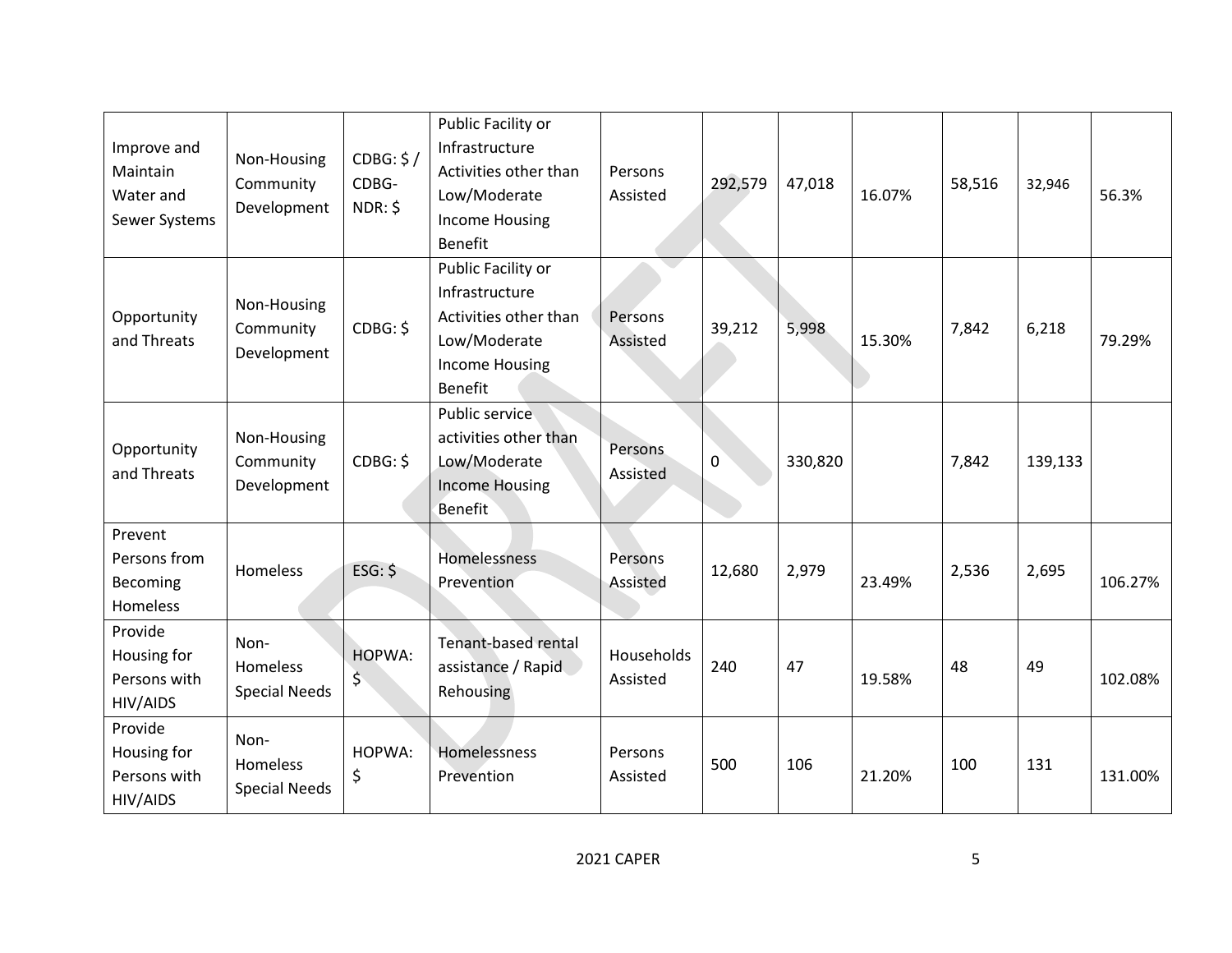| Provide<br>Outreach to<br>Homeless<br>Persons                  | Homeless                                        | $ESG:$ \$    | Public service<br>activities other than<br>Low/Moderate<br>Income Housing<br><b>Benefit</b> | Persons<br>Assisted | 1000   | 483   | 48.30% | 200   | 209   | 104.50% |
|----------------------------------------------------------------|-------------------------------------------------|--------------|---------------------------------------------------------------------------------------------|---------------------|--------|-------|--------|-------|-------|---------|
| Provide<br>Shelter for<br>Homeless<br>Persons                  | Homeless                                        | $ESG:$ \$    | <b>Homeless Person</b><br>Overnight Shelter                                                 | Persons<br>Assisted | 2,1500 | 5,593 | 26.01% | 4,300 | 4,949 | 115.09% |
| Provide<br>Supportive<br>Services for<br>Persons with<br>HIV/A | Non-<br><b>Homeless</b><br><b>Special Needs</b> | HOPWA:<br>\$ | Public service<br>activities other than<br>Low/Moderate<br>Income Housing<br><b>Benefit</b> | Persons<br>Assisted | 750    | 170   | 22.67% | 150   | 190   | 126.67% |
| Revitalize<br>Downtown<br><b>Districts</b>                     | Non-Housing<br>Community<br>Development         | CDBG: \$     | Facade<br>treatment/business<br>building rehabilitation                                     | <b>Business</b>     | 150    | 42    | 28.00% | 30    | 24    | 80%     |

**Table 1 - Accomplishments – Program Year & Strategic Plan to Date**

**Assess how the jurisdiction's use of funds, particularly CDBG, addresses the priorities and specific objectives identified in the plan, giving special attention to the highest priority activities identified.**

For the 2021 program year, CDBG accomplishments generally did not exceed the anticipated estimates for annual goals. This is due to the state's continued response to the COVID-19 pandemic and the subsequent shifting of resources to address unexpected needs that came after the development of the 2020 Consolidated Plan and 2020 Annual Action Plan. Similar to 2020, the *Opportunity and Threats* goal is a notable example of this shift, albeit less of a difference between expected and actual outcomes than in 2020. While the goal was initially established to provide support to persons through public facility and infrastructure activities, given the pandemic the goal was leveraged to support food banks in response to the pandemic.

The State has provided \$836,913 of CDBG-CV funds to entitlement jurisdictions to support their response efforts through public service activities. See the attached PR 26 CDBG-CV report for a list of those entities that have received CDBG-CV funding.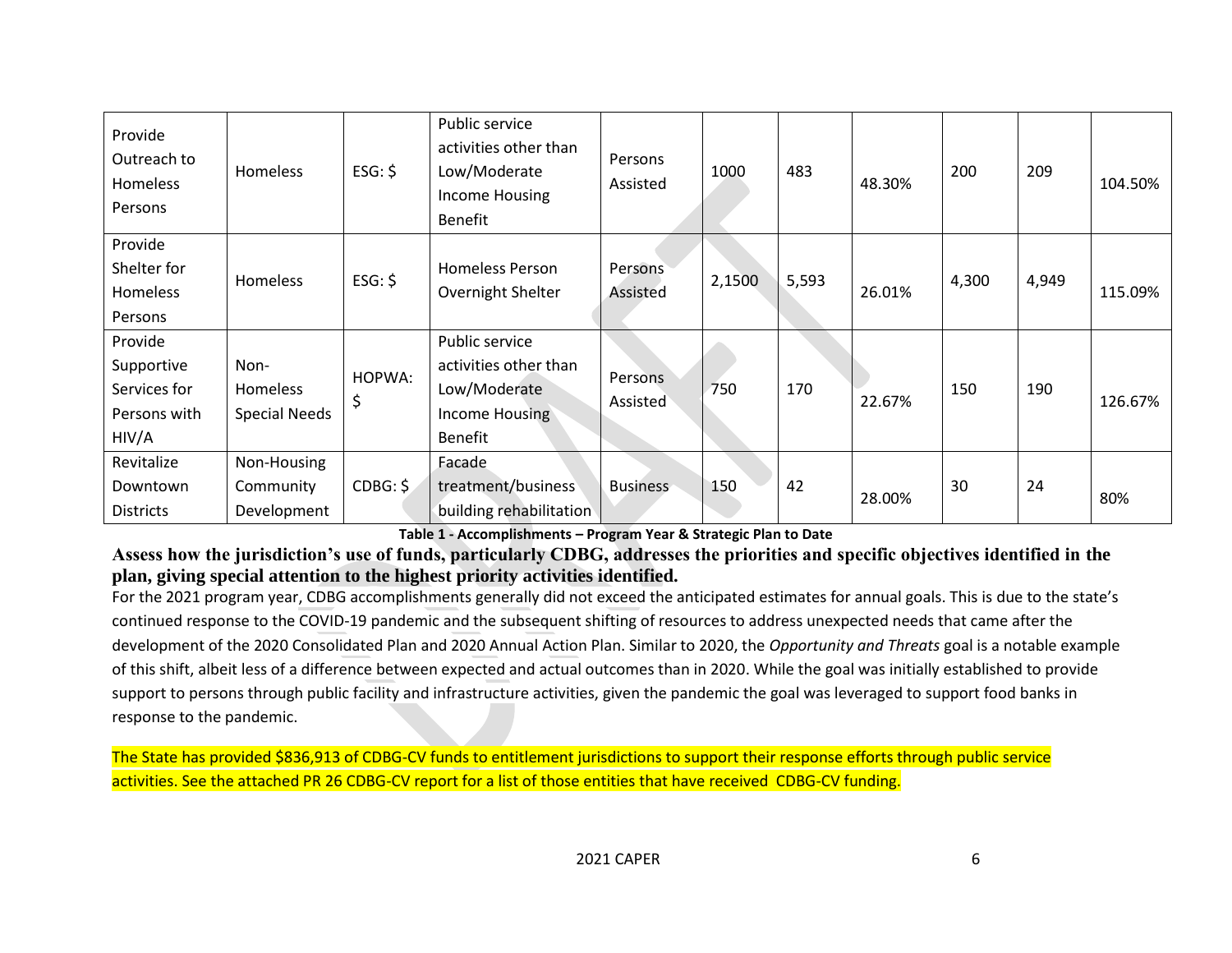## <span id="page-6-0"></span>**CR-10 - Racial and Ethnic composition of families assisted**

| フェ・フムひしロー                                 |             |                          |              |            |            |
|-------------------------------------------|-------------|--------------------------|--------------|------------|------------|
|                                           | <b>CDBG</b> | <b>HOME</b>              | <b>HOPWA</b> | <b>ESG</b> | <b>HTF</b> |
| White                                     | 226,400     | 85                       | 149          | 6,278      |            |
| <b>Black or African American</b>          | 615         | 33                       | 139          | 3,483      |            |
| Asian                                     | 480         | 19                       |              | 57         |            |
| American Indian or American Native        | 194         | 3                        | $\Omega$     | 179        |            |
| Native Hawaiian or Other Pacific Islander | 135         | 5                        | 2            | 46         |            |
| <b>Total</b>                              | 227,824     | 145                      | 297          | 10,043     |            |
| Hispanic                                  | 3,261       | $\overline{\phantom{0}}$ | 18           | 1,020      |            |
| Not Hispanic                              | 224,563     | 143                      | 279          | 9,794      |            |

**Describe the families assisted (including the racial and ethnic status of families assisted). 91.520(a)** 

**Table 2 – Table of assistance to racial and ethnic populations by source of funds**

#### **Narrative**

For HOPWA: HMIS and required HOPWA HUD-40110-D reporting includes additional categories, such as Other Multi-Racial, Client Doesn't Know, and Client Refused, but these categories are excluded in this table. These individuals (12 total) are included here in the category of White. Also note, numbers include both clients and beneficiaries, as required elsewhere for HUD HOPWA reporting.

For ESG: the categories above for race do not include the HMIS-reported categories of Multiple Races (752), Client Doesn't Know/Client Refused (187), and Data Not Collected (54). For Ethnicity, the totals above do not include Client Doesn't Know/Client Refused (167) and Data Not Collected (55). To avoid skewing the data in any direction, these totals are left out of this table above.

## <span id="page-6-1"></span>**CR-15 - Resources and Investments 91.520(a)**

| <b>Source of Funds</b> | <b>Source</b>    | <b>Resources Made</b><br><b>Available</b> | <b>Amount Expended</b><br><b>During Program Year</b> |
|------------------------|------------------|-------------------------------------------|------------------------------------------------------|
| <b>CDBG</b>            | public - federal | 25,330,219                                | \$26,172,740                                         |
| <b>HOME</b>            | public - federal | 7,948,564                                 | 3,656,455.31                                         |
| <b>HOPWA</b>           | public - federal | 799,740                                   | 696,049                                              |
| ESG                    | public - federal | 2,793,509                                 | 2,524,783                                            |
| <b>HTF</b>             | public - federal | 3,000,000                                 | 3,480,647.93                                         |
| Other                  | public - federal | 96,887,177                                |                                                      |

#### **Identify the resources made available**

**Table 3 - Resources Made Available**

#### **Narrative**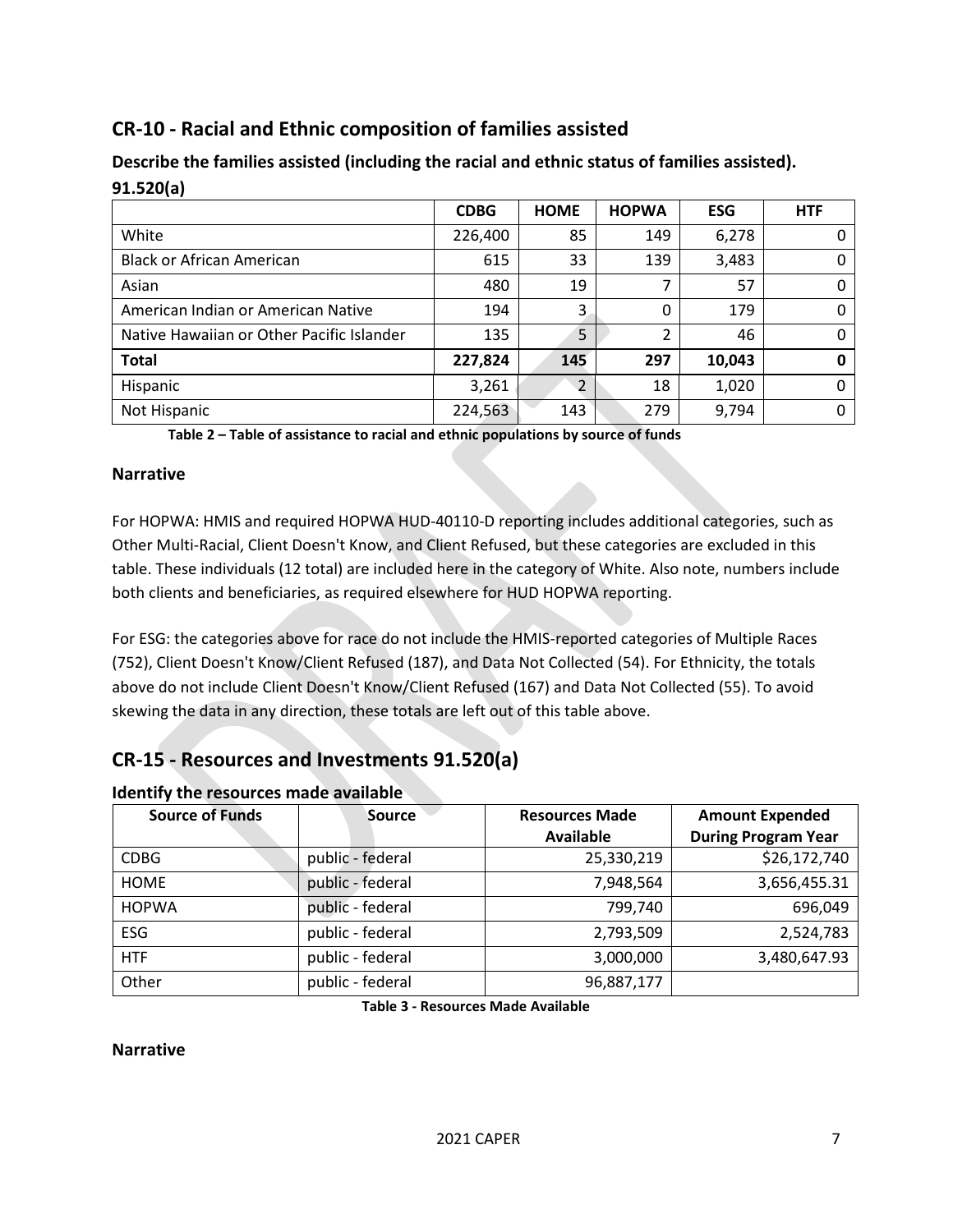Note that the totals above for all the programs are based on the PR07 Drawdown IDIS reports, rounded to the nearest dollar, for the total amounts drawn during the program/calendar year for each program, rather than the amounts drawn against specific grant fiscal year awards.

The State received a total of \$31,367,906 in CDBG-CV funding. Based on the PR-26 report, a total of 3.9% of the CDBG-CV funding has been expended.

CDBG-DR funds are not included in the CAPER. Those funds are reported separately in Quarterly Performance Reports (QPRs). The State of Iowa's CDBG-DR QPRs can be found on IEDA's website:

<https://www.iowaeda.com/disaster-recovery/2008/>

#### **Narrative**

The State does not distribute funds geographically. However, during our competitive award processes, HUD funds are distributed evenly across the state. The State makes investments in a number of metropolitan and non-metropolitan counties. While several major urban areas appear to have a concentration of projects, many rural areas also received awards. These areas often are smaller communities experiencing economic growth, with a shortage of affordable housing for low-income residents.

The state of Iowa does not have any specific geographic target area priorities but does encourage investments to be targeted in several areas of high level of need for all CPD grant programs.

For the CDBG program, Iowa encourages jurisdictions to target non-housing community development funds in areas where at least 51% of the residents have incomes at or below 80% of the Area Median Income.

For HOME Investment Partnerships Program (HOME), Iowa does not set specific geographic target areas. For HOME projects, however, it does provide points in its application scoring for developments or projects located in cities designated as Great Places through the Iowa Great Places program. These investments leverage other federal, state and local investments to encourage holistic planning and community development. Points are also awarded to projects located in "high opportunity areas" and "very high opportunity areas" to ensure that low-income individuals are afforded the opportunity to live in areas where higher-wage jobs are present.

For Emergency Solutions Grants (ESG), Iowa does not set specific geographic target areas for ESG activities, but it does incentivize regional collaboration through the development of Coordinated Services Regions for homelessness assistance.

Local interest and initiative in developing and carrying out programs and projects control the geographic distribution of the State's investments in affordable housing and non-housing community development. In an effort to distribute awards statewide, the State conducted outreach activities, including ongoing contacts and meetings with regional groups, such as regional Councils of Governments and Community Action Agencies. The method of distribution selects projects and proposals targeted at meeting priority local needs and during implementation steps are taken to affirmatively further fair housing.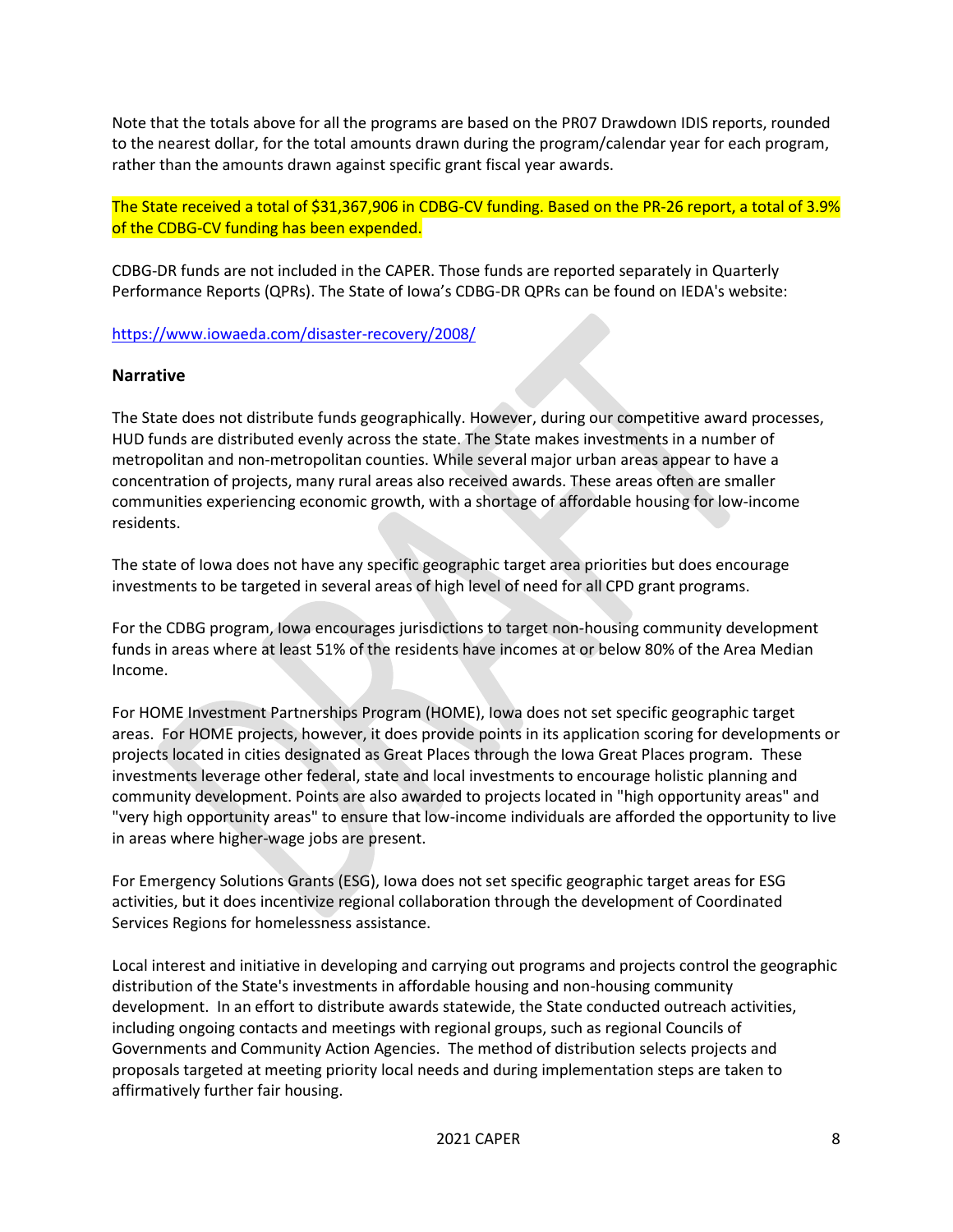## **Leveraging**

**Explain how federal funds leveraged additional resources (private, state and local funds), including a description of how matching requirements were satisfied, as well as how any publicly owned land or property located within the jurisdiction that were used to address the needs identified in the plan.**

| Fiscal Year Summary - HOME Match                                               |               |  |  |  |  |  |  |
|--------------------------------------------------------------------------------|---------------|--|--|--|--|--|--|
| 1. Excess match from prior Federal fiscal year                                 | 26,309,258.51 |  |  |  |  |  |  |
| 2. Match contributed during current Federal fiscal year                        | 2,202,631.00  |  |  |  |  |  |  |
| 3. Total match available for current Federal fiscal year (Line 1 plus Line 2)  | 28,511,889.51 |  |  |  |  |  |  |
| 4. Match liability for current Federal fiscal year                             |               |  |  |  |  |  |  |
| 5. Excess match carried over to next Federal fiscal year (Line 3 minus Line 4) | 28,511,889.51 |  |  |  |  |  |  |

**Table 4 – Fiscal Year Summary - HOME Match Report**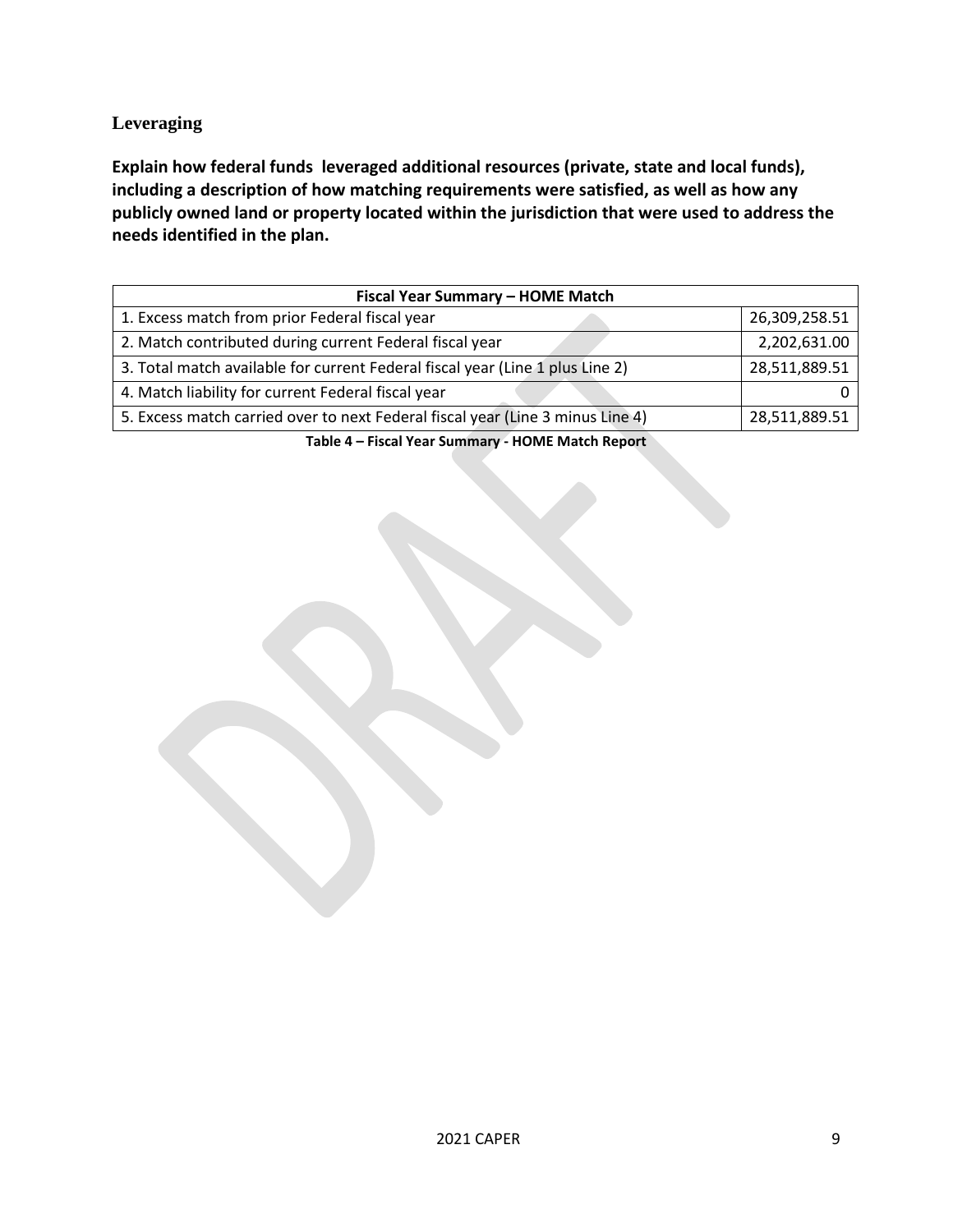| <b>Match Contribution for the Federal Fiscal Year</b> |                                |                                  |                                               |                                    |                                |                                                                                          |                       |                    |  |  |
|-------------------------------------------------------|--------------------------------|----------------------------------|-----------------------------------------------|------------------------------------|--------------------------------|------------------------------------------------------------------------------------------|-----------------------|--------------------|--|--|
| Project No. or Other ID                               | Date of<br><b>Contribution</b> | Cash<br>(non-Federal<br>sources) | Foregone<br>Taxes,<br>Fees,<br><b>Charges</b> | Appraised<br>Land/Real<br>Property | Required<br>Infrastructur<br>e | <b>Site</b><br>Preparation,<br><b>Construction</b><br>Materials,<br><b>Donated labor</b> | <b>Bond Financing</b> | <b>Total Match</b> |  |  |
| 18MAY-HM-325                                          | 10/24/2018                     | 0                                | 0                                             | 8,800                              | $\Omega$                       | 0                                                                                        | 0                     | 8,800              |  |  |
| 18MAY-HM-325(2)                                       | 11/15/2018                     | 0                                | 0                                             | 6,600                              | 0                              | 0                                                                                        |                       | 6,600              |  |  |
| 18MAY-HM-325(3)                                       | 12/2/2018                      | 30,000                           | 0                                             | U                                  | 0                              | 0                                                                                        |                       | 30,000             |  |  |
| 18MAY-HM-326                                          | 2/5/2021                       | 0                                | 0                                             | 15,300                             | 0                              | 0                                                                                        |                       | 15,300             |  |  |
| 18MAY-HM-329                                          | 2/17/2020                      | 0                                | 0                                             | 7,690                              | 0                              | 0                                                                                        | 0                     | 7,690              |  |  |
| 18MAY-HM-336                                          | 2/12/2021                      | 280,000                          | 0                                             | 0                                  | 0                              | 0                                                                                        | 0                     | 280,000            |  |  |
| 18MAY-HM-341                                          | 12/3/2020                      | 1,264,501                        | $\overline{0}$                                | 0                                  | $\Omega$                       | 0                                                                                        |                       | 1,264,501          |  |  |
| 18MAY-HM-341(2)                                       | 12/31/2020                     | 0                                | 0                                             | 334,740                            | 0                              | 0                                                                                        | 0                     | 334,740            |  |  |
| 18MAY-HM-341(3)                                       | 11/17/2019                     | 50,000                           | 0                                             | $\mathbf{0}$                       | $\overline{0}$                 | 0                                                                                        | 0                     | 50,000             |  |  |
| 19MAR-HM-381                                          | 12/13/2020                     | 115,000                          | 90,000                                        | 0                                  | 0                              | 0                                                                                        | 0                     | 205,000            |  |  |
| <b>TOTALS</b>                                         |                                | 1,739,501                        | 90,000                                        | 373,130                            | 0                              | 0                                                                                        | 0                     | 2,202,631          |  |  |

**Table 5 – Match Contribution for the Federal Fiscal Year**

## **HOME MBE/WBE report**

| <b>Program Income</b> - Enter the program amounts for the reporting period |                               |                              |                           |                  |  |  |  |  |  |  |
|----------------------------------------------------------------------------|-------------------------------|------------------------------|---------------------------|------------------|--|--|--|--|--|--|
| <b>Balance on hand at</b>                                                  | <b>Amount received during</b> | <b>Total amount expended</b> | Balance on hand at end of |                  |  |  |  |  |  |  |
| beginning of reporting                                                     | reporting period              | during reporting period      |                           | reporting period |  |  |  |  |  |  |
| period                                                                     |                               |                              |                           |                  |  |  |  |  |  |  |
|                                                                            |                               |                              |                           |                  |  |  |  |  |  |  |
| 2,218,939.55                                                               | 1,673,150.75                  | 1,491,165.98                 | 633,949.00                | 2,400,924.32     |  |  |  |  |  |  |

**Table 6 – Program Income**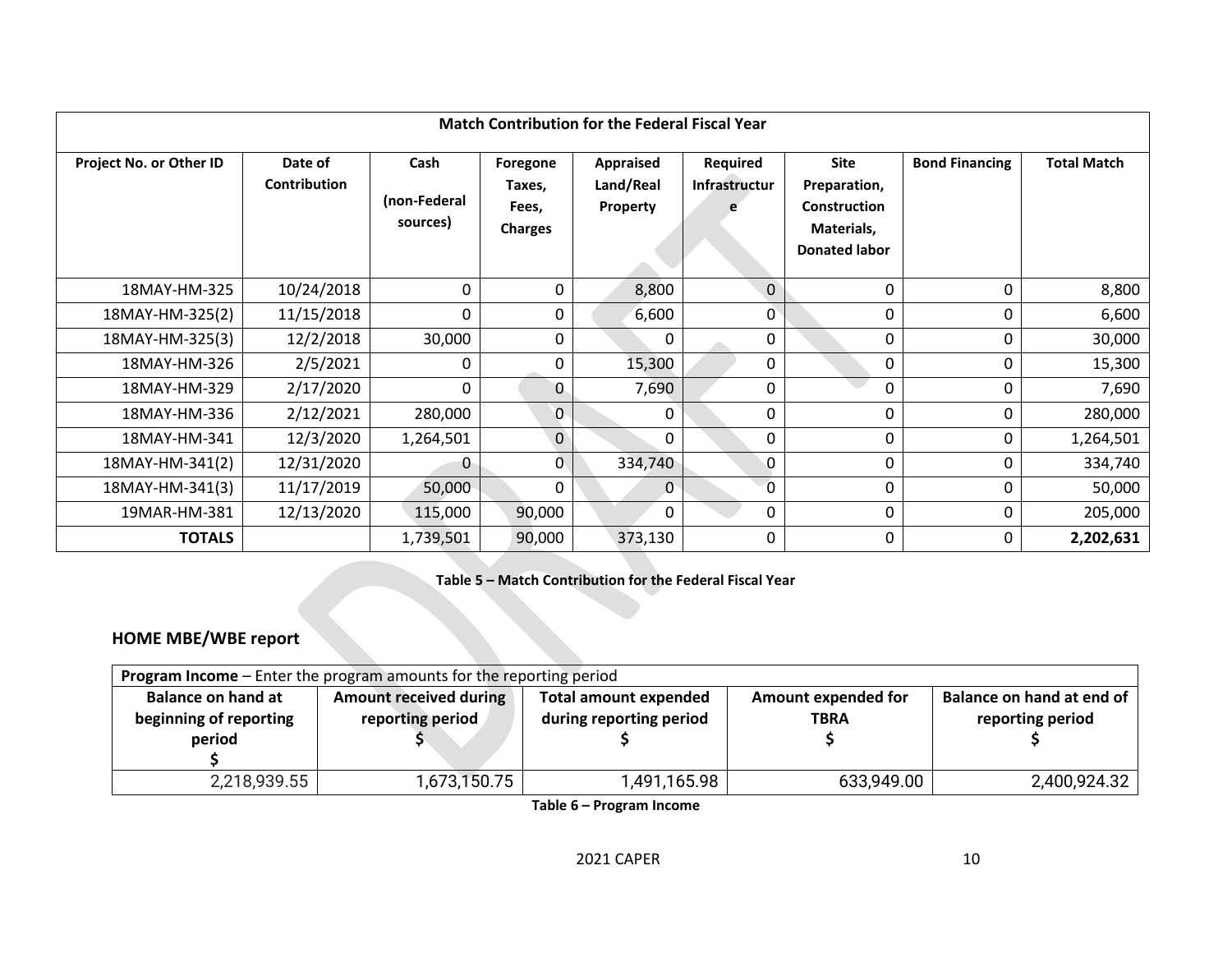| Minority Business Enterprises and Women Business Enterprises - Indicate the number and dollar value |                                                                      |                    |                 |                                      |                 |                   |  |  |  |
|-----------------------------------------------------------------------------------------------------|----------------------------------------------------------------------|--------------------|-----------------|--------------------------------------|-----------------|-------------------|--|--|--|
|                                                                                                     | of contracts for HOME projects completed during the reporting period |                    |                 |                                      |                 |                   |  |  |  |
|                                                                                                     | <b>Total</b>                                                         |                    |                 | <b>Minority Business Enterprises</b> |                 | <b>White Non-</b> |  |  |  |
|                                                                                                     |                                                                      | <b>Alaskan</b>     | Asian or        | <b>Black Non-</b>                    | <b>Hispanic</b> | <b>Hispanic</b>   |  |  |  |
|                                                                                                     |                                                                      | <b>Native or</b>   | <b>Pacific</b>  | <b>Hispanic</b>                      |                 |                   |  |  |  |
|                                                                                                     |                                                                      | <b>American</b>    | <b>Islander</b> |                                      |                 |                   |  |  |  |
|                                                                                                     |                                                                      | Indian             |                 |                                      |                 |                   |  |  |  |
| <b>Contracts</b>                                                                                    |                                                                      |                    |                 |                                      |                 |                   |  |  |  |
| Dollar                                                                                              |                                                                      |                    |                 |                                      |                 |                   |  |  |  |
| Amount                                                                                              | 1,274,182                                                            | 0                  | $\mathbf 0$     | 0                                    | 0               | 1,274,182         |  |  |  |
| Number                                                                                              | 13                                                                   | 0                  | 0               | $\mathbf 0$                          | 0               | 13                |  |  |  |
| <b>Sub-Contracts</b>                                                                                |                                                                      |                    |                 |                                      |                 |                   |  |  |  |
| Number                                                                                              | 39                                                                   | $\mathbf 0$        | $\mathbf{0}$    | $\mathbf 0$                          | $\mathbf 0$     | 39                |  |  |  |
| Dollar                                                                                              |                                                                      |                    |                 |                                      |                 |                   |  |  |  |
| Amount                                                                                              | 927,320                                                              | 0                  | 0               | $\mathbf 0$                          | $\mathbf 0$     | 927,320           |  |  |  |
|                                                                                                     | <b>Total</b>                                                         | Women              | <b>Male</b>     |                                      |                 |                   |  |  |  |
|                                                                                                     |                                                                      | <b>Business</b>    |                 |                                      |                 |                   |  |  |  |
|                                                                                                     |                                                                      | <b>Enterprises</b> |                 |                                      |                 |                   |  |  |  |
| <b>Contracts</b>                                                                                    |                                                                      |                    |                 |                                      |                 |                   |  |  |  |
| Dollar                                                                                              |                                                                      |                    |                 |                                      |                 |                   |  |  |  |
| Amount                                                                                              | 1,274,182                                                            | 346,148            | 928,034         |                                      |                 |                   |  |  |  |
| Number                                                                                              | 13                                                                   | $\overline{2}$     | 11              |                                      |                 |                   |  |  |  |
| <b>Sub-Contracts</b>                                                                                |                                                                      |                    |                 |                                      |                 |                   |  |  |  |
| Number                                                                                              | 39                                                                   | $\overline{4}$     | 35              |                                      |                 |                   |  |  |  |
| Dollar                                                                                              |                                                                      |                    |                 |                                      |                 |                   |  |  |  |
| Amount                                                                                              | 927,320                                                              | 25,528             | 901,792         |                                      |                 |                   |  |  |  |

**Table 7 - Minority Business and Women Business Enterprises**

| Minority Owners of Rental Property - Indicate the number of HOME assisted rental property owners |              |                  |                                                  |                 |                 |                   |  |  |  |  |
|--------------------------------------------------------------------------------------------------|--------------|------------------|--------------------------------------------------|-----------------|-----------------|-------------------|--|--|--|--|
| and the total amount of HOME funds in these rental properties assisted                           |              |                  |                                                  |                 |                 |                   |  |  |  |  |
|                                                                                                  | <b>Total</b> |                  | <b>Minority Property Owners</b>                  |                 |                 | <b>White Non-</b> |  |  |  |  |
|                                                                                                  |              | <b>Alaskan</b>   | <b>Black Non-</b><br><b>Hispanic</b><br>Asian or |                 | <b>Hispanic</b> |                   |  |  |  |  |
|                                                                                                  |              | <b>Native or</b> | <b>Pacific</b>                                   | <b>Hispanic</b> |                 |                   |  |  |  |  |
|                                                                                                  |              | American         | <b>Islander</b>                                  |                 |                 |                   |  |  |  |  |
|                                                                                                  |              | Indian           |                                                  |                 |                 |                   |  |  |  |  |
|                                                                                                  |              |                  |                                                  |                 |                 |                   |  |  |  |  |
| Number                                                                                           | 0            | 0                |                                                  | 0               | 0               |                   |  |  |  |  |
| Dollar                                                                                           |              |                  |                                                  |                 |                 |                   |  |  |  |  |
| Amount                                                                                           | 0            | 0                | 0                                                | 0               | 0               |                   |  |  |  |  |

**Table 8 – Minority Owners of Rental Property**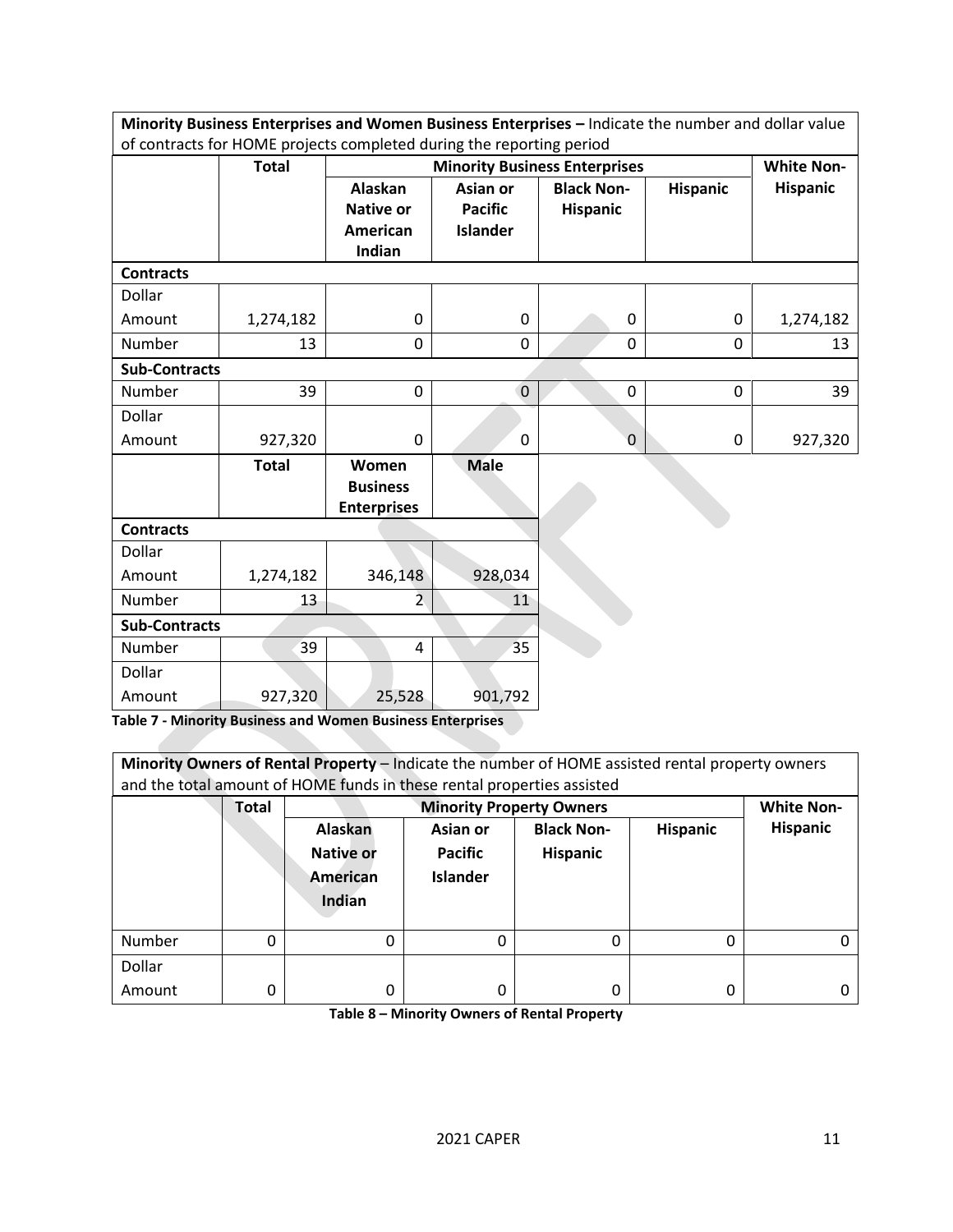| Relocation and Real Property Acquisition - Indicate the number of persons displaced, the cost of |       |                  |          |                 |          |                                      |                 |                   |
|--------------------------------------------------------------------------------------------------|-------|------------------|----------|-----------------|----------|--------------------------------------|-----------------|-------------------|
| relocation payments, the number of parcels acquired, and the cost of acquisition                 |       |                  |          |                 |          |                                      |                 |                   |
| Parcels Acquired                                                                                 |       |                  |          | 32              |          | 4,446,401                            |                 |                   |
| <b>Businesses Displaced</b>                                                                      |       |                  |          | 0               |          |                                      |                 |                   |
| <b>Nonprofit Organizations</b>                                                                   |       |                  |          |                 |          |                                      |                 |                   |
| Displaced                                                                                        |       |                  |          | 0               |          | 0                                    |                 |                   |
| <b>Households Temporarily</b>                                                                    |       |                  |          |                 |          |                                      |                 |                   |
| Relocated, not Displaced                                                                         |       |                  | 0        |                 | 0        |                                      |                 |                   |
|                                                                                                  |       |                  |          |                 |          |                                      |                 |                   |
| <b>Households</b>                                                                                | Total |                  |          |                 |          | <b>Minority Property Enterprises</b> |                 | <b>White Non-</b> |
| <b>Displaced</b>                                                                                 |       | Alaskan          |          | Asian or        |          | <b>Black Non-</b>                    | <b>Hispanic</b> | <b>Hispanic</b>   |
|                                                                                                  |       | <b>Native or</b> |          | <b>Pacific</b>  |          | <b>Hispanic</b>                      |                 |                   |
|                                                                                                  |       | American         |          | <b>Islander</b> |          |                                      |                 |                   |
|                                                                                                  |       | Indian           |          |                 |          |                                      |                 |                   |
|                                                                                                  |       |                  |          |                 |          |                                      |                 |                   |
| Number                                                                                           | 0     |                  | $\Omega$ |                 | $\Omega$ | $\Omega$                             | 0               |                   |

**Table 9 – Relocation and Real Property Acquisition**

## <span id="page-11-0"></span>**CR-20 - Affordable Housing 91.520(b)**

**Evaluation of the jurisdiction's progress in providing affordable housing, including the number and types of families served, the number of extremely low-income, low-income, moderate-income, and middle-income persons served.**

|                                          | <b>One-Year Goal</b> | Actual |
|------------------------------------------|----------------------|--------|
| Number of Homeless households to be      |                      |        |
| provided affordable housing units        |                      |        |
| Number of Non-Homeless households to be  |                      |        |
| provided affordable housing units        | 153                  | 132    |
| Number of Special-Needs households to be |                      |        |
| provided affordable housing units        |                      | 30     |
| <b>Total</b>                             | 158                  | 162    |

#### **Table 10 – Number of Households**

|                                        | <b>One-Year Goal</b> | Actual |
|----------------------------------------|----------------------|--------|
| Number of households supported through |                      |        |
| Rental Assistance                      | 30                   | 14     |
| Number of households supported through |                      |        |
| The Production of New Units            | 12                   | 19     |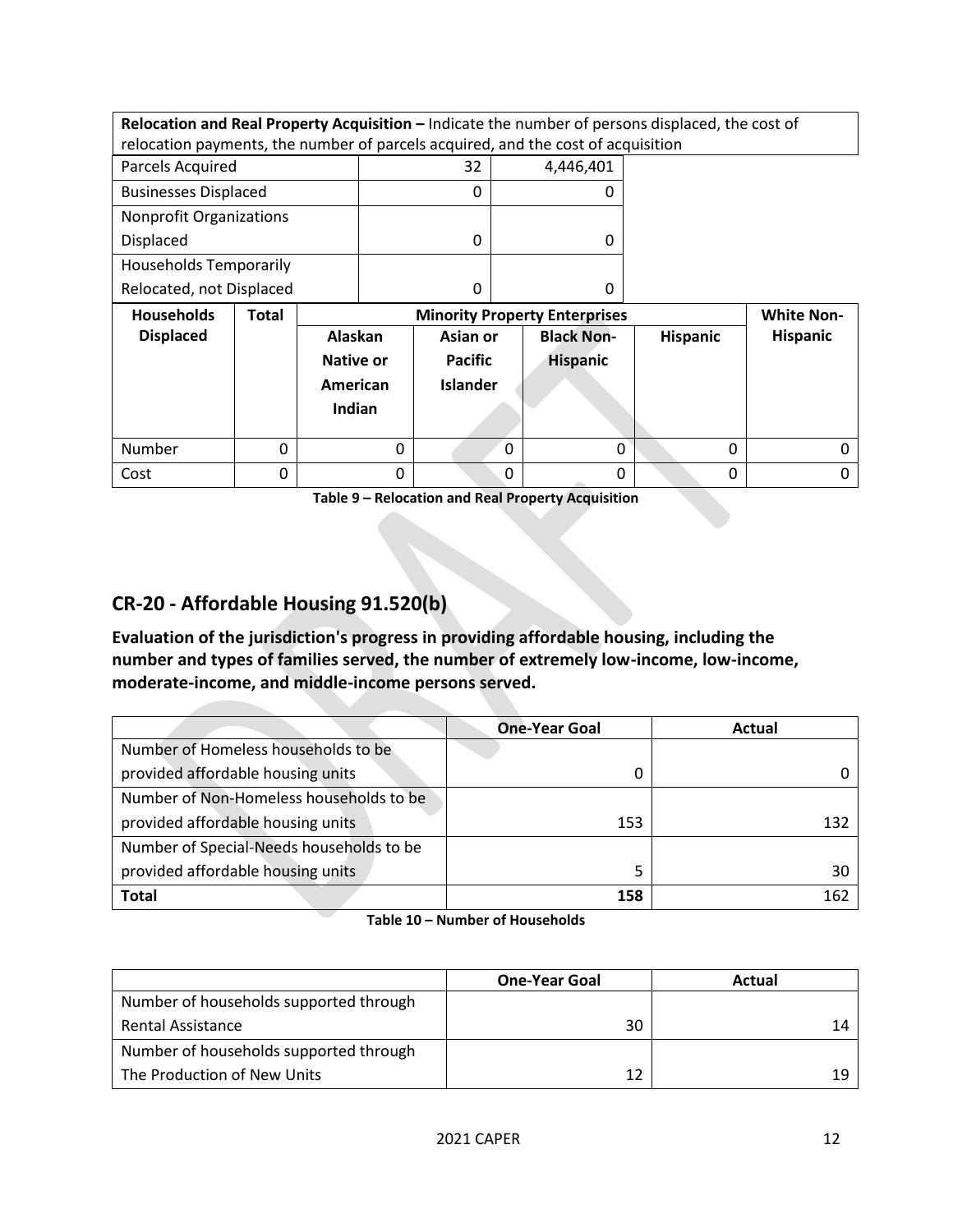|                                        | <b>One-Year Goal</b> | Actual |
|----------------------------------------|----------------------|--------|
| Number of households supported through |                      |        |
| <b>Rehab of Existing Units</b>         | 82                   | 109    |
| Number of households supported through |                      |        |
| <b>Acquisition of Existing Units</b>   | 34                   | 20     |
| <b>Total</b>                           | 158                  | 162    |

**Table 11 – Number of Households Supported**

#### **Discuss the difference between goals and outcomes and problems encountered in meeting these goals.**

For the CDBG program, grant funds are provided to communities to rehabilitate existing owner-occupied housing.

2015: 142 units 2016: 122 units 2017: 93 units 2018 99 units 2019: 96 units 2020: 99 units 2021: 97 units

In table 1, the 97 assisted in 2021 with CDBG were broken up between non-homeless and special needs. In table 2, the 97 assisted with CDBG were all in the *Rehab of Existing Units* row. The remaining actual accomplishments are a result of HOME funded projects.

In CY2021, HOME funds were awarded to support rental new construction, rehabilitation, acquisition rehabilitation, and tenant-based rental assistance programs. HTF funds were awarded to support new construction of rental units. Similarly, as above, differences between goals and accomplishments are due to fluctuations from one year to the next for activity completions. These activities should be completed in the next couple of years.

#### **Discuss how these outcomes will impact future annual action plans.**

Considering the fluctuations in completion dates (due to weather, and other acceptable variables), the CDBG, HOME & HTF program is expected to be on track to meet established housing goals in future annual action plans.

#### **Include the number of extremely low-income, low-income, and moderate-income persons served by each activity where information on income by family size is required to determine the eligibility of the activity.**

| <b>Number of Households Served</b> | <b>CDBG Actual</b> | <b>HOME Actual</b> | <b>HTF Actual</b> |
|------------------------------------|--------------------|--------------------|-------------------|
| <b>Extremely Low-income</b>        |                    | 17                 |                   |
| Low-income                         | 79                 | 22                 |                   |
| Moderate-income                    |                    | 26                 |                   |
| <b>Total</b>                       | 97                 | 65                 |                   |

**Table 12 – Number of Households Served**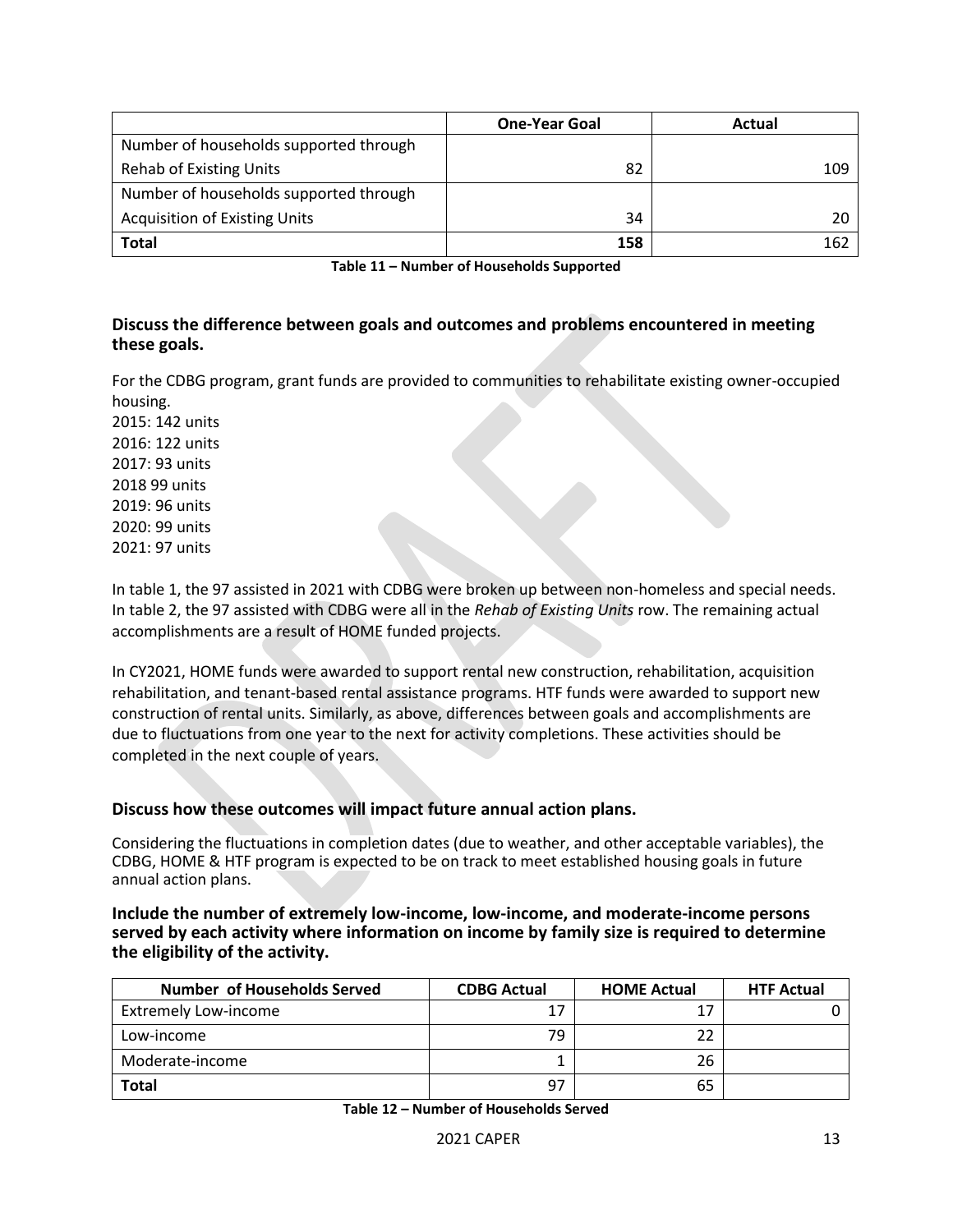#### **Narrative Information**

The immediate issues remain that low-income, extremely low-income, homeless, and special needs households will continue to struggle with securing safe, sanitary, and affordable housing because of low or inadequate incomes and the limited availability of such housing.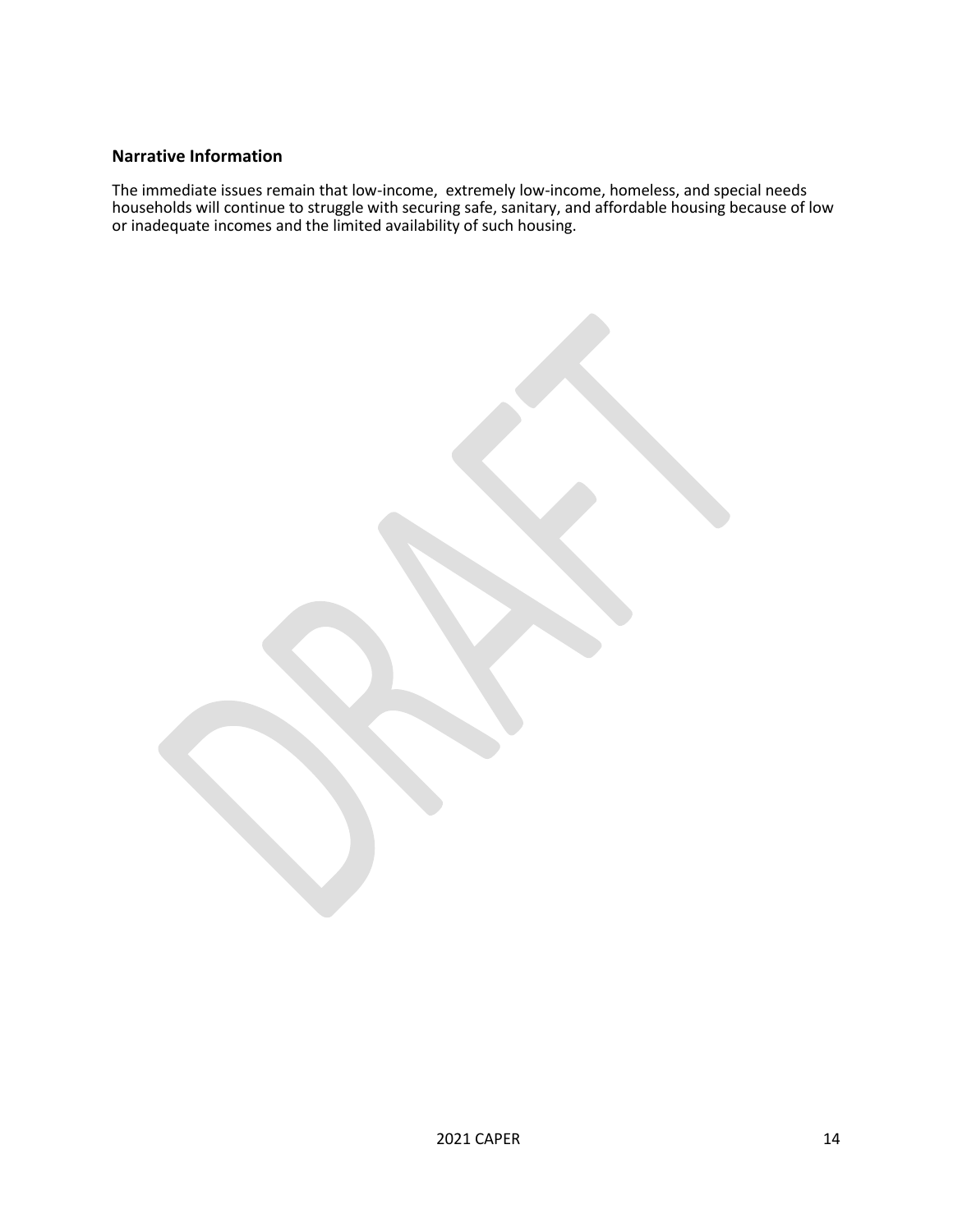## <span id="page-14-0"></span>**CR-25 - Homeless and Other Special Needs 91.220(d, e); 91.320(d, e); 91.520(c)**

## **Evaluate the jurisdiction's progress in meeting its specific objectives for reducing and ending homelessness through:**

## **Reaching out to homeless persons (especially unsheltered persons) and assessing their individual needs**

The Emergency Solutions Grants (ESG) program provides a limited amount of funding in support of street outreach to unsheltered persons. In Iowa, the cold winters and other factors result in an unsheltered population that is relatively small compared to more urban areas and areas with more temperate climates. A larger share of supportive services through ESG are offered through shelters, described below. To reach those who are living unsheltered in Iowa, homeless providers and outreach teams work together to identify and engage such persons. Partners include food programs, community libraries, community action programs, daycares, business owners, concerned residents, local law enforcement, medical providers, hospitals, churches and regional programs serving rural areas. Some of those partnerships include homeless programs for veterans and domestic violence/sexual assault providers. This system lowers point of access barriers and offers an array of options to unsheltered individuals and families in Iowa. Outreach and assessment are also core components of Coordinated Entry, which is being implemented on a regionalized basis throughout Iowa, and which communities across the state continue to refine.

## **Addressing the emergency shelter and transitional housing needs of homeless persons**

The state addresses the emergency shelter and transitional housing needs of homeless persons through both the Emergency Solutions Grants (ESG) program and the state Shelter Assistance Fund (SAF). The SAF program provides approximately \$1 million per year to support operations and essential services for emergency and transitional shelters. The state (through the grantee, Iowa Finance Authority) works closely with the Iowa Council on Homelessness and Iowa Balance of State Continuum of Care to plan for the use of both funding sources. The state frequently includes members of the Iowa Council on Homelessness on its ESG and SAF grant application review committees. Approximately half of the ESG grant per year supports emergency and transitional shelters. Many of the shelters receiving funds are dedicated to special populations, including survivors of domestic violence, youth, veterans, persons with disabilities, and persons recovering from substance abuse. In times of extreme weather, usually in the winter, most communities in Iowa offer temporary additional overflow shelters. Throughout the year, shelters are focused on meeting immediate safety needs, and most offer progressively more intensive wrap-around supportive services to help participants exit emergency shelter to more stable housing.

The COVID-19 pandemic continued into 2021, many of the rapid adjustments made to shelter systems serving those experiencing homelessness also continued. People continued to need shelter to stay safe from the pandemic, and ideally in non-congregate settings. Shelters worked hard to decrease the density of persons served in congregate shelter and find alternatives to keep program participants and staff safer. This included partnering with hotels/motels, working with local jurisdictions to set up temporary shelters, and rapidly rehousing as many people as possible into private housing. For those remaining in congregate shelters, programs worked to obtain necessary personal protective equipment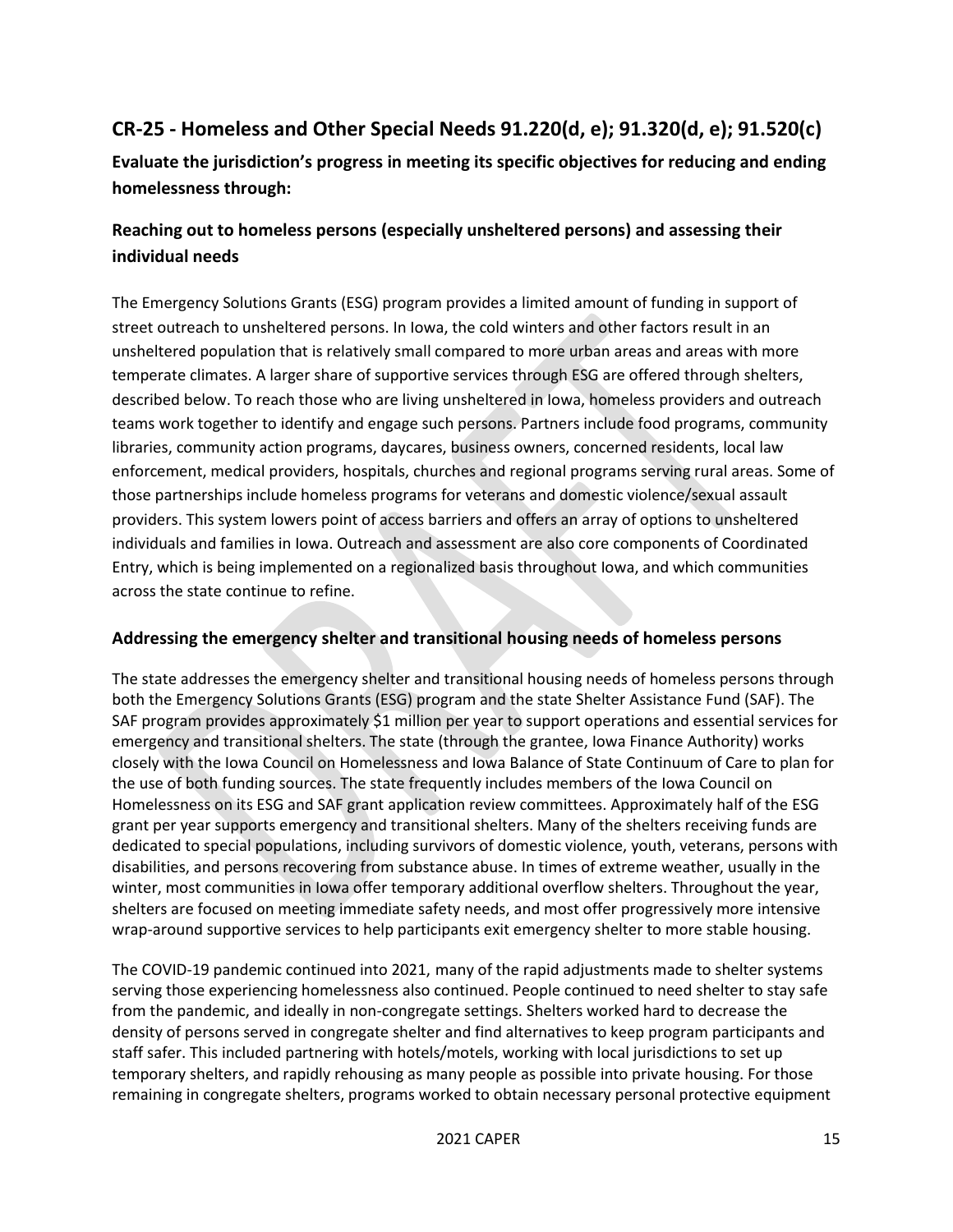(PPE), made physical modifications to their facilities to allow social distancing, offered hazard pay to staff on the front lines of providing services, and provided as many services as possible remotely to reduce staff risk.

Especially during the beginning of the pandemic, the state helped organize frequent peer-to-peer calls between shelter agencies and others to share new guidance and resources, identify issues, and brainstorm solutions. Once these were established, the Balance of State Continuum of Care took the lead on continuing these regular peer-to-peer calls.

Supporting these activities and more, the state utilized the regular annual ESG funding as well as a large amount of new ESG-CV funding made available from the CARES Act (approximately \$21 million for the State of Iowa to administer). 

**Helping low-income individuals and families avoid becoming homeless, especially extremely low-income individuals and families and those who are: likely to become homeless after being discharged from publicly funded institutions and systems of care (such as health care facilities, mental health facilities, foster care and other youth facilities, and corrections programs and institutions); and, receiving assistance from public or private agencies that address housing, health, social services, employment, education, or youth needs**

In keeping with federal priorities, the state has traditionally focused its limited ESG dollars to help families and individuals experiencing homelessness, largely through Rapid Rehousing and Shelter. This allows fewer resources for Homelessness Prevention. The agencies that typically continue to offer Homelessness Prevention tend to be those serving more rural areas, where families and individuals are more likely to be doubled-up rather than literally homeless, because of the absence of shelters. Legal aid continues to be an important component of prevention, as does short-term rental assistance.

Regarding discharge of persons from public institutions, the state coordinates with a range of partners, depending on the type of institution. For example, Iowa law mandates that the case permanency plan for all children in foster care must include a written transition plan for youth aged 16 years and older. Iowa law also extends foster care until the age of 21, during which time youth must participate in an education program or work full time. The Iowa Finance Authority administers the Aftercare Rent Subsidy Program, which includes a monthly rent stipend plus education on renter rights and responsibilities.

For discharge from health care institutions, if someone was homeless prior to admission, health care clinics such as the University of Iowa have social workers who work with patients before discharge to develop housing plans. When applicable, the Projects for Assistance in Transitioning from Homelessness (PATH) Program assists private hospital mental health units to place people into transitional or supportive housing. The VA routinely assists with placement into adult family living situations, long-term care facilities, or permanent supportive housing.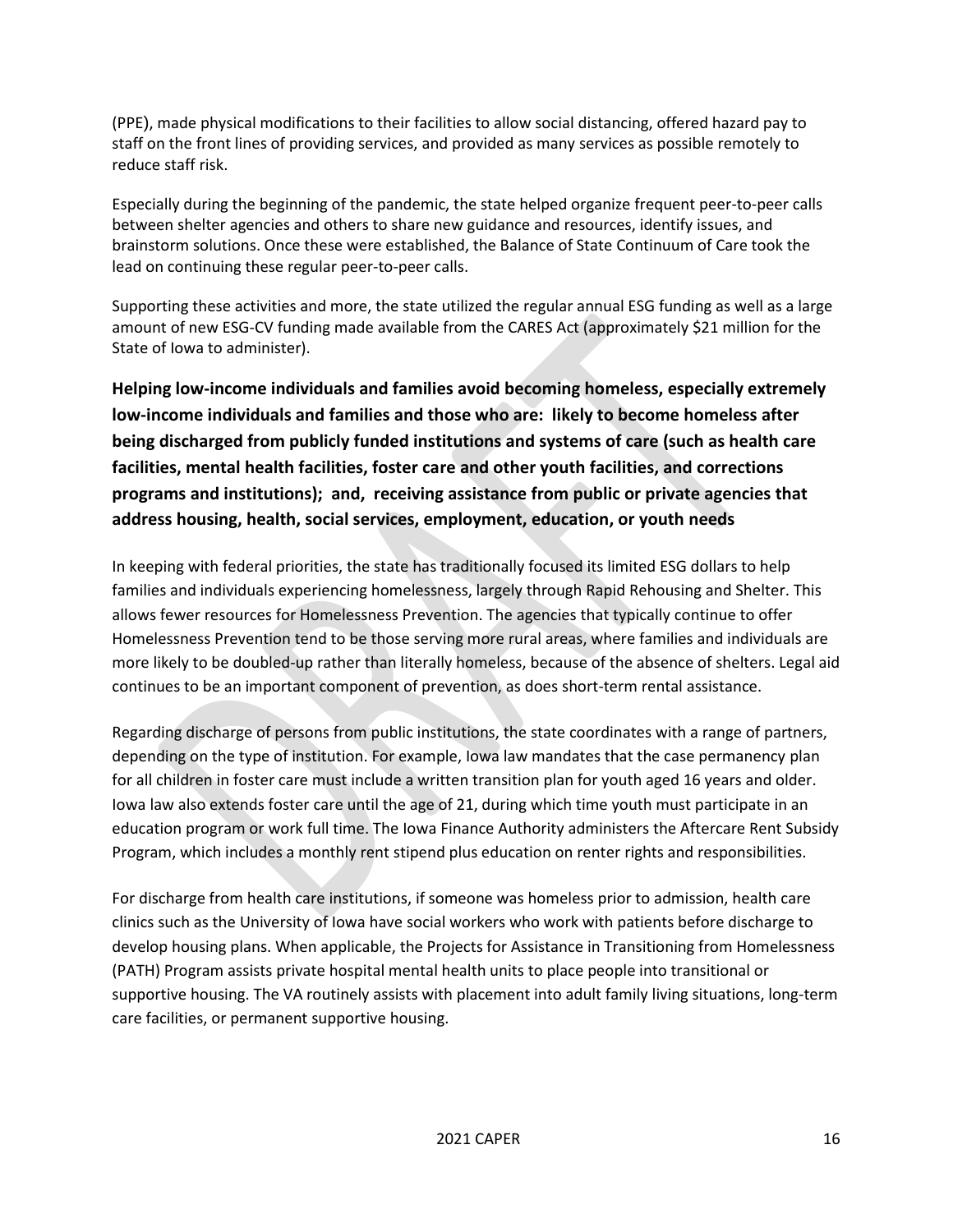During the COVID-19 pandemic in 2020 and 2021, Homelessness Prevention took on a different role. Iowa initially planned for its ESG-CV CARES Act funds to include significant support for Prevention, to keep people stable in their homes and therefore at decreased risk for contracting or spreading disease. However, the various state and federal eviction moratoriums that unfolded in 2020 complicated these plans, since HUD guidance prevented the use of these funds in most cases for households covered by the moratorium. Following the end of the moratoriums, there were some additional sources of funding to support eviction prevention, which also reduced the need to use ESG for Homelessness Prevention. The State of Iowa and ESG/ESG-CV partner subgrantee agencies continued to monitor new guidance and adapt as well as possible to offer Prevention where allowed and appropriate to keep people housed.

**Helping homeless persons (especially chronically homeless individuals and families, families with children, veterans and their families, and unaccompanied youth) make the transition to permanent housing and independent living, including shortening the period of time that individuals and families experience homelessness, facilitating access for homeless individuals and families to affordable housing units, and preventing individuals and families who were recently homeless from becoming homeless again**

Providers are encouraged to fully collaborate with local partners, including rapid rehousing and affordable housing providers, to quickly move individuals and families off the streets and out of emergency shelters to stable housing. The state and the Balance of State CoC both design their grant applications (ESG, SAF, and the CoC Program) to incentivize programs to implement a housing first approach. All CoCs in Iowa have approved the use of the VI-SPDAT to assess chronic homelessness and length of time homeless. This assists providers in identifying persons with the most severe needs that need to be served first.

The state utilizes HMIS data to track the average length of time individuals and families remain homeless. Iowa's plan to rapidly rehouse every family that becomes homeless within 30 days of becoming homeless on the street or entering shelter is supported through the housing first model, expanding Rapid Rehousing and Permanent Supportive Housing models through CoC program reallocation, and developing Coordinated Services Regions for homeless services planning and Coordinated Entry implementation.

To prevent returns to homelessness, many providers work with participants for up to six months after securing permanent housing to assist participants to retain housing, secure and maintain employment, and assist households to engage services within the broader community. Provider agencies also assist participants in obtaining mainstream benefits and increasing income through employment and nonemployment sources. Some partner agencies have become Medicaid-certified and therefore are able to provide case management and life skills services long-term for participants with disabilities.

As with Homelessness Prevention, during the COVID-19 pandemic, Rapid Rehousing took on a different role. There were some additional funding sources for Rehousing, which was important to get people out of congregate shelters and into private housing to reduce health risks for both program participants and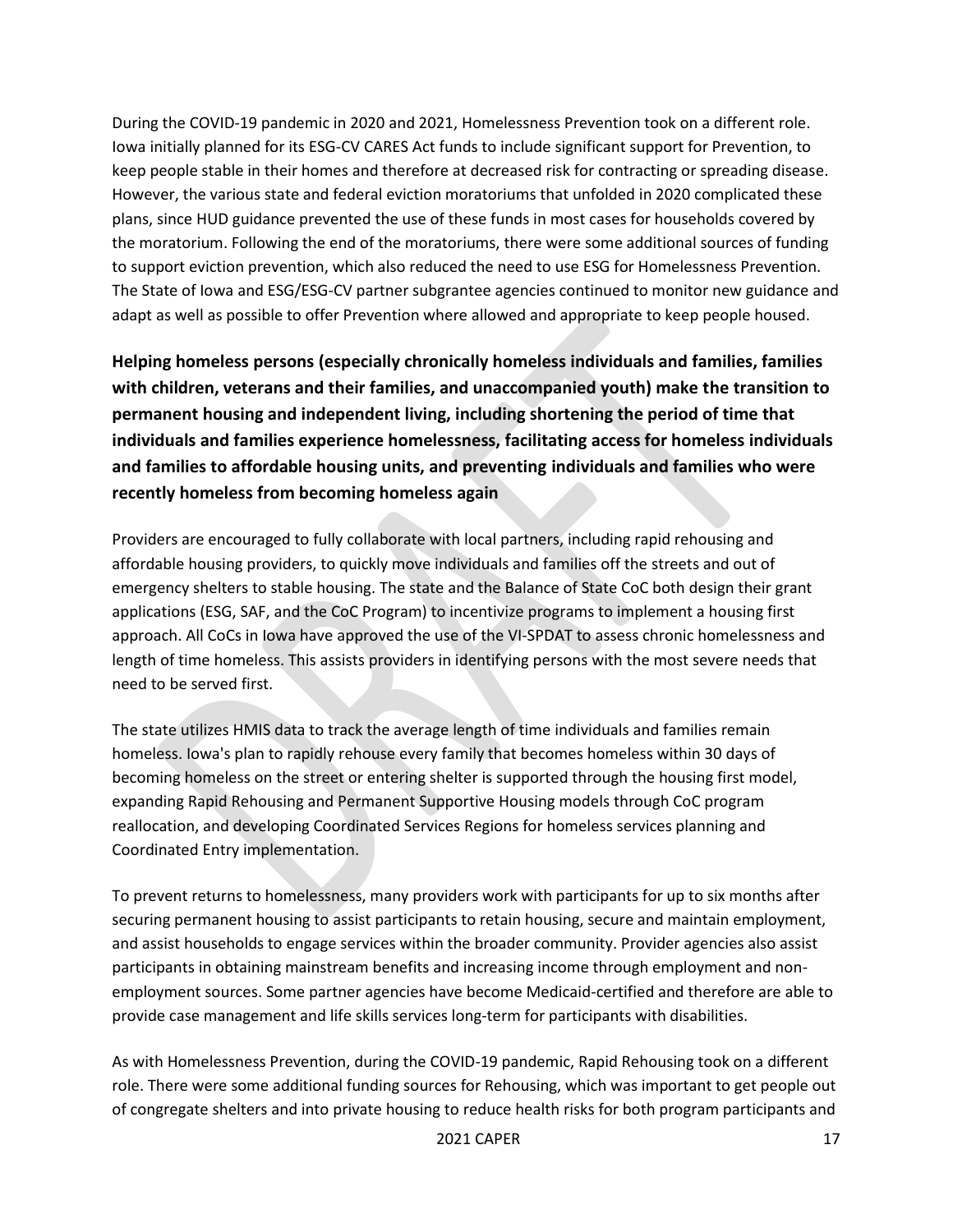subgrantee staff providing frontline services. Subgrantees implemented the various ESG/ESG-CV regulatory waivers made available by HUD to assist in these different circumstances, such as arranging for inspections to be done remotely, electronic signatures on application forms, and waiver of the FMR requirement to open up as many units as possible to rehouse families.

# <span id="page-17-0"></span>*CR-30 - Public Housing 91.220(h); 91.320(j)*

## **Actions taken to address the needs of public housing**

The State does not operate any public housing units; therefore, the Consolidated Plan did not commit to any specific actions related to public housing initiatives. However, the State does work with local public housing agencies (PHAs) and is interested in efforts to increase residents' involvement in public housing management and provide them with expanded homeownership opportunities.

## **Actions taken to encourage public housing residents to become more involved in management and participate in homeownership**

The State does not operate any public housing units; therefore, the Consolidated Plan did not commit to any specific actions related to public housing initiatives.  However, although the State does not currently provide subsidies or incentives for homeownership specifically for public housing authorities' residents, the State does work with local public housing agencies and is interested in efforts to increase resident involvement in public housing management and provide them with expanded homeownership opportunities.  In CY2021, IFA awarded \$312,000 in HOME funds to PHAs for Tenant-Based Rental Assistance (TBRA) funding to supplement the availability of rental assistance, and to shorten the waiting lists for the Housing Choice Voucher (HCV) program operated by Iowa's PHAs. 

## **Actions taken to provide assistance to troubled PHAs**

There are no troubled PHAs in Iowa. 

# <span id="page-17-1"></span>*CR-35 - Other Actions 91.220(j)-(k); 91.320(i)-(j)*

**Actions taken to remove or ameliorate the negative effects of public policies that serve as barriers to affordable housing such as land use controls, tax policies affecting land, zoning ordinances, building codes, fees and charges, growth limitations, and policies affecting the return on residential investment. 91.220 (j); 91.320 (i)**

The Consolidated Plan did not commit the State to any specific actions to remove or reduce negative effects of public policy.  However, to be proactive, the State continuously monitors public policy and is watchful for issues that may relate to affordable housing and community development.  Generally, policies that negatively affect development in more urban areas are not prevalent in Iowa. The State is fortunate that growth controls, excessive regulations, inordinate developer fees, rent control and other potentially negative public policies are not critical problems in Iowa.

## **Actions taken to address obstacles to meeting underserved needs. 91.220(k); 91.320(j)**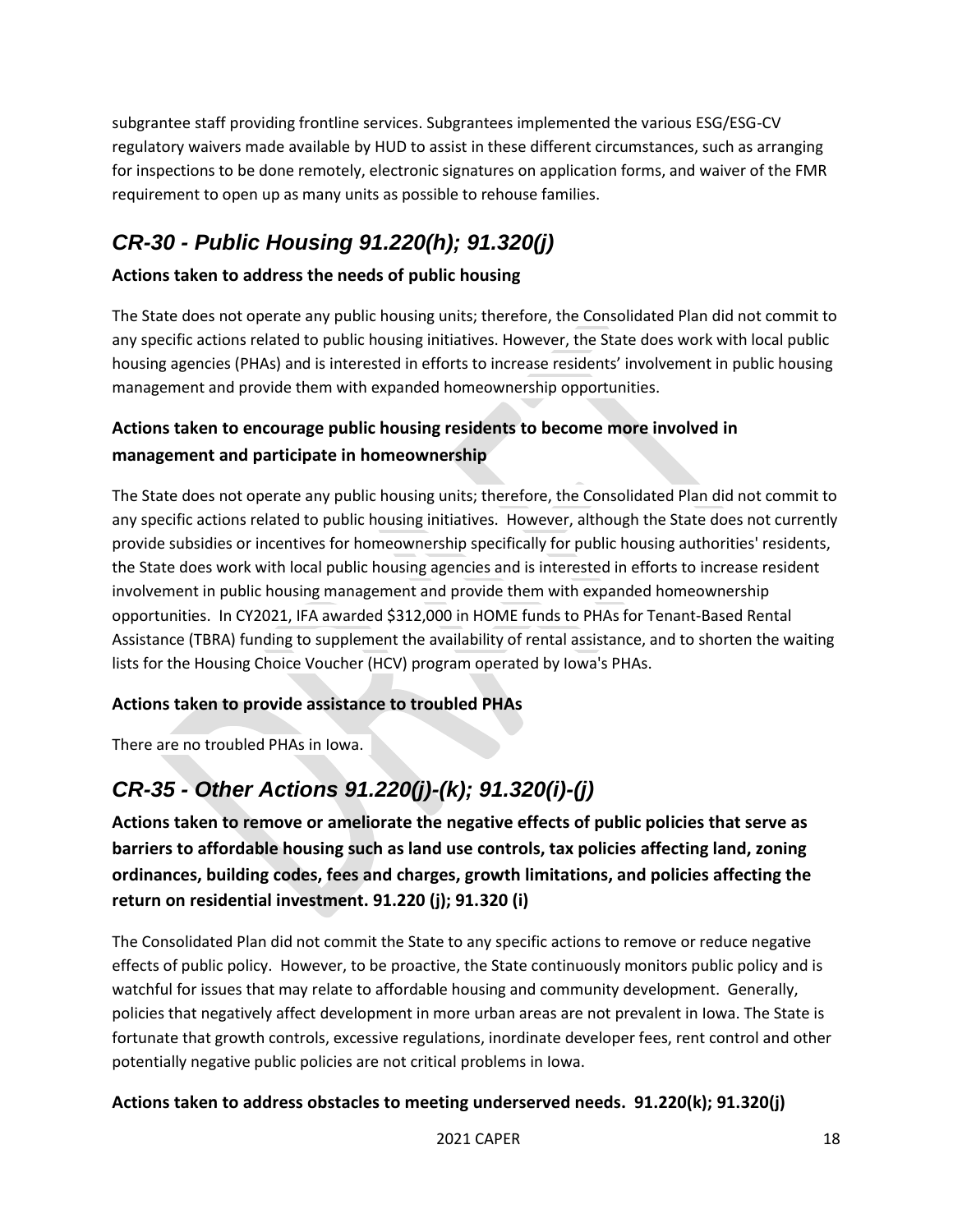The primary obstacles to meeting underserved needs are lack of financial and human resources, and a growing gap between housing costs and incomes. The state will continue to use its resources carefully and strategically as evidenced in the Consolidated Plan to reduce the effects of the cost/income gap.

#### **Actions taken to reduce lead-based paint hazards. 91.220(k); 91.320(j)**

The Iowa Department of Public Health (IDPH) Bureau of Lead Poisoning Prevention administers several programs with those funds, including a Childhood Lead Poisoning Prevention Program, Lead-Based Paint Activities Training and Certification Program, Pre-Renovation Notification Program, and Adult Blood Lead Epidemiology and Surveillance Program.  IDPH also awards funds on a formula basis to local boards of health for childhood lead poisoning prevention services.

In cases where these services must be procured, IFA will require that the appropriate state-licensed lead professional is identified prior to processing activity draws. IFA evaluates compliance through the project manager's monitoring of project files and from observations at on-site draw and project monitoring visits. When an issue is identified, IFA works with the IDPH to advise the owner how to comply with the state and federal laws.

The Iowa Department of Public Health (IDPH), the Childhood Lead Poisoning Prevention Program (CLPPP) and the Iowa Institute of Public Health Research and Policy (IIPHRP) have collaborated to form a statewide workgroup to facilitate improved outreach, education, and program changes to prevent childhood lead poisoning in Iowa. The Childhood Lead Advisory Workgroup (CLAW) members include local housing officials, medical professionals, public health officials, elected officials as well as other child health and housing services professionals. The group, formed in 2020, develops comprehensive strategies to prevent childhood lead poisoning through statewide policy and program changes. An IEDA staff member sits on the CLAW workgroup and is able to share information from this group with our recipients. [CLAW activities and reports](https://idph.iowa.gov/Environmental-Health-Services/Childhood-Lead-Poisoning-Prevention/resources#:~:text=Iowa%20Childhood%20Lead%20Advisory%20Workgroup%20(CLAW)&text=The%20group%2C%20formed%20in%202020,statewide%20policy%20and%20program%20changes.) can be found on the IDPH website.

## **Actions taken to reduce the number of poverty-level families. 91.220(k); 91.320(j)**

Ensuring economic prosperity is a top priority of the State of Iowa.  Recent and current initiatives at the state level regarding job training, housing and childcare are designed to impact all Iowans, but especially those at or around the poverty level.

The State established the Governor's Economic Recovery Advisory Board to assess the economic impacts of COVID-19 across Iowa's residents, workforce and businesses.  This Board has developed strategies for encouraging economic growth and prosperity in light of the impacts of the pandemic. More information on the State's strategies can be found here:

[https://governor.iowa.gov/sites/default/files/documents/GovAdvisoryBoard\\_Report\\_112020\\_F.pdf](https://governor.iowa.gov/sites/default/files/documents/GovAdvisoryBoard_Report_112020_F.pdf )

The State, in partnership with non-profit agencies and businesses, can influence the chances of moving families and individuals up and out of poverty by supporting local and regional efforts to create new jobs and improve family incomes. State and regional projects and initiatives that will impact the employment and economic levels of employees and residents, such as financial assistance for entrepreneurial and small businesses, tax incentives, site location assistance, infrastructure improvements to water and sewer systems, community facilities, and downtown commercial rehabilitation, will create a positive economic environment.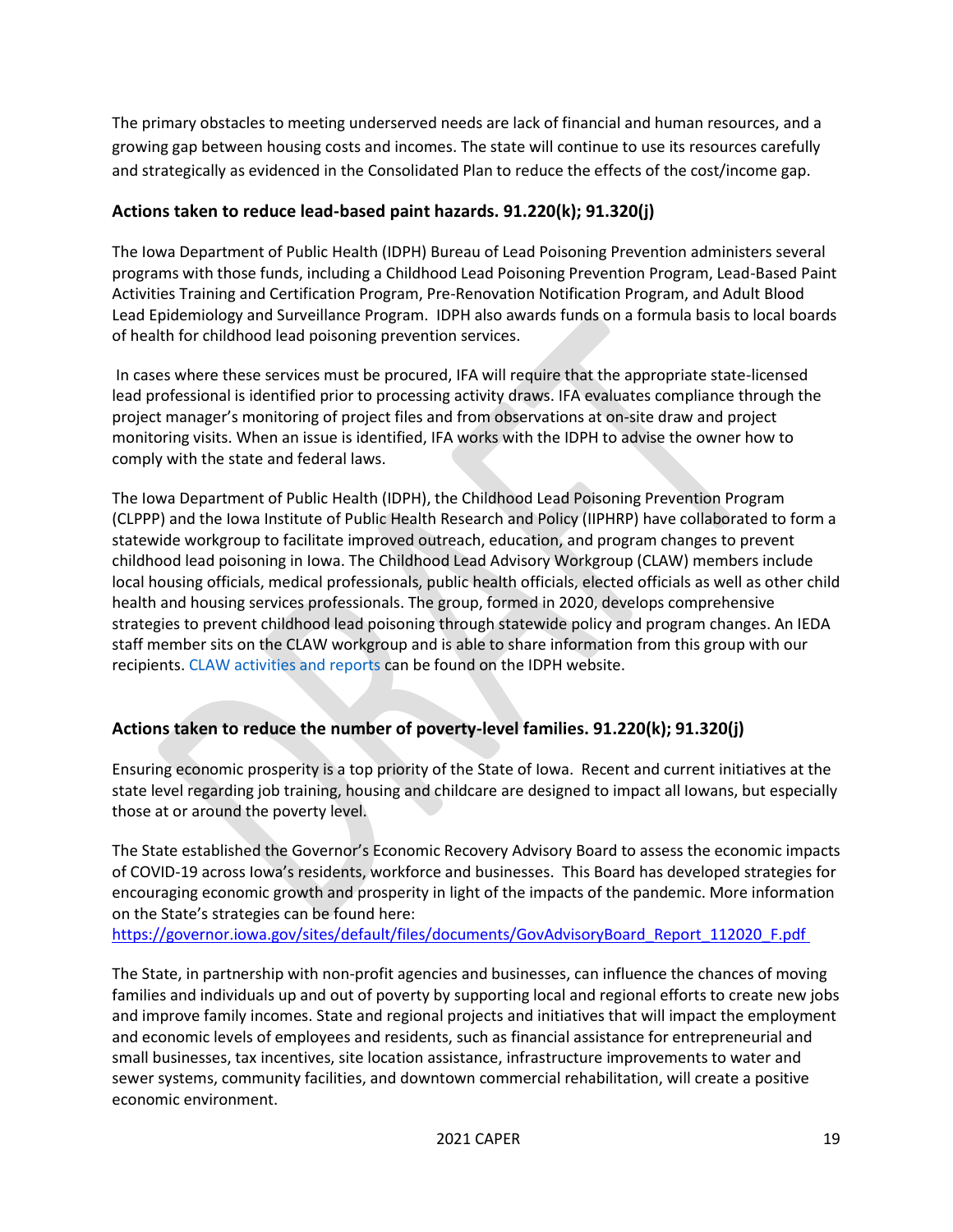## **Actions taken to develop institutional structure. 91.220(k); 91.320(j)**

While the Consolidated Plan did not commit the State to any specific actions in 2021 to improve institutional structure, the State is committed to improvements. One of the biggest gaps in the institutional delivery system is the large territory that must be covered by a limited number of staff members. The foundation of institutional structure that supports affordable housing, and community and economic development is the excellent working relationship and coordination of activities between the IEDA and the IFA. IEDA and IFA work with the Iowa Association of Councils of Governments (ICOG) to develop and implement affordable housing, and community and economic development programs that serve Iowa communities.

ICOG is the statewide professional association for Iowa's 17 Councils of Governments (COGs)/ regional planning commissions in Iowa. Since 1988, ICOG has brought leaders and communities together to promote economic growth, improve public sector services, and solve regional issues for the future of Iowa. In the latest newsletter, ICOG in conjunction with its member Councils of Governments developed a Resilience Toolkit. This toolkit is geared to support small business, nonprofits, and communities prepare to be resilient, managing and marketing to be resilient, and financing to be resilient.

## **Actions taken to enhance coordination between public and private housing and social service agencies. 91.220(k); 91.320(j)**

Public agencies, for-profit, and non-profit private organizations all play a part in the provision of affordable housing, social services, capital improvements, and economic development. However, the lack of financial resources for development, operations, and support services is a huge gap to overcome. Addressing these gaps will be a high priority for Iowa. The State will continue to work to provide stronger coordination between agencies and local organizations.

IEDA provides regular workshops and technical assistance for current and potential applicants for CDBG funds.  Resources and training materials can be found on the IEDA website: www.iowaeda.com. IFA provides similar technical assistance and web resources at www.iowafinance.com. Additionally, IFA coordinates bi-monthly meetings with the Iowa Council on Homelessness. Due to COVID-19 these meetings moved to a virtual platform.

The State welcomes new partners and will continue to proactively work with other agencies and forprofit and non-profit private organizations to ensure that efficient and effective programs are developed and managed. To the extent that redundancy is reduced, and streamlining is increased, the State and other jurisdictions will better serve Iowa's communities.

## **Identify actions taken to overcome the effects of any impediments identified in the jurisdictions analysis of impediments to fair housing choice. 91.520(a)**

The State is committed to fair housing. IEDA and IFA demonstrate the State's commitment to fair housing through its policies, procedures and practices. These are conveyed through workshops, contractual language, management guide instructions and technical assistance. IEDA's *CDBG*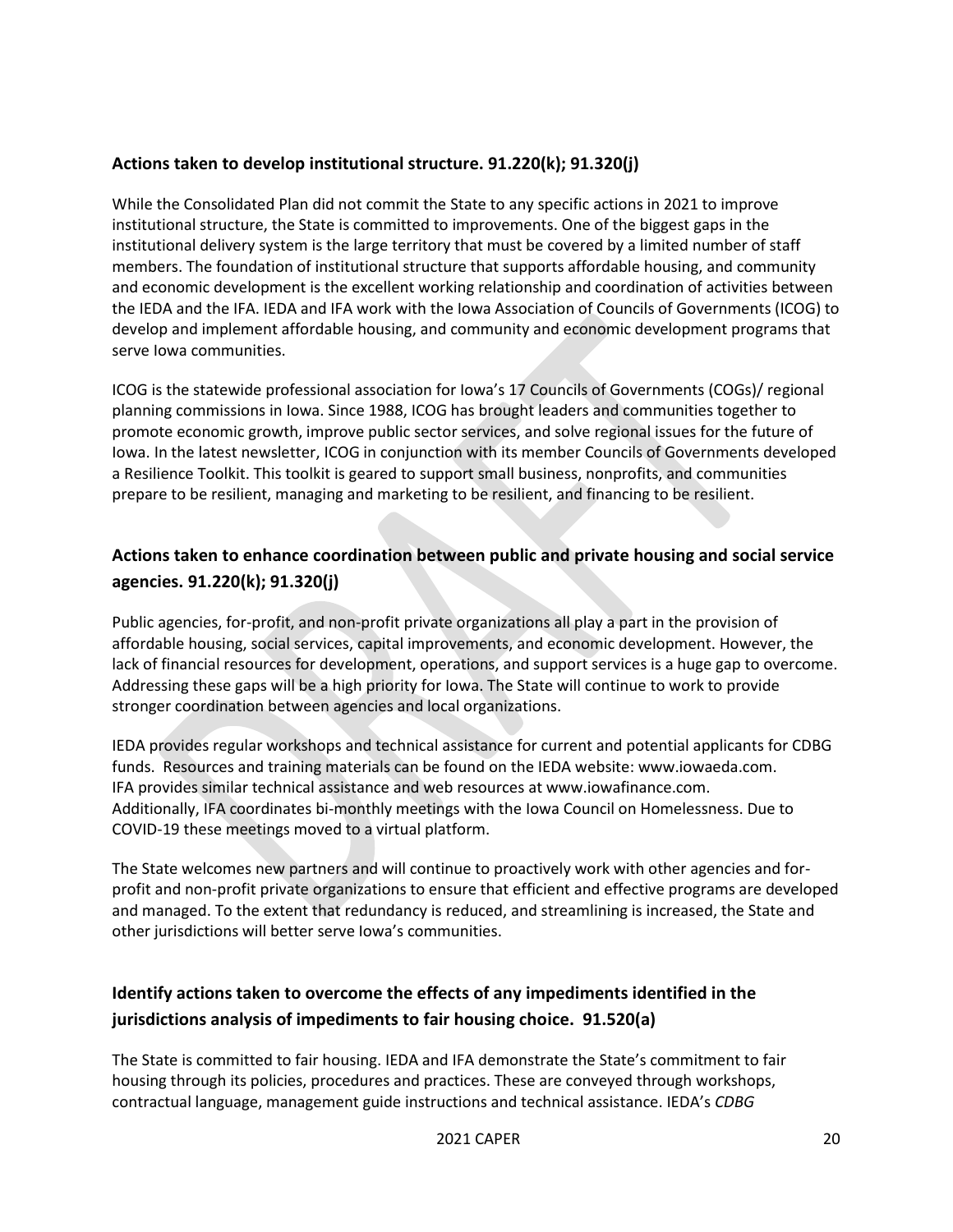*Management Guide*, which is distributed to program recipients and is available on the IEDA website, contains sections on fair housing and affirmative marketing.  The sections provide guidance for achieving goals.  

IFA provides a HOME Program Guide to Rental, Homebuyer, and TBRA recipients which provides guidance on civil rights and fair housing. HOME recipients and developers must submit an Affirmative Fair Housing Marketing Plan, so IFA developed an Outreach Guide to assist them in completing their AFHM Plans. This guide provides links to HUD regulations, publishing standards and forms. The guide also describes the difference between general and special outreach marketing efforts. In addition, it provides ideas for community contacts in Iowa that may be available to reach targeted populations more effectively. 

IFA's monitoring of HOME recipients in 2021 continued to encourage direct advertising to reach identified targeted groups in Affirmative Fair Marketing efforts.   The recipients prepared general and direct advertising to market homes and apartments and were asked to document these efforts.  The recipients were responsible for clearly identifying the targeted group(s) using the most current census data available.  Advertising methods used included typical advertising methods like area newspapers and social media, and then recipients were asked to demonstrate direct methods of advertising that are known to reach specific targeted underserved populations.  Recipients are encouraged to advertise locally or regionally to increase the likelihood to attract targeted populations and to find advertising sources or methods known to reach specific minority populations.  Consideration is also given to translating ads in a language used by a targeted group(s) or alternative formats such as braille, large print or audio tapes.  

IEDA project managers provide technical assistance to recipients regarding fair housing.  Additionally, through project monitoring, IEDA reviews each recipient's fair housing performance.  If noncompliance with fair housing policies and procedures is indicated, further action is taken. IEDA did not identify any cases of noncompliance in 2021. An IEDA project manager is assigned fair housing as a specialty area.  That individual is listed with the HUD Fair Housing Information Clearinghouse and serves as a resource person on fair housing issues.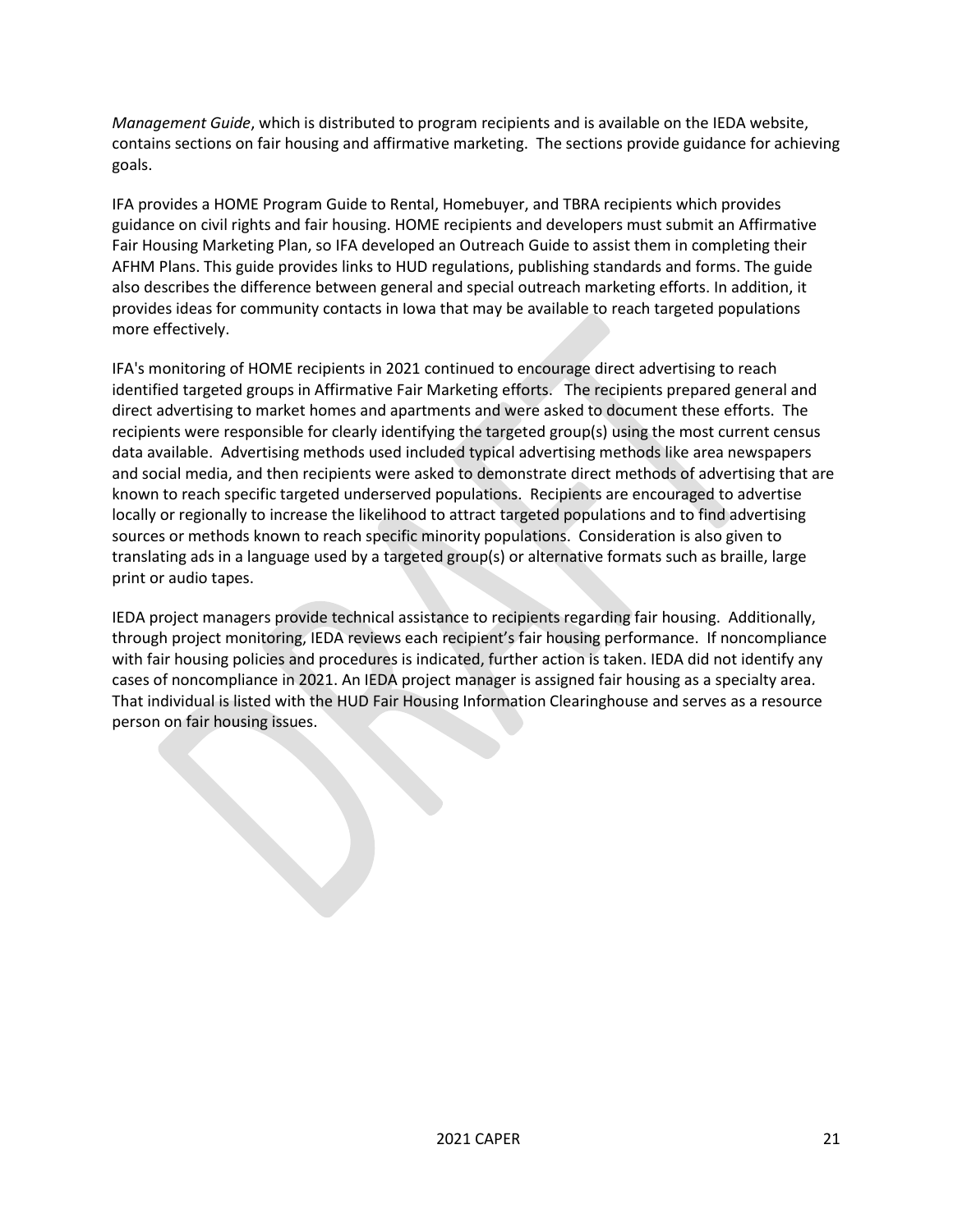#### **Al Recommendations**

| <b>Fair Housing</b>          | <b>Contributing Factors</b>            | <b>Recommended Actions to be Taken</b>                                        | <b>Responsible</b> |
|------------------------------|----------------------------------------|-------------------------------------------------------------------------------|--------------------|
| Issues/Impediments           |                                        |                                                                               | <b>Agency</b>      |
|                              |                                        |                                                                               |                    |
| Segregation                  | Moderate levels of segregation for     | Promote the development of affordable housing units in high opportunity       | IFA & IEDA         |
|                              | Black and Hispanic households          | areas                                                                         |                    |
| <b>Disparities in Access</b> | Access to proficient schools           | Promote the development of affordable housing units in low poverty areas      | IFA & IEDA         |
| to Opportunity               |                                        | and areas with proficient schools                                             |                    |
|                              |                                        |                                                                               |                    |
|                              | Access to low poverty areas            | Continue to work with the Olmstead Task Force to reduce barrier to            |                    |
|                              | Lack of access to services for persons | affordable housing for persons with disabilities                              |                    |
|                              | with disabilities                      |                                                                               |                    |
|                              |                                        |                                                                               |                    |
| Disproportionate             | Black and Hispanic households tends    | Continue to preserve affordable housing options through owner occupied        | IFA & IEDA         |
| <b>Housing Needs</b>         | to have higher rates of cost burdens   | and rental rehabilitation and expand affordable housing options throughout    |                    |
|                              |                                        | the State. Review programs on an annual basis.                                |                    |
|                              |                                        |                                                                               |                    |
| <b>Publicly supported</b>    | Black and Hispanic households tends    | Continue to require projects under LIHTC, HOME, and NHTF to establish         | IFA                |
| housing                      | to have higher rates of cost burdens   | Affirmative Fair Marketing Plans (AFHMP) that reduce barriers to housing      |                    |
| Disability and               | Insufficient accessible affordable     | Continue to work with the Olmstead Task Force to reduce barrier to            | <b>IFA</b>         |
| Access                       | housing                                | affordable housing for persons with disabilities                              |                    |
|                              |                                        |                                                                               |                    |
|                              | Lack of sufficient accessible          | Explore the option of creating a program to provide home loan opportunities   |                    |
|                              | affordable housing                     | targeted to people with disabilities. Encourage a percentage of new LIHTC     |                    |
|                              |                                        | and HOME units are accessible in areas with higher access to needed           |                    |
|                              |                                        | services. Continue use of LIHTC's Qualified Action Plan (QAP) Olmstead Goals. |                    |
| <b>Fair Housing</b>          | Failure to make reasonable             | Continue to work with Iowa Civil Rights Commission (ICRC) to provide          | <b>IEDA</b>        |
| Enforcement and              | accommodation                          | trainings, CDBG grantee requirements on an annual basis. Promote outreach     |                    |
| Outreach                     |                                        | and education related to credit for prospective homebuyers. Include           |                    |
|                              | Insufficient fair housing education    | enhanced financial literacy for senior high school students                   |                    |
|                              |                                        |                                                                               |                    |
|                              | Insufficient understanding of credit   |                                                                               |                    |
|                              | Discriminatory patterns in lending     |                                                                               |                    |
|                              |                                        |                                                                               |                    |
|                              | Discriminatory terms and conditions    |                                                                               |                    |
|                              |                                        |                                                                               |                    |

Iowa Economic Development Authority (IEDA) and Iowa Finance Authority (IFA) have several policies to promote Fair Housing in the State. IFA requires HOME, National Housing Trust Fund (NHTF), and Low-Income Housing Tax Credit (LIHTC) recipients to develop an Affirmative Fair Housing Marketing Plan. These plans must meet certain criteria including direct efforts might be minority or specialized publications i.e., magazine, newspaper, radio or television or building relationships with organizations, churches, agencies or businesses who work directly with an underserved population. Consider the use of alternate advertising formats i.e., by translation to a language used by a minority population, providing alternate formats i.e., braille, large print, audio tapes, electronic methods, etc. Periodically review the special marketing efforts and evaluate successes and failures. Determine how to expand on the successes or make changes in areas needing improvement. All programs are following the requirements at HUD Subpart M, CFR24 Part 200.620. LIHTC allocations can also reference the Iowa LIHTC Qualified Allocation Plan (QAP) for the year the allocation was made. At a minimum, the AFHMP for multifamily rental projects should be reviewed every five years by pulling current demographics, comparing them with current resident percentages then describing successes and/or failures with community contacts and marketing methods. Then successes should be described or a new plan with changes should be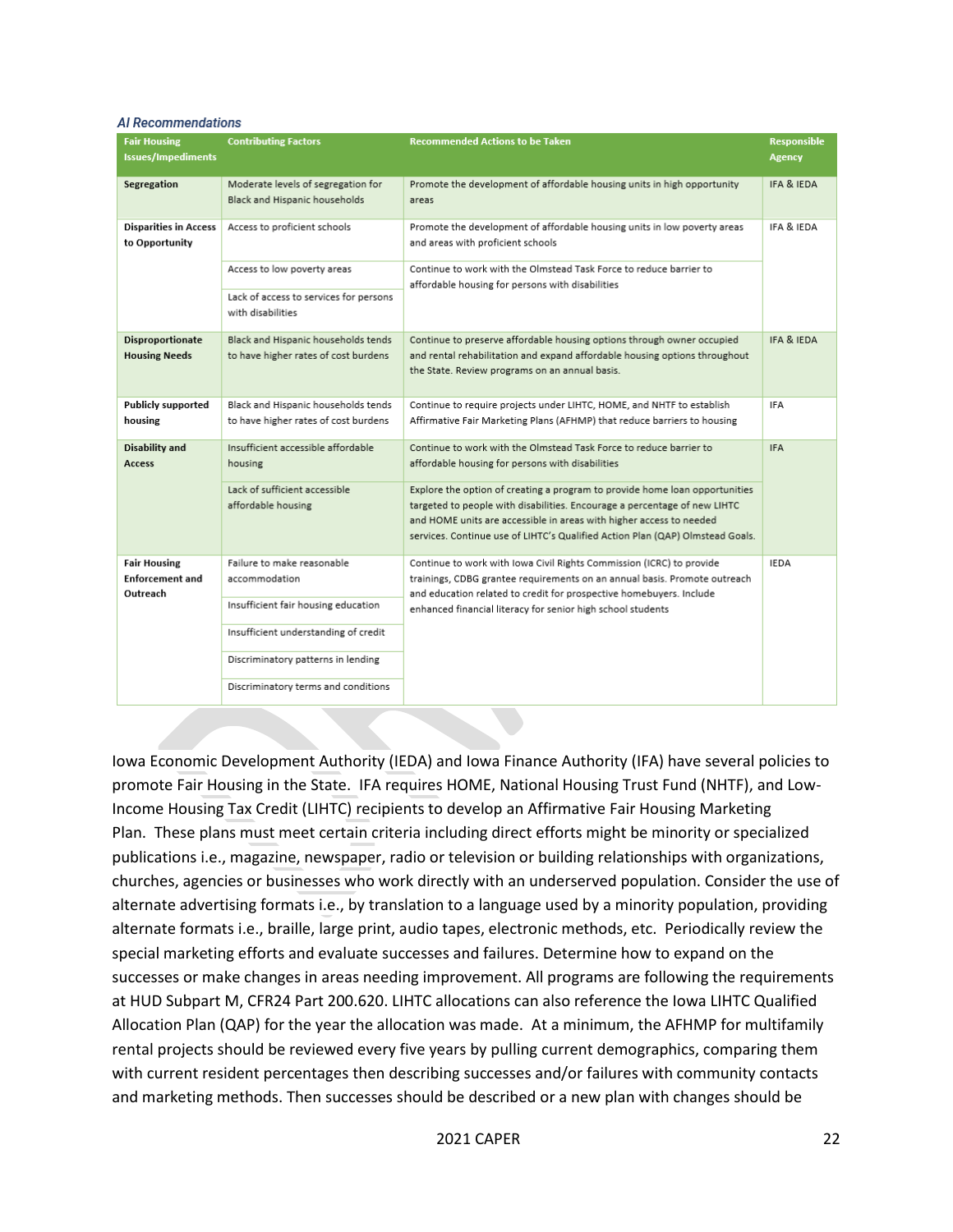provided. For HOME Tenant-Based Rental Assistance or Homebuyer Programs a new plan is required for each new contract. The Iowa Finance Authority requires all properties to target Persons with Disabilities, regardless of the percentages listed. There is also a State Affirmative Fair Housing Marketing Guide that outlines meaningful efforts to identify and attract underserved populations in the housing market area. This guide is found on the [Iowa Finance Authority website.](https://www.iowafinance.com/content/uploads/2021/01/Affirmative-Fair-Housing-Marketing-Plan-Guide.pdf)

# <span id="page-22-0"></span>*CR-40 - Monitoring 91.220 and 91.230*

**Describe the standards and procedures used to monitor activities carried out in furtherance of the plan and used to ensure long-term compliance with requirements of the programs involved, including minority business outreach and the comprehensive planning requirements**

IEDA and IFA continue to monitor progress in reaching goals identified in the Consolidated Plan. The State will encourage eligible entities around the state to submit applications in areas of greatest need as identified in the Consolidated Plan and emphasized in the Annual Action Plan. Through annual application workshops and technical assistance visits to areas around the state, the state emphasizes available resources to meet housing and non-housing needs. Providing technical assistance and application workshops each year, the state is working towards long-term compliance, building the capacity of recipients.

## **Citizen Participation Plan 91.105(d); 91.115(d)**

## **Describe the efforts to provide citizens with reasonable notice and an opportunity to comment on performance reports**.

IEDA and IFA made a draft of this report available for public review and comment. A notice of availability was published in the Des Moines Register on March 9, 2022. The draft report was placed on the IEDA and IFA websites, with a related announcement, on March 14, 2022. IEDA and IFA hosted a virtual public hearing on March 21, 2022, from 3:00 – 4:30 PM. No comments were received in that public hearing.

Citizen participation was solicited, and comment opportunity was available on the department website, www.iowaeda.com as well as the IFA website, www.iowafinance.com.

In addition, IFA used Twitter and email newsletters targeting the homeless and HOME constituencies to raise awareness of the opportunity to review and comment on the performance report.  The report was be shared with the Iowa Association of Councils of Governments (ICOG).  ICOG members have a direct relationship with cities and counties in their regions. 

#### **ESG Program Monitoring**

ESG subrecipients receive a monitoring visit approximately once every three years. In-person monitoring includes reviewing agency/program policies and procedures, reviewing a sample of client files, interviews with program and fiscal staff, a voluntary interview with a program participant if possible, and a physical inspection of the facility if it is a shelter. IFA's staff includes a team member that conducts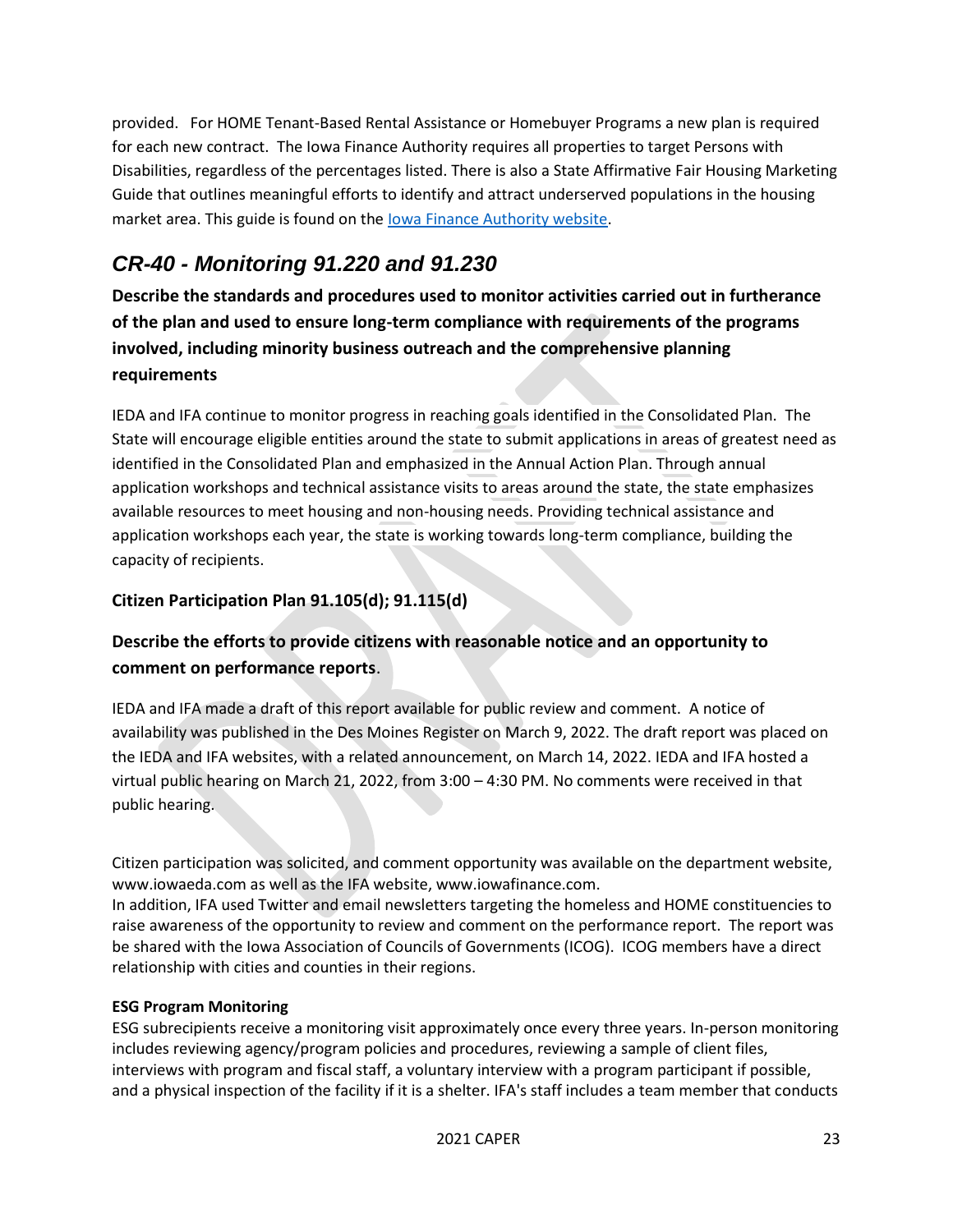in-person monitoring across several programs and brings consistency and experience to the process. In particular, ESG is monitored in conjunction with the state's Shelter Assistance Fund (SAF) program, as that program follows similar rules for shelter projects, and a significant portion of these dollars contribute to the state's ESG matching requirement. In 2021, a total of 15 agencies received in-person visits for the ESG and/or Shelter Assistance Fund programs. IFA also supplements in-person monitoring with desk monitoring of financial records in support of program expenditures. Each month IFA selects a percentage of funded agencies for this desk monitoring. Agencies submit additional documentation in support of eligible expenses, which IFA then reviews and issues a response back to agencies if the materials demonstrate compliance or if changes or additional information are required.

#### **HOPWA Program Monitoring**

HOPWA sponsors are monitored for compliance through desk monitoring, with selected reimbursement requests sent in for payment. In addition to reviewing expenditures, past desk monitoring has included reviewing information about clients assisted during the period under review. For new TBRA applicants, sponsors sent in full eligibility information for IFA review. For STRMU recipients, sponsors sent in information sufficient for IFA to review ongoing compliance with the annual limitations on assistance. In 2020, IFA updated its reimbursement request policies to expedite grant payment requests from partner agencies, and this expedited process continued in 2021.

#### **HOME and HTF Monitoring**

IFA monitors HOME and HTF activities from allocation throughout their affordability/compliance period. IFA continues to minimize the number of activities that exceed the 120-day deadline for inactivity following the last draw and maintains a high occupancy rate of completed units. The use and enhancement of IFA's HOME program software system enables IFA to continue to improve its monitoring techniques. The allocation team sends initial and final close-out letters to the recipient once the HOME funds have been expended. The letters specify the long-term compliance requirements such as the affordability period, the number of high/low rent units, and if the units are fixed or floating and provide the contact's name in IFA's compliance team. The compliance team then performs long-term compliance requirements such as inspections, rent approvals and review of annual owner certifications and testing of tenant data in their monitoring software. A HOME/HTF rental compliance manual is provided to recipients. IFA is responsible for determining the adequacy of performance of the projects under their contracts and for taking appropriate action when performance is inadequate, or problems arise. It ensures that HOME and HTF projects are in accordance with their program requirements. IFA also approves the annual Utility Allowances for HOME projects allocated after August 23, 2013, and has created a training video which is provided, free of charge, for owners/management agents on the creation and maintenance of the HUD Utility Schedule Model (HUSM.) Additionally, IFA pays for the 1st year model upon receipt of the acknowledgment that the class has been completed. Refer to CR-50 for additional information on HOME and HTF monitoring and inspections.

#### **CDBG Monitoring**

IEDA has had responsibility for the CDBG program since 1982 and has developed thorough and effective monitoring procedures for the program. All CDBG funded projects are formally monitored during the life of the project. Monitoring provides an opportunity for IEDA team members to ensure program compliance, project progress, and to provide technical assistance to recipients and grant administrators. IEDA conducts an annual risk-based assessment of all open CDBG projects. This assessment considers the size of the award, compliance issues to date, reimbursement status and administrator capacity. While all CDBG projects will be monitored, the risk assessment helps identify potential problems and helps team members prioritize monitoring efforts. Iowa's CDBG program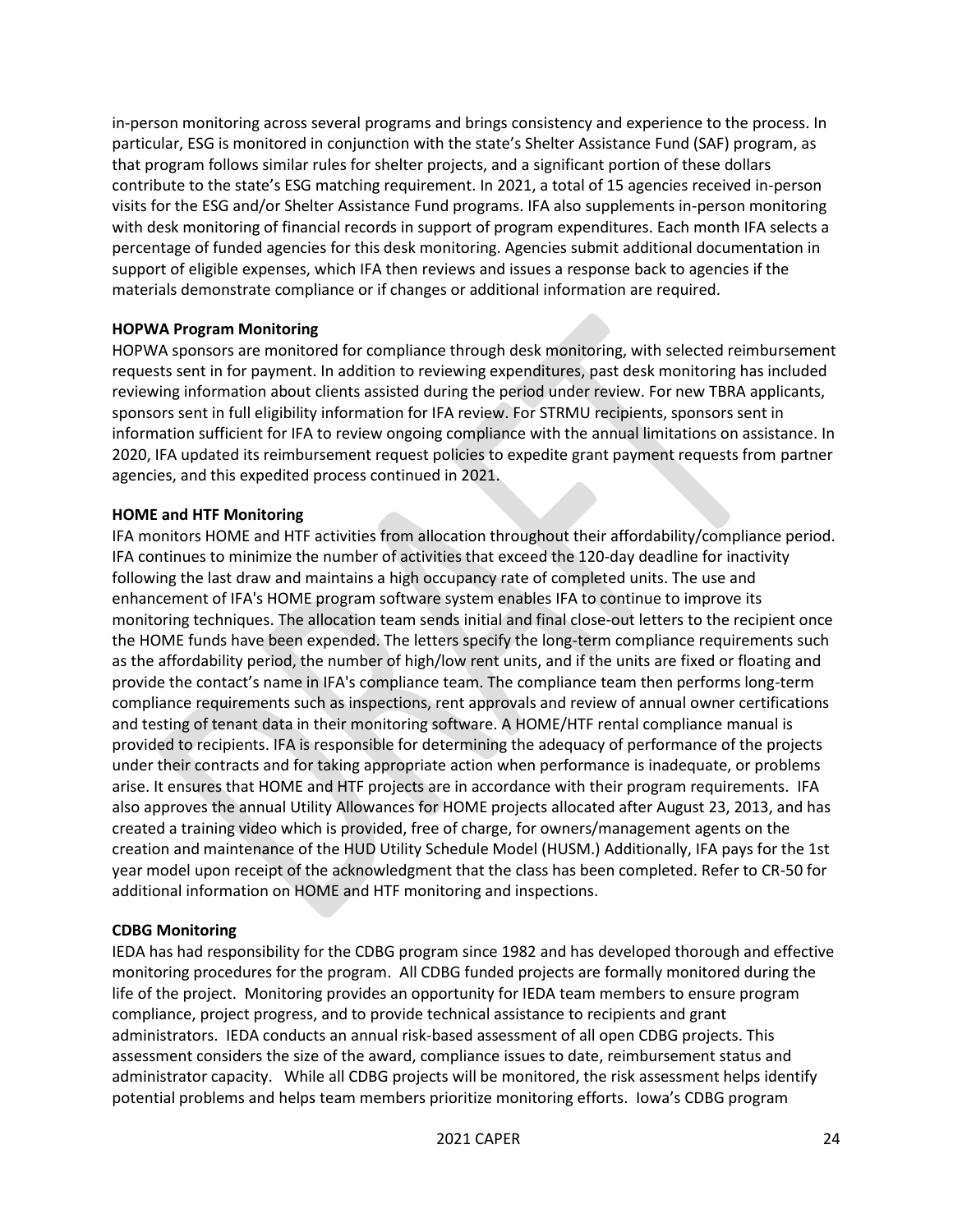includes a formal project close out procedure that further helps ensure program compliance. IEDA's monitoring policy can be found in the CDBG Management Guide: <https://www.iowaeda.com/UserDocs/2020-cdbg-mgmt-guide.pdf> (pg. 26-29)

# <span id="page-24-0"></span>*CR-45 - CDBG 91.520(c)*

**Specify the nature of, and reasons for, any changes in the jurisdiction's program objectives and indications of how the jurisdiction would change its programs as a result of its experiences.**

The Consolidated Plan established the following non-housing community development needs as "high" priorities:  public works, public facilities and services, and economic development.  Historically, local interest and initiative have driven Iowa's CDBG program.  Specifically, IEDA has tried to be responsive to the priorities and needs expressed by applicants, rather than imposing state-established priorities on local governments.

There are no changes to the state's program objectives. This is the second year of the 2020-2024 consolidated planning cycle. As evidenced by the results of 2020 and 2021, the goals are pacing well to align with expected program outcomes given the circumstances of the pandemic. 

## **Does this Jurisdiction have any open Brownfields Economic Development Initiative (BEDI) grants?**

No.

**[BEDI grantees] Describe accomplishments and program outcomes during the last year.**

N/A

## <span id="page-24-1"></span>*CR-50 - HOME 91.520(d)*

## **Include the results of on-site inspections of affordable rental housing assisted under the program to determine compliance with housing codes and other applicable regulations**

Please list those projects that should have been inspected on-site this program year based upon the schedule in §92.504(d). Indicate which of these were inspected and a summary of issues that were detected during the inspection. For those that were not inspected, please indicate the reason and how you will remedy the situation.

For the inspection year 2021:

Number of HOME Projects to be inspected: 138

Number of HOME Projects inspected: 138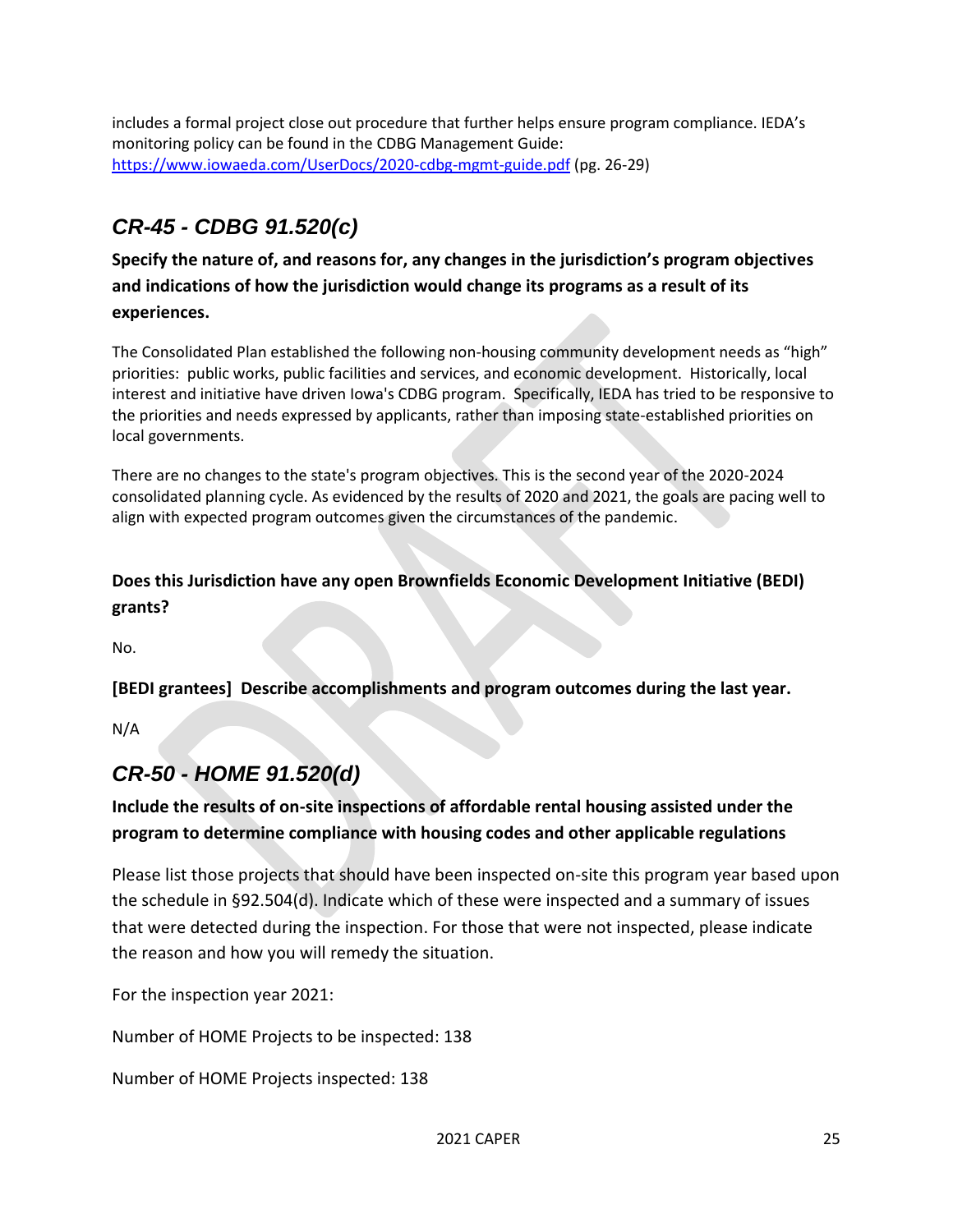Total number of HOME units in these Projects: 2,265

Minimum number of Units to be inspected (20%): 884

Actual Units Inspected: 884

See attached list below for properties inspected in 2021

## **Provide an assessment of the jurisdiction's affirmative marketing actions for HOME units. 92.351(b)**

IFA provides a HOME Program Guide to Rental, Homebuyer, and TBRA recipients which provides guidance on civil rights and fair housing. IFA developed an Affirmative Fair Housing Marketing Guide to assist recipients and developers in completing their Affirmative Fair Housing Marketing Plans (AFHMP). This guide describes the meaning of affirmative marketing and the goals of the plan. It also provides links to HUD regulations, publishing standards and forms; instructions on completing plan worksheets; highlights some common mistakes; and provides guidance on how to evaluate the plan at least every five years. Each Affirmative Fair Housing Marketing Plan should include the following:

- Information about the recipient/owner/agent of HOME-assisted housing.
- Gather demographics to determine targeted marketing activity for populations who may need special outreach in the housing market area.
- Identify community contacts who can describe how they interact with and reach selected groups, dates of contact, and how they have agreed to assist with the plan.
- Identify and document methods of advertising used to reach targeted populations (i.e., newspaper, websites, brochures, etc.), list languages in which ads will be provided, alternative formats used (i.e. large print, braille, etc.).
- Identify how they will make available to the public fair housing posters, affirmative fair housing marketing plans. Location and content of project site signs, if applicable.
- Describe how they will evaluate current marketing activities effectiveness and how future marketing decisions and plan updates will be managed.
- Identify who will be responsible for training and assessment of staff to acquire knowledge on Fair Housing Act and Policies and implementation of the Affirmative Fair Housing Marketing Plan.
- To include additional information, if needed, to explain efforts made to market to those least likely to apply in the housing market area.
- HOME recipients are required to target persons with disabilities regardless of percentages found in the housing market area.

HOME recipients in 2021 were asked to provide Affirmative Fair Housing Marketing Plans that were complete and demonstrated the opportunity for effective implementation to meet Affirmative Fair Housing Marketing goals. Recipients were requested to:

- Use current census data to evaluate underserved populations.
- Document outreach efforts to effectively evaluate their success or failure.
- Use advertising methods which would go beyond normal and customary advertising.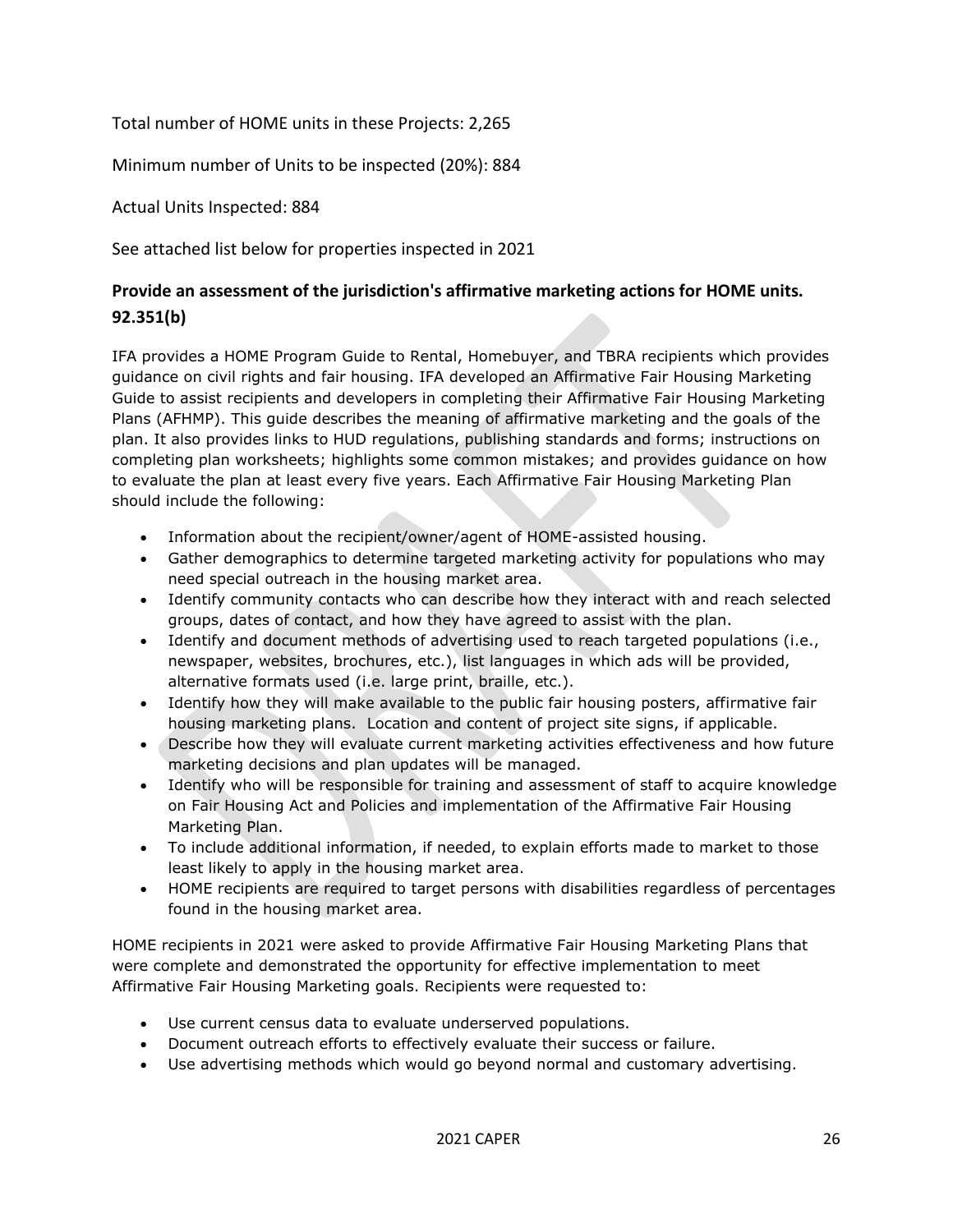- To locate community contacts and advertising sources in the housing market areas of the project (Census Tract, City, County or Metropolitan Statistical Area) before expanding to regional or state contacts when possible.
- Attract underserved populations by:
- Contacting advocacy groups
- Advertising in publications directed to targeted populations
- Contacting local churches who represent targeted populations
- Communicating with community agencies actively working with one or more targeted population
- Document other meaningful opportunities to attract targeted populations

## **Refer to IDIS reports to describe the amount and use of program income for projects, including the number of projects and owner and tenant characteristics**

Total Program Income (PI, HP & PA) Expended on Activities in CY2021 per PR07: \$1,209,912.31

Total Program Income Expended on Completed Activities in CY2021: \$144,835.00 This program income includes ALL program income expended on activities that were completed during CY2021 regardless of what year the program income was expended.

Rental with Tax Credits: \$0 in program income draws expended to 0 project representing 0 IDIS activity.

Tenant-Based Rental Assistance: \$633,949.00 in program income draws.

Homebuyer: \$35,000 in program income draws expended to 1 project representing 1 IDIS activities.

**Describe other actions taken to foster and maintain affordable housing. 91.220(k) (STATES ONLY: Including the coordination of LIHTC with the development of affordable housing). 91.320(j)**

IFA administers the Low Income Housing Tax Credit (LIHTC) program.

The 2020 Qualified Allocation Plan also set-aside 7% of the available tax credits for rehabilitating projects that had an existing rent subsidy contract through USDA or HUD. In CY2020, IFA did not combine HOME funds with Low Income Housing Tax Credits.

The State Housing Trust Fund (SHTF) provides more than \$6 million to help ensure decent, safe, and affordable housing for low-income Iowans through two important programs. The Local Housing Trust Fund (LHTF) Program receives the vast majority of the annual SHTF allocation to provide grants for organizations certified by IFA as a LHTF. LHTFs serve all 99 Iowa counties and must provide a minimum 25% match for every dollar received from the State. The grant funds are used for initiatives such as preserving aging housing stock, subsidizing local rental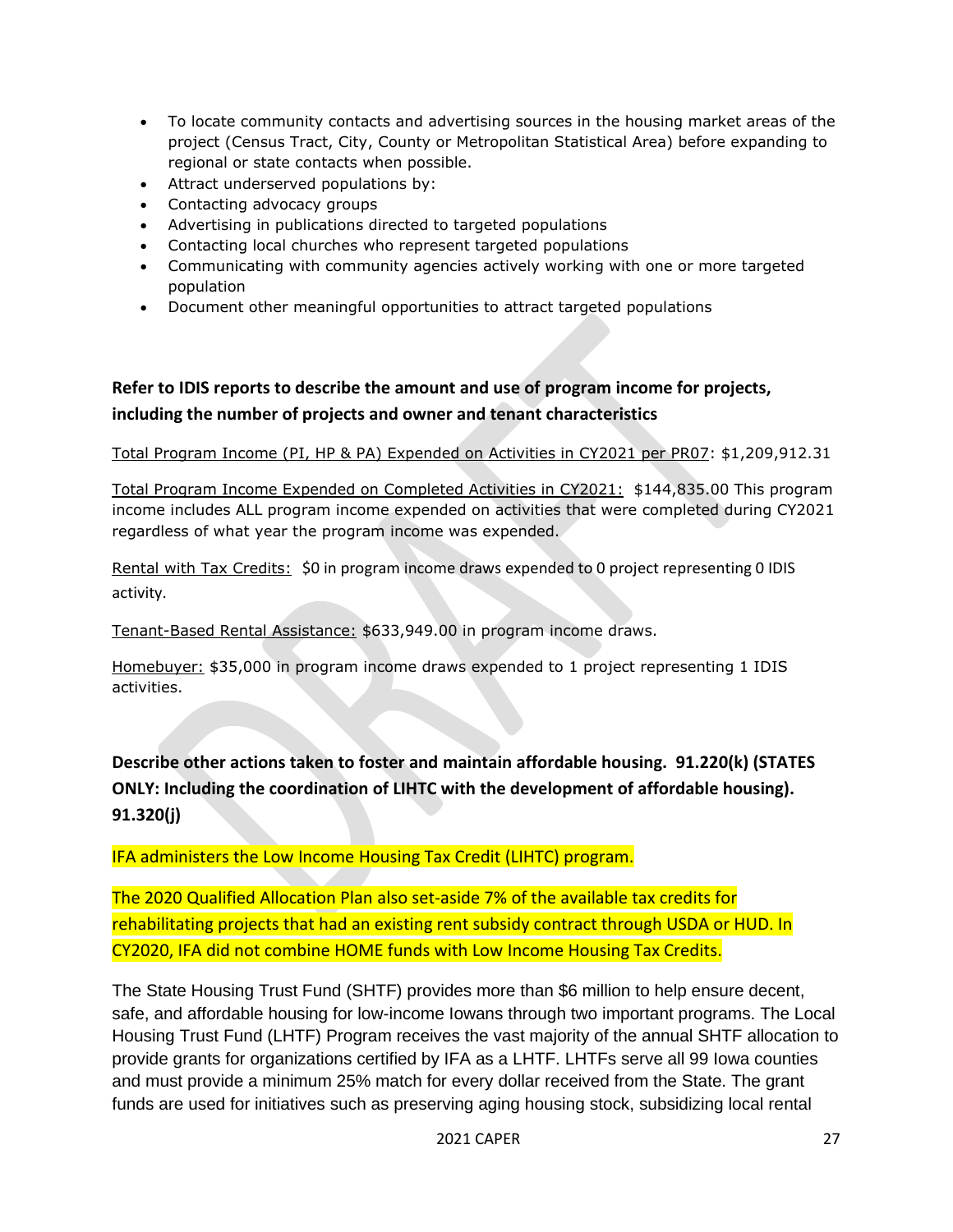and down payment assistance programs, providing low-interest loans or grants to assist with home rehabilitation, financing construction of new single-family housing, and supporting housing for persons with disabilities and homeless assistance programs. The remaining SHTF funding goes to the Project-Based Housing Program, which aids in the development of affordable single-family and multifamily housing, including Habitat for Humanity home builds. Since its inception in 2003, the SHTF has provided  $\frac{20}{3}$  in affordable housing assistance to benefit more than 29,000 Iowa households. IFA also administers a state-funded HCBS Rental Subsidy Program that provides rent subsidy for those individuals who receive an HCBS Medicaid waiver. The rent subsidy allows these individuals to remain in their homes rather than needing to live in an institution. The program provides over \$600,000 in rental subsidies annually.

Finally, IFA provides administrative services to HUD to monitor performance of owners and management agents participating in project-based Housing Assistance Payments (HAP) Contracts under Section 8 of the United States Housing Act of 1937. IFA currently provides services to 205 lowa rental properties that provide housing to 11,742 individuals and families in 68 Iowa counties.

# <span id="page-27-0"></span>*CR-55 - HOPWA 91.520(e)*

## **Identify the number of individuals assisted and the types of assistance provided**

Table for report on the one-year goals for the number of households provided housing through the use of HOPWA activities for: short-term rent, mortgage, and utility assistance payments to prevent homelessness of the individual or family; tenant-based rental assistance; and units provided in housing facilities developed, leased, or operated with HOPWA funds.

| <b>Number of Households Served Through:</b>       | <b>One-year Goal</b> | Actual |
|---------------------------------------------------|----------------------|--------|
| Short-term rent, mortgage, and utility assistance |                      |        |
| to prevent homelessness of the individual or      |                      |        |
| family                                            | 100                  | 131    |
| Tenant-based rental assistance                    | 48                   | 49     |
| Units provided in permanent housing facilities    |                      |        |
| developed, leased, or operated with HOPWA         |                      |        |
| funds                                             | 0                    | 0      |
| Units provided in transitional short-term housing |                      |        |
| facilities developed, leased, or operated with    |                      |        |
| <b>HOPWA</b> funds                                | 0                    |        |
|                                                   |                      |        |

**Table 13 – HOPWA Number of Households Served**

# <span id="page-27-1"></span>*CR-56 - HTF 91.520(h)*

**Describe the extent to which the grantee complied with its approved HTF allocation plan and**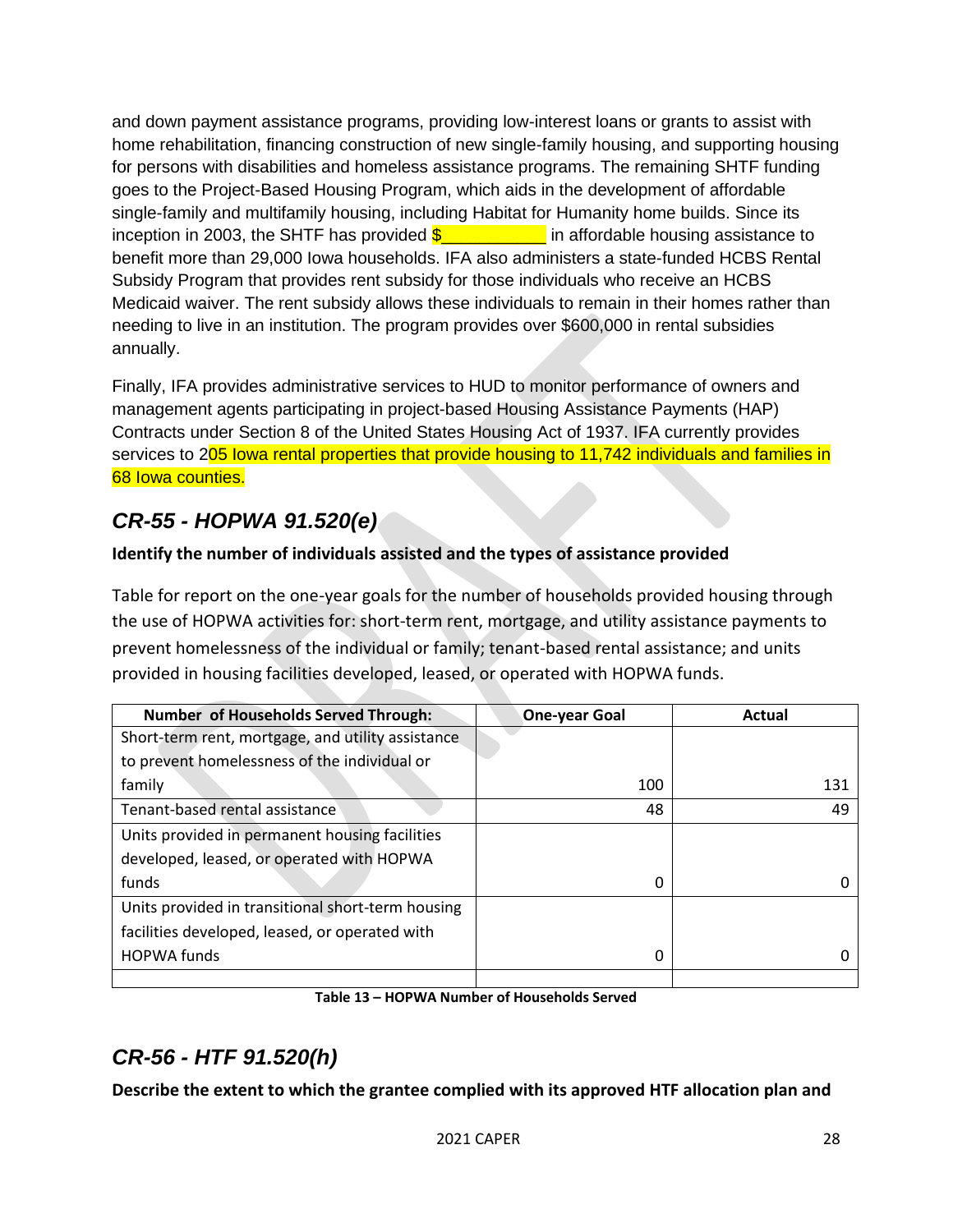#### **the requirements of 24 CFR part 93.**

In accordance with IFA's HTF Allocation Plan, IFA awarded \$2,700,000 to one HTF project in CY2021 which was associated with the 2020 HTF Grant funds. HTF projects were not completed during 2021.

| Tenure Type | $0 - 30%$ | 0% of 30+ to | % of the     | Total       | Units      | Total     |
|-------------|-----------|--------------|--------------|-------------|------------|-----------|
|             | AMI       | poverty line | higher of    | Occupied    | Completed, | Completed |
|             |           | (when        | 30+ AMI or   | Units       | Not        | Units     |
|             |           | poverty line | poverty line |             | Occupied   |           |
|             |           | is higher    | to 50% AMI   |             |            |           |
|             |           | than 30%     |              |             |            |           |
|             |           | AMI)         |              |             |            |           |
|             |           |              |              |             |            |           |
| Rental      | 0         | 0            |              | $\mathbf 0$ | 0          | 0         |
| Homebuyer   | 0         | 0            | 0            | 0           | $\Omega$   | $\Omega$  |



## <span id="page-28-0"></span>*CR-58 – Section 3*

The State of Iowa had no activities with a Section 3 component for the 2021 program year. This includes the updated reporting requirement that went into effect in July 2021.

## <span id="page-28-1"></span>**CR-60 - ESG 91.520(g) (ESG Recipients only)**

**ESG Supplement to the CAPER in** *e-snaps*

## **For Paperwork Reduction Act**

| 1. Recipient Information-All Recipients Complete                                         |                                          |
|------------------------------------------------------------------------------------------|------------------------------------------|
| <b>Basic Grant Information</b>                                                           |                                          |
| <b>Recipient Name</b>                                                                    | <b>IOWA</b>                              |
| <b>Organizational DUNS Number</b>                                                        | 808348981                                |
| <b>EIN/TIN Number</b>                                                                    | 010606429                                |
| <b>Identify the Field Office</b>                                                         | <b>OMAHA</b>                             |
| Identify CoC(s) in which the recipient or<br>subrecipient(s) will provide ESG assistance | Sioux City/Dakota, Woodbury Counties CoC |

| <b>ESG Contact Name</b> |  |
|-------------------------|--|
| Drafiv                  |  |

| <b>Prefix</b>      | Mr           |
|--------------------|--------------|
| <b>First Name</b>  | <b>Brian</b> |
| <b>Middle Name</b> | O            |
| <b>Last Name</b>   | Sullivan     |
| Suffix             | O            |
|                    |              |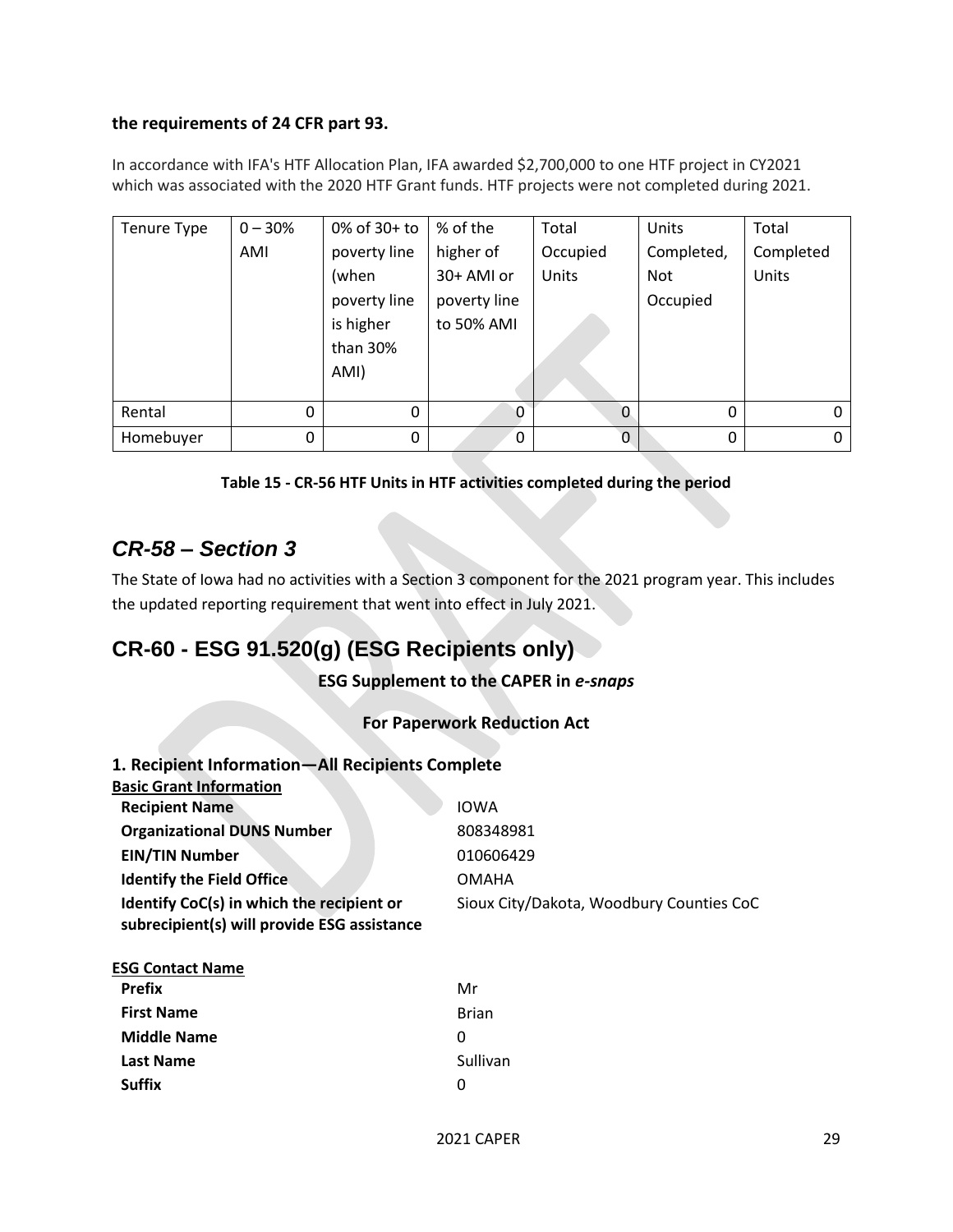**Title** Chief Programs Officer

| <b>ESG Contact Address</b> |                                |
|----------------------------|--------------------------------|
| <b>Street Address 1</b>    | 1963 Bell Avenue, #200         |
| <b>Street Address 2</b>    | 0                              |
| City                       | Des Moines                     |
| <b>State</b>               | ΙA                             |
| <b>ZIP Code</b>            |                                |
| <b>Phone Number</b>        | 5154520430                     |
| <b>Extension</b>           | 0                              |
| <b>Fax Number</b>          | 0                              |
| <b>Email Address</b>       | brian.sullivan@iowafinance.com |
|                            |                                |

| <b>ESG Secondary Contact</b> |                                  |
|------------------------------|----------------------------------|
| <b>Prefix</b>                | Ms                               |
| <b>First Name</b>            | Amber                            |
| <b>Last Name</b>             | Lewis                            |
| <b>Suffix</b>                | 0                                |
| <b>Title</b>                 | <b>Homeless Programs Manager</b> |
| <b>Phone Number</b>          | 5154520425                       |
| <b>Extension</b>             | 0                                |
| <b>Email Address</b>         | Amber.Lewis@iowafinance.com      |

## **2. Reporting Period—All Recipients Complete**

| <b>Program Year Start Date</b> | 01/01/2021 |
|--------------------------------|------------|
| <b>Program Year End Date</b>   | 12/31/2021 |

#### **3a. Subrecipient Form – Complete one form for each subrecipient**

**Subrecipient or Contractor Name:** UPPER DES MOINES OPPORTUNITY **City:** GRAETTINGER **State:** IA **Zip Code:** 51342, **DUNS Number: Is subrecipient a victim services provider:** N **Subrecipient Organization Type:** Other Non-Profit Organization **ESG Subgrant or Contract Award Amount:** 154200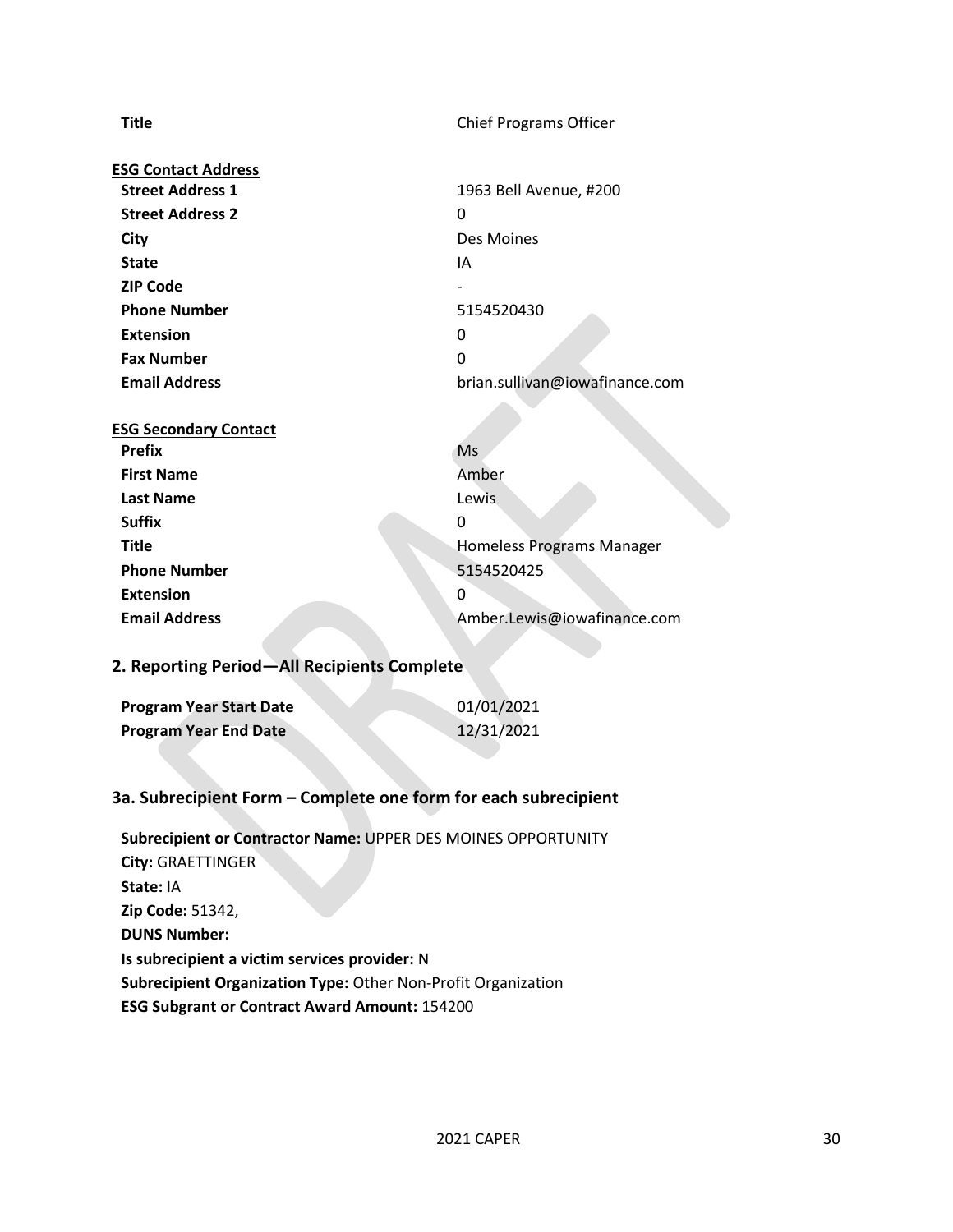**Subrecipient or Contractor Name:** HOME OPPORTUNITIES MADE EASY, INC. (a/k/a HOME, INC) **City:** Des Moines **State:** IA **Zip Code:** 50314, 2527 **DUNS Number:** 091387852 **Is subrecipient a victim services provider:** N **Subrecipient Organization Type:** Other Non-Profit Organization

**ESG Subgrant or Contract Award Amount:** 40179

**Subrecipient or Contractor Name:** IOWA LEGAL AID **City:** Des Moines **State:** IA **Zip Code:** 50314, 2527 **DUNS Number:** 087122222 **Is subrecipient a victim services provider:** N **Subrecipient Organization Type:** Other Non-Profit Organization **ESG Subgrant or Contract Award Amount:** 81278

**Subrecipient or Contractor Name:** ASSAULT CARE CENTER **City:** Ames **State:** IA **Zip Code:** 50014, 1429 **DUNS Number:** 181005620 **Is subrecipient a victim services provider:** Y **Subrecipient Organization Type:** Other Non-Profit Organization **ESG Subgrant or Contract Award Amount:** 96611

**Subrecipient or Contractor Name:** CHILDREN & FAMILIES OF IOWA **City:** Des Moines **State:** IA **Zip Code:** 50314, 2329 **DUNS Number:** 040608754 **Is subrecipient a victim services provider:** Y **Subrecipient Organization Type:** Other Non-Profit Organization **ESG Subgrant or Contract Award Amount:** 69426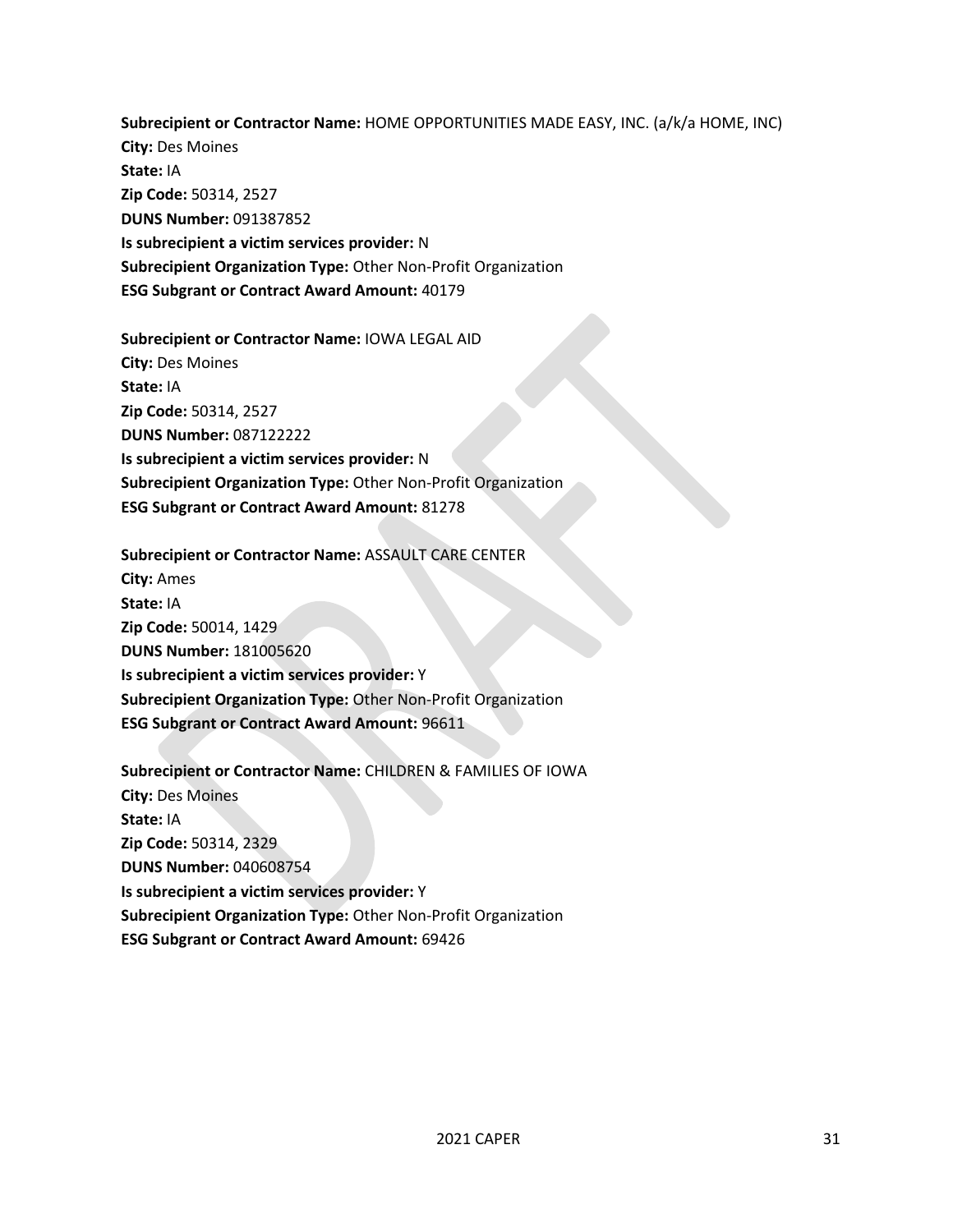**Subrecipient or Contractor Name:** DOMESTIC VIOLENCE INTERVENTION PROGRAM **City:** Iowa City **State:** IA **Zip Code:** 52244, 3170 **DUNS Number:** 614880438 **Is subrecipient a victim services provider:** Y **Subrecipient Organization Type:** Other Non-Profit Organization **ESG Subgrant or Contract Award Amount:** 92564

**Subrecipient or Contractor Name:** FAMILY RESOURCES, INC **City:** Davenport **State:** IA **Zip Code:** 52803, 2012 **DUNS Number:** 078086246 **Is subrecipient a victim services provider:** Y **Subrecipient Organization Type:** Other Non-Profit Organization **ESG Subgrant or Contract Award Amount:** 78164

**Subrecipient or Contractor Name:** NIAD CENTER FOR HUMAN DEVELOPMENT **City:** Mason City **State:** IA **Zip Code:** 50402, 0656 **DUNS Number:** 623479102 **Is subrecipient a victim services provider:** Y **Subrecipient Organization Type:** Other Non-Profit Organization **ESG Subgrant or Contract Award Amount:** 76075

**Subrecipient or Contractor Name:** SHELTER HOUSE **City:** Iowa City **State:** IA **Zip Code:** 52240, 4401 **DUNS Number:** 827151770 **Is subrecipient a victim services provider:** N **Subrecipient Organization Type:** Other Non-Profit Organization **ESG Subgrant or Contract Award Amount:** 77454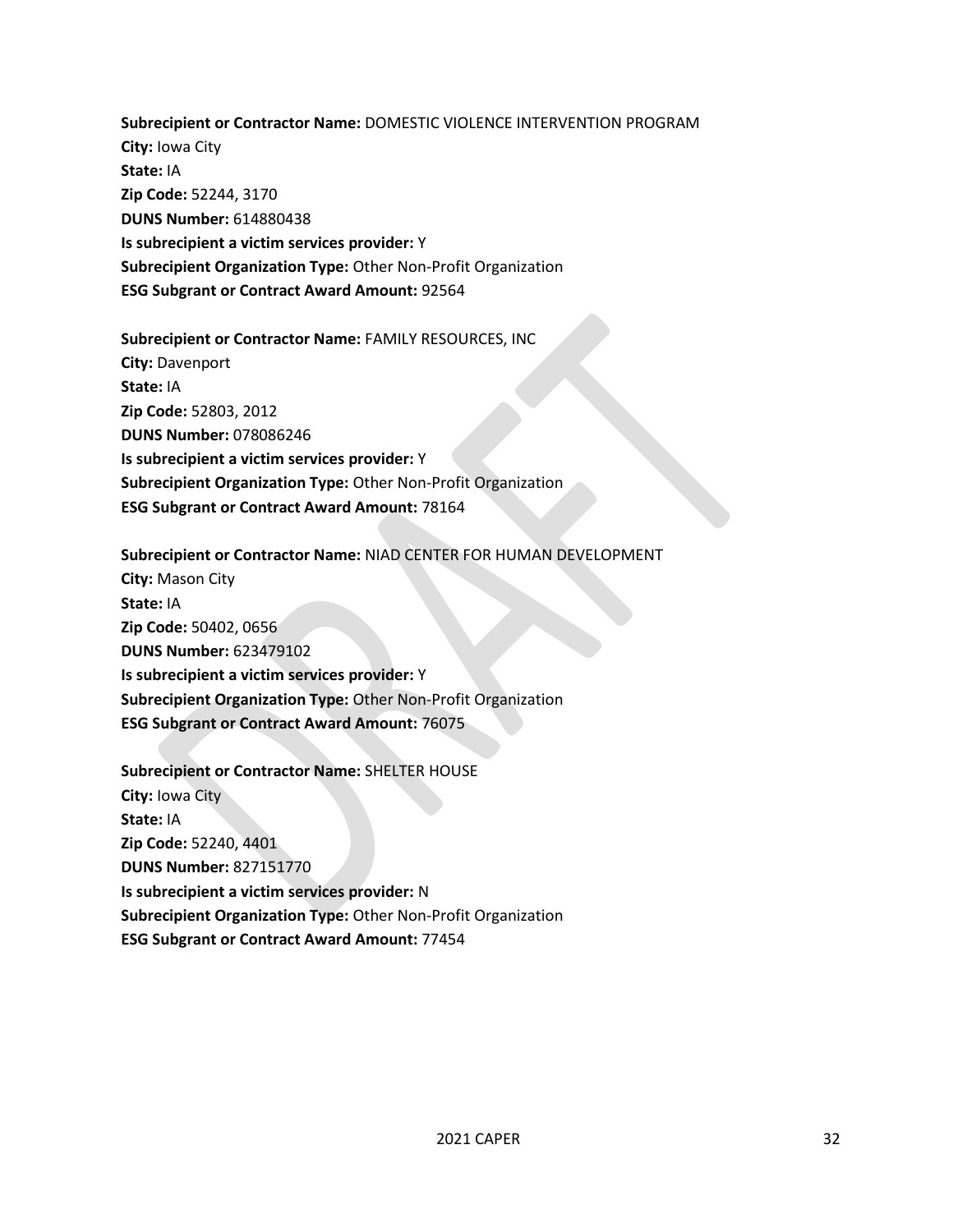**Subrecipient or Contractor Name:** WILLIS DADY EMERGENCY SHELTER **City:** Cedar Rapids **State:** IA **Zip Code:** 52403, 4020 **DUNS Number:** 806859187 **Is subrecipient a victim services provider:** N **Subrecipient Organization Type:** Other Non-Profit Organization **ESG Subgrant or Contract Award Amount:** 121504

**Subrecipient or Contractor Name:** YWCA CLINTON **City:** Clinton **State:** IA **Zip Code:** 52733, 2051 **DUNS Number:** 159279793 **Is subrecipient a victim services provider:** N **Subrecipient Organization Type:** Other Non-Profit Organization **ESG Subgrant or Contract Award Amount:** 149020

**Subrecipient or Contractor Name:** COMMUNITY ACTION AGENCY OF SIOUXLAND **City:** Sioux City **State:** IA **Zip Code:** 51106, 1129 **DUNS Number:** 153551320 **Is subrecipient a victim services provider:** N **Subrecipient Organization Type:** Other Non-Profit Organization **ESG Subgrant or Contract Award Amount:** 63584

**Subrecipient or Contractor Name:** COMMUNITY ACTION OF SOUTHEAST IOWA **City:** Burlington **State:** IA **Zip Code:** 52601, 2002 **DUNS Number:** 094782687 **Is subrecipient a victim services provider:** N **Subrecipient Organization Type:** Other Non-Profit Organization **ESG Subgrant or Contract Award Amount:** 50800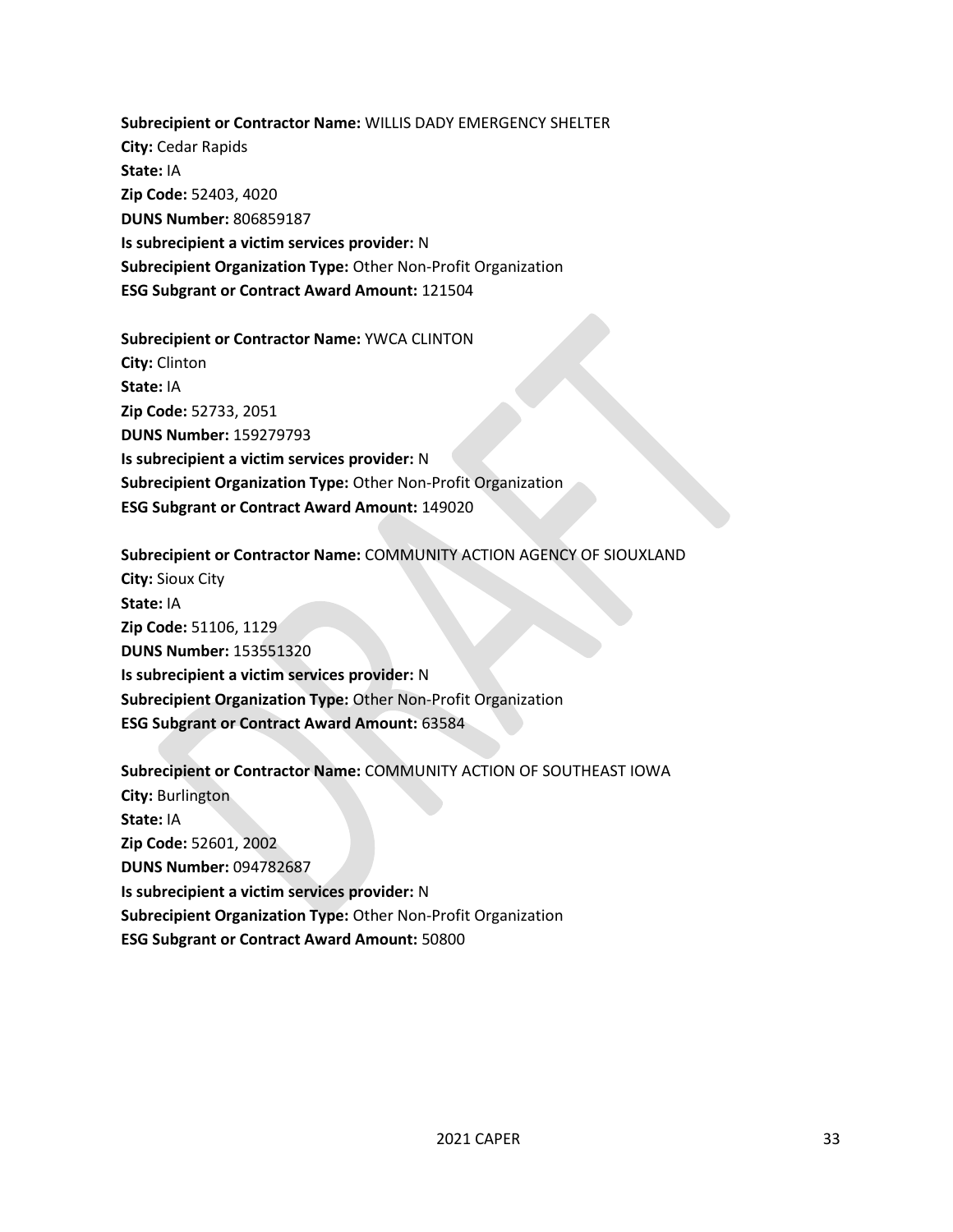**Subrecipient or Contractor Name:** HAWKEYE AREA COMMUNITY ACTION PROGRAM, INC **City:** Hiawatha **State:** IA **Zip Code:** 52233, 1102 **DUNS Number:** 039311399 **Is subrecipient a victim services provider:** N **Subrecipient Organization Type:** Other Non-Profit Organization **ESG Subgrant or Contract Award Amount:** 135219

**Subrecipient or Contractor Name:** WEST DES MOINES HUMAN SERVICES **City:** West Des Moines **State:** IA **Zip Code:** 50265, 4632 **DUNS Number:** 618734032 **Is subrecipient a victim services provider:** N **Subrecipient Organization Type:** Unit of Government **ESG Subgrant or Contract Award Amount:** 113343

**Subrecipient or Contractor Name:** FAMILY CRISIS CNETERS OF NW IOWA **City:** Sioux Center **State:** IA **Zip Code:** 51250, 0295 **DUNS Number:** 030365225 **Is subrecipient a victim services provider:** Y **Subrecipient Organization Type:** Other Non-Profit Organization **ESG Subgrant or Contract Award Amount:** 87723

**Subrecipient or Contractor Name:** WAYPOINT SERVICES FOR WOMEN, CHILDREN & FAMILIES **City:** Cedar Rapids **State:** IA **Zip Code:** 52401, 1601 **DUNS Number:** 788103757 **Is subrecipient a victim services provider:** Y **Subrecipient Organization Type:** Other Non-Profit Organization **ESG Subgrant or Contract Award Amount:** 182445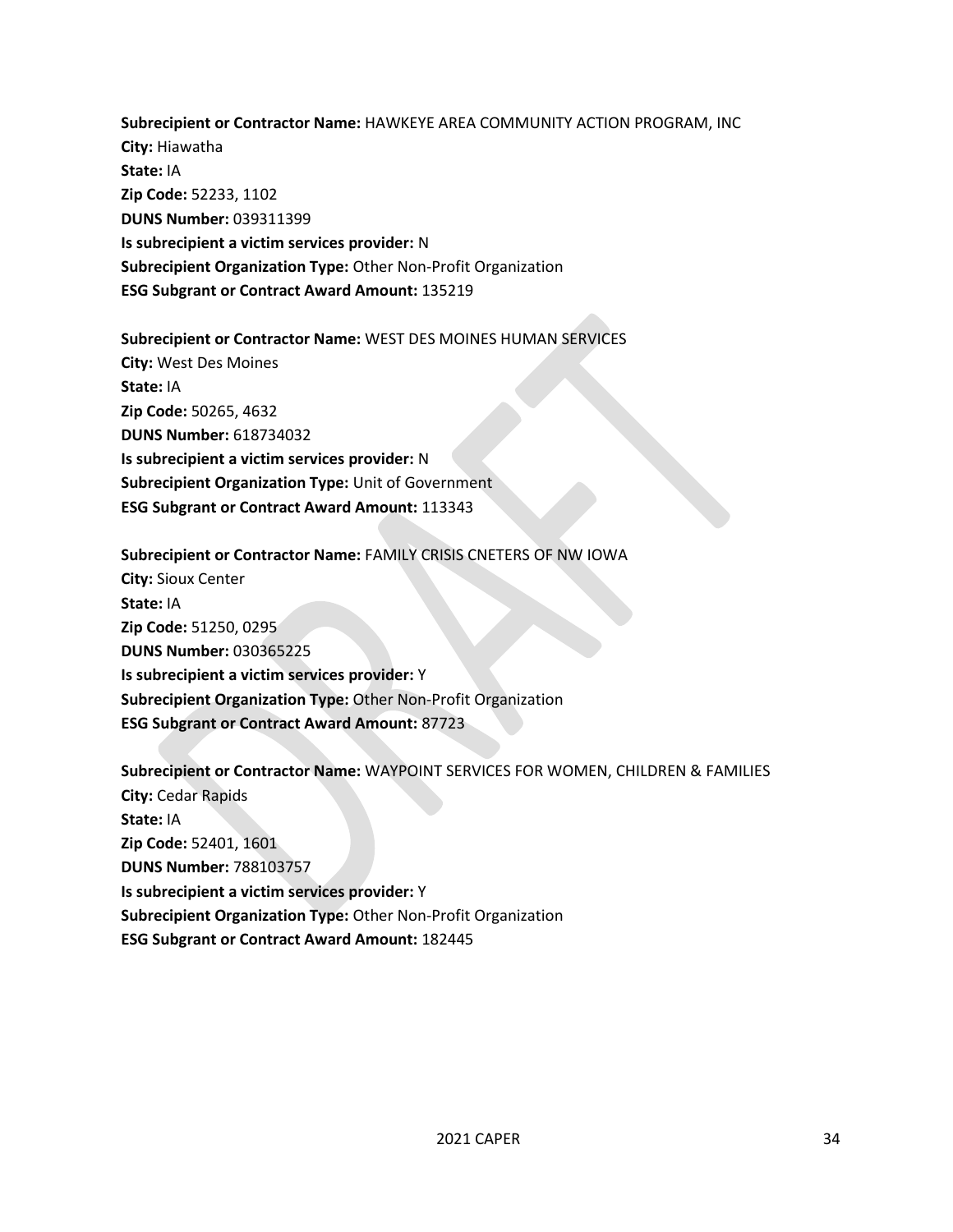**Subrecipient or Contractor Name:** HEARTLAND FAMILY SERVICE **City:** Council Bluffs **State:** IA **Zip Code:** 51501, 1170 **DUNS Number:** 020178331 **Is subrecipient a victim services provider:** N **Subrecipient Organization Type:** Other Non-Profit Organization **ESG Subgrant or Contract Award Amount:** 169330

**Subrecipient or Contractor Name:** Crisis Intervention & Advocacy Center **City:** Adel **State:** IA **Zip Code:** 50003, 0040 **DUNS Number:** 806377032 **Is subrecipient a victim services provider:** Y **Subrecipient Organization Type:** Other Non-Profit Organization **ESG Subgrant or Contract Award Amount:** 112683

**Subrecipient or Contractor Name:** Youth & Shelter Services **City:** Ames **State:** IA **Zip Code:** 50010, 6226 **DUNS Number:** 056505589 **Is subrecipient a victim services provider:** N **Subrecipient Organization Type:** Other Non-Profit Organization **ESG Subgrant or Contract Award Amount:** 111728

**Subrecipient or Contractor Name:** Cedar Valley Friends of the Family **City:** Waverly **State:** IA **Zip Code:** 50677, 0784 **DUNS Number:** 845062777 **Is subrecipient a victim services provider:** Y **Subrecipient Organization Type:** Other Non-Profit Organization **ESG Subgrant or Contract Award Amount:** 115015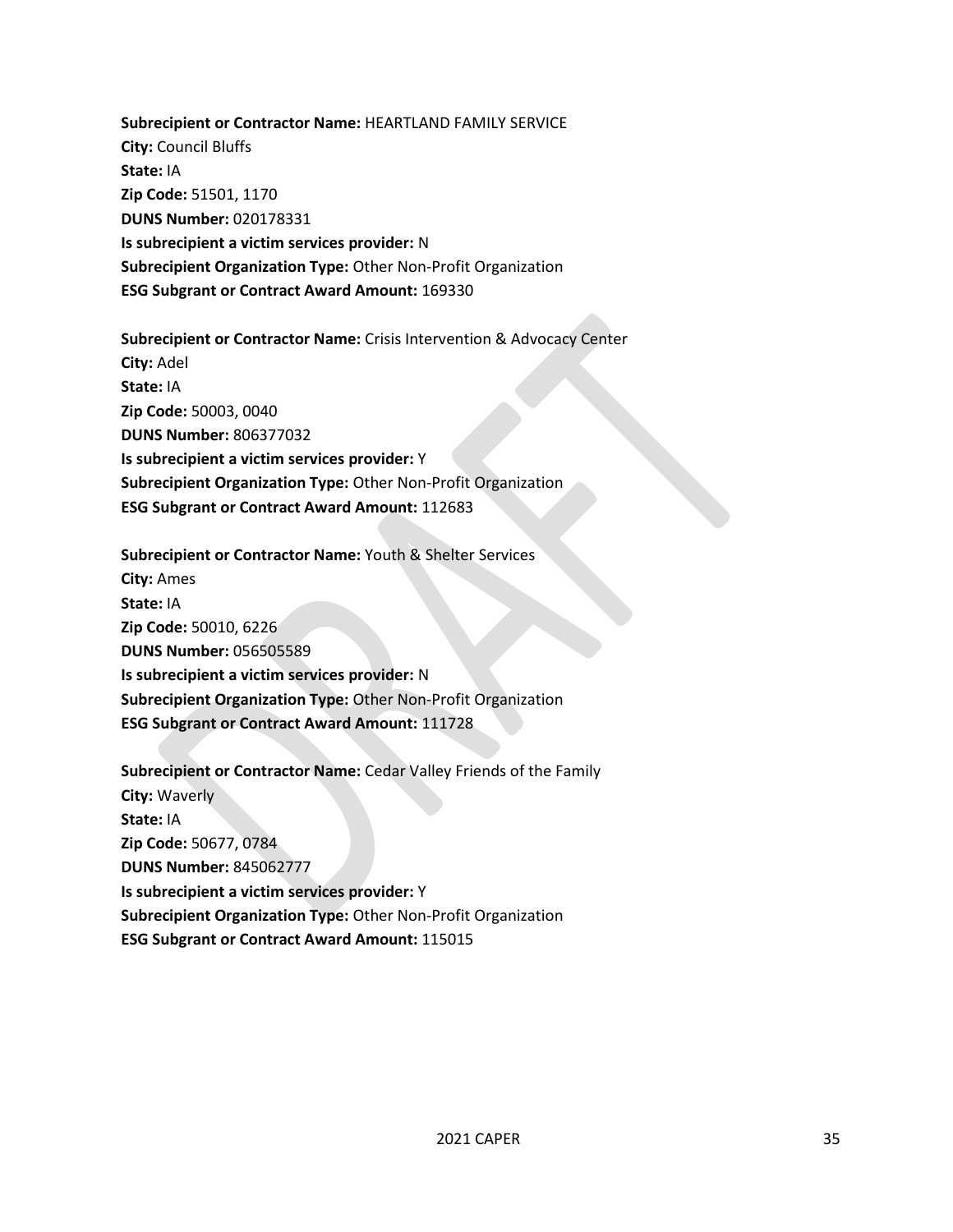**Subrecipient or Contractor Name:** Institute for Community Alliances **City:** Des Moines **State:** IA **Zip Code:** 50314, 2510 **DUNS Number:** 149341732 **Is subrecipient a victim services provider:** N **Subrecipient Organization Type:** Other Non-Profit Organization **ESG Subgrant or Contract Award Amount:** 55000

**Subrecipient or Contractor Name:** Central Iowa Shelter and Services **City:** Des Moines **State:** IA **Zip Code:** 50309, 3618 **DUNS Number:** 112047071 **Is subrecipient a victim services provider:** N **Subrecipient Organization Type:** Other Non-Profit Organization **ESG Subgrant or Contract Award Amount:** 75462

**Subrecipient or Contractor Name:** The Salvation Army **City:** Davenport **State:** IA **Zip Code:** 52803, 5127 **DUNS Number:** 113642370 **Is subrecipient a victim services provider:** N **Subrecipient Organization Type:** Faith-Based Organization **ESG Subgrant or Contract Award Amount:** 98074

**Subrecipient or Contractor Name:** Shelter Housing Corp. d/b/a Emergency Residence Project **City:** Ames **State:** IA **Zip Code:** 50010, 6720 **DUNS Number:** 180846099 **Is subrecipient a victim services provider:** N **Subrecipient Organization Type:** Other Non-Profit Organization **ESG Subgrant or Contract Award Amount:** 75065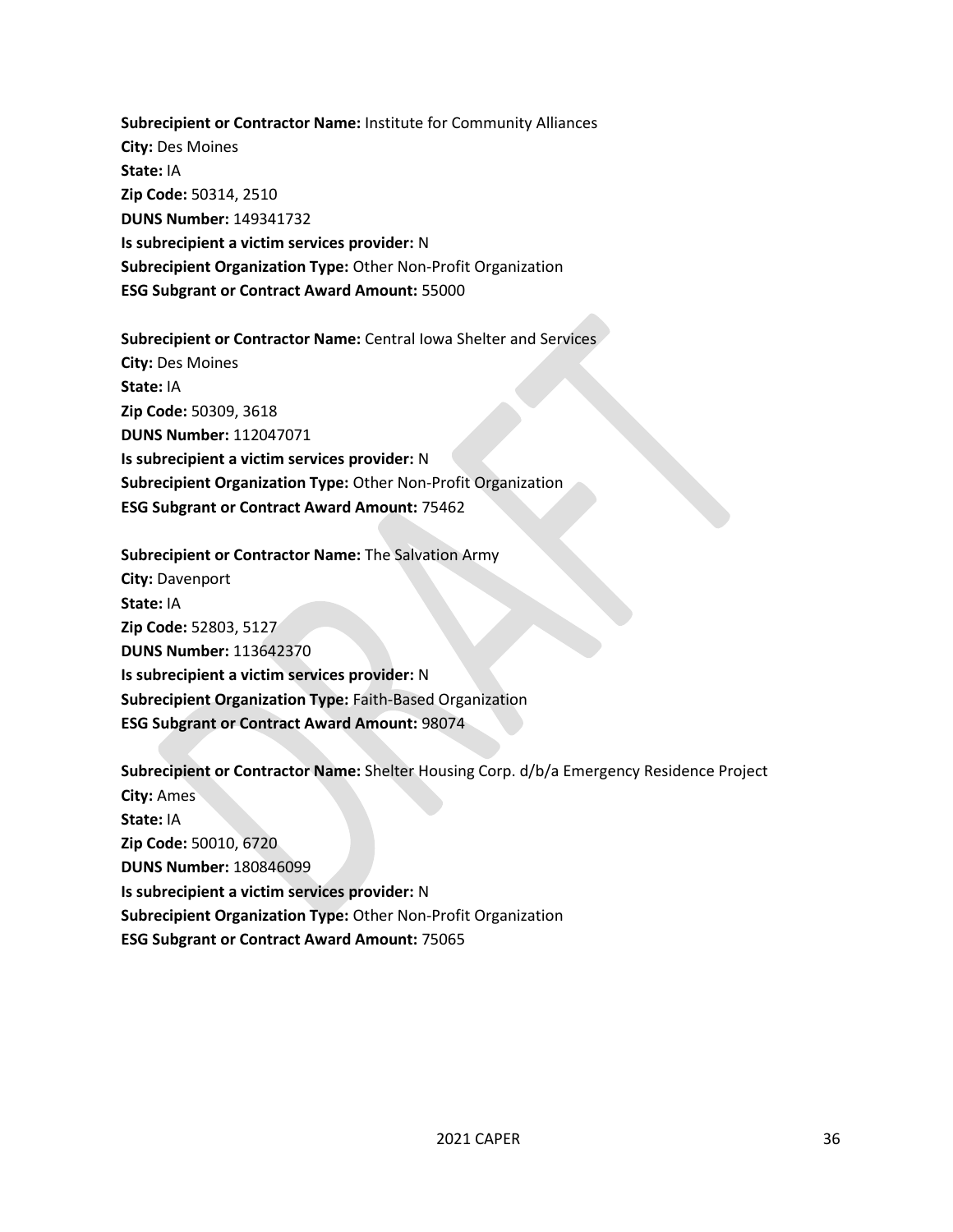**Subrecipient or Contractor Name:** Community Solutions of Eastern Iowa **City:** Dubuque **State:** IA **Zip Code:** 52002, 9673 **DUNS Number:** 112931429 **Is subrecipient a victim services provider:** N **Subrecipient Organization Type:** Other Non-Profit Organization **ESG Subgrant or Contract Award Amount:** 150243

**Subrecipient or Contractor Name:** Humility Homes & Services, Inc. **City:** Davenport **State:** IA **Zip Code:** 52807, 1816 **DUNS Number:** 010916973 **Is subrecipient a victim services provider:** N **Subrecipient Organization Type:** Faith-Based Organization **ESG Subgrant or Contract Award Amount:** 44090

**Subrecipient or Contractor Name:** Muscatine Center For Social Action **City:** Muscatine **State:** IA **Zip Code:** 52761, 3836 **DUNS Number:** 833902323 **Is subrecipient a victim services provider:** N **Subrecipient Organization Type:** Other Non-Profit Organization **ESG Subgrant or Contract Award Amount:** 39445

## <span id="page-36-0"></span>*CR-65 - Persons Assisted*

Please see the 2021 SAGE Report in the appendix for data regarding this section.

# <span id="page-36-1"></span>*CR-70 – ESG 91.520(g) - Assistance Provided and Outcomes*

#### **Shelter Utilization**

| Number of New Units - Rehabbed       |         |
|--------------------------------------|---------|
| Number of New Units - Conversion     |         |
| Total Number of bed-nights available | 246.375 |
| Total Number of bed-nights provided  | 209.974 |
| <b>Capacity Utilization</b>          | 85.23%  |

**Table 24 – Shelter Capacity**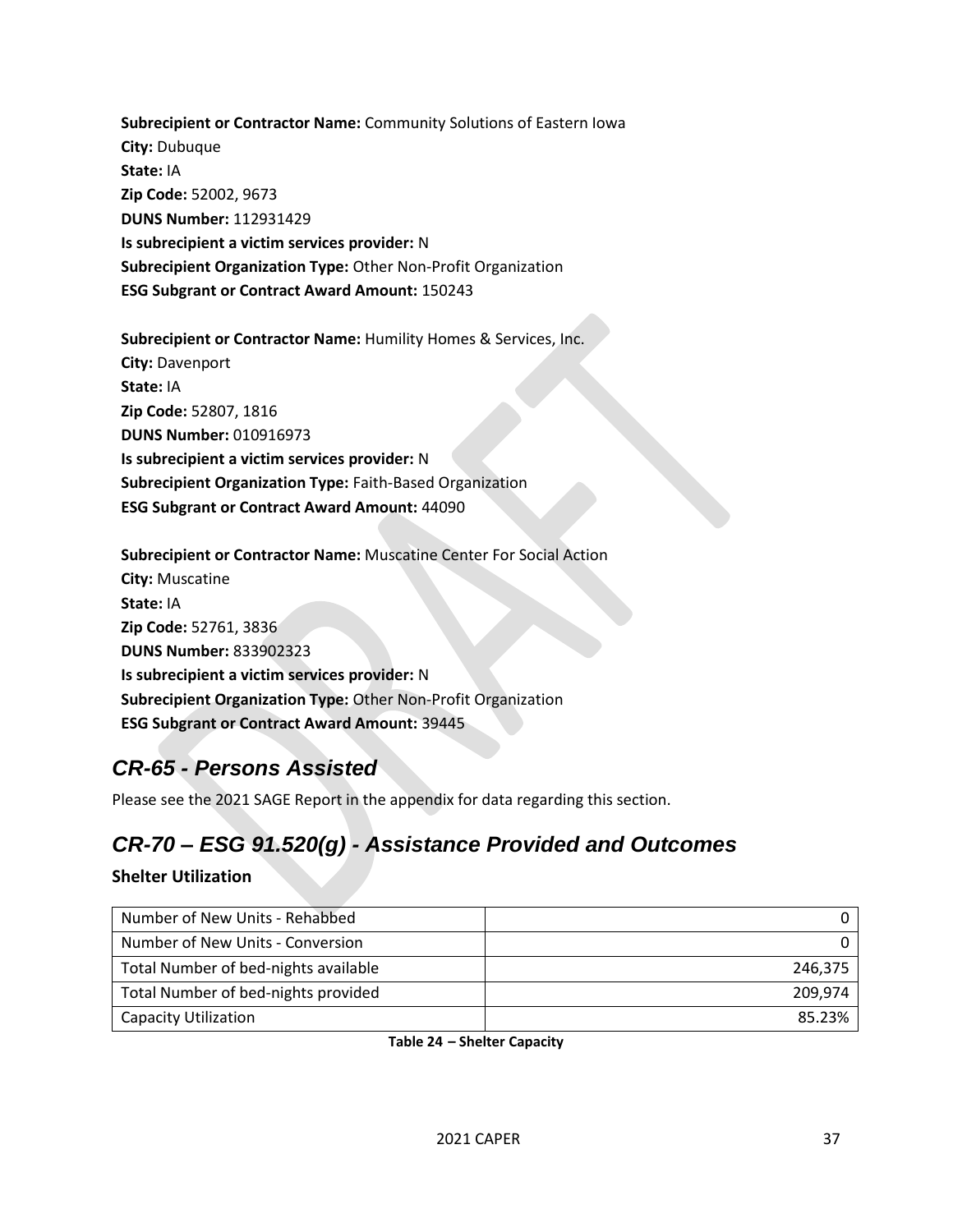## **Project Outcomes Data measured under the performance standards developed in consultation with the CoC(s)**

Applicants for ESG funds report on performance standards developed in consultation with the CoC, including the following: 1) (all programs) numbers served and percentage served that were literally homeless at entry; 2) (Rapid Rehousing programs) length of time from enrollment to housing, move-in error rate, and exit destination error rate; 3) (Rapid Rehousing programs) percentage of clients served that exited to permanent housing; 4) (Shelter programs) length of time in shelter, exits to permanent housing, and exit destination error rate; 5) (Street Outreach programs) percentage of program participant leavers that exited to the streets or unknown; and 6) (Homelessness Prevention programs) percentage of participants that remained permanently housed. Applicants also reported data completeness and data timeliness. For the Shelter Utilization measure here, the data in CR-70 comes from a total of 675 year-round beds from ESG-funded agencies.

## <span id="page-37-0"></span>*CR-75 – Expenditures*

## **11. Expenditures**

#### **11a. ESG Expenditures for Homelessness Prevention**

|                                                      | <b>Dollar Amount of Expenditures in Program Year</b> |         |         |
|------------------------------------------------------|------------------------------------------------------|---------|---------|
|                                                      | 2019                                                 | 2020    | 2021    |
| <b>Expenditures for Rental Assistance</b>            | 227,611                                              | 193,717 | 284,187 |
| <b>Expenditures for Housing Relocation and</b>       |                                                      |         |         |
| <b>Stabilization Services - Financial Assistance</b> | 61,543                                               | 58,399  | 48,817  |
| Expenditures for Housing Relocation &                |                                                      |         |         |
| <b>Stabilization Services - Services</b>             | 194,188                                              | 173,406 | 218,863 |
| Expenditures for Homeless Prevention under           |                                                      |         |         |
| <b>Emergency Shelter Grants Program</b>              | 0                                                    | 0       |         |
| <b>Subtotal Homelessness Prevention</b>              | 483,342                                              | 425,522 | 551,867 |

**Table 25 – ESG Expenditures for Homelessness Prevention**

## **11b. ESG Expenditures for Rapid Re-Housing**

|                                                      | <b>Dollar Amount of Expenditures in Program Year</b> |         |         |
|------------------------------------------------------|------------------------------------------------------|---------|---------|
|                                                      | 2019                                                 | 2020    | 2021    |
| <b>Expenditures for Rental Assistance</b>            | 722,354                                              | 746,391 | 700,009 |
| Expenditures for Housing Relocation and              |                                                      |         |         |
| <b>Stabilization Services - Financial Assistance</b> | 229.344                                              | 230,839 | 130,185 |
| Expenditures for Housing Relocation &                |                                                      |         |         |
| <b>Stabilization Services - Services</b>             | 598,685                                              | 561,541 | 541,385 |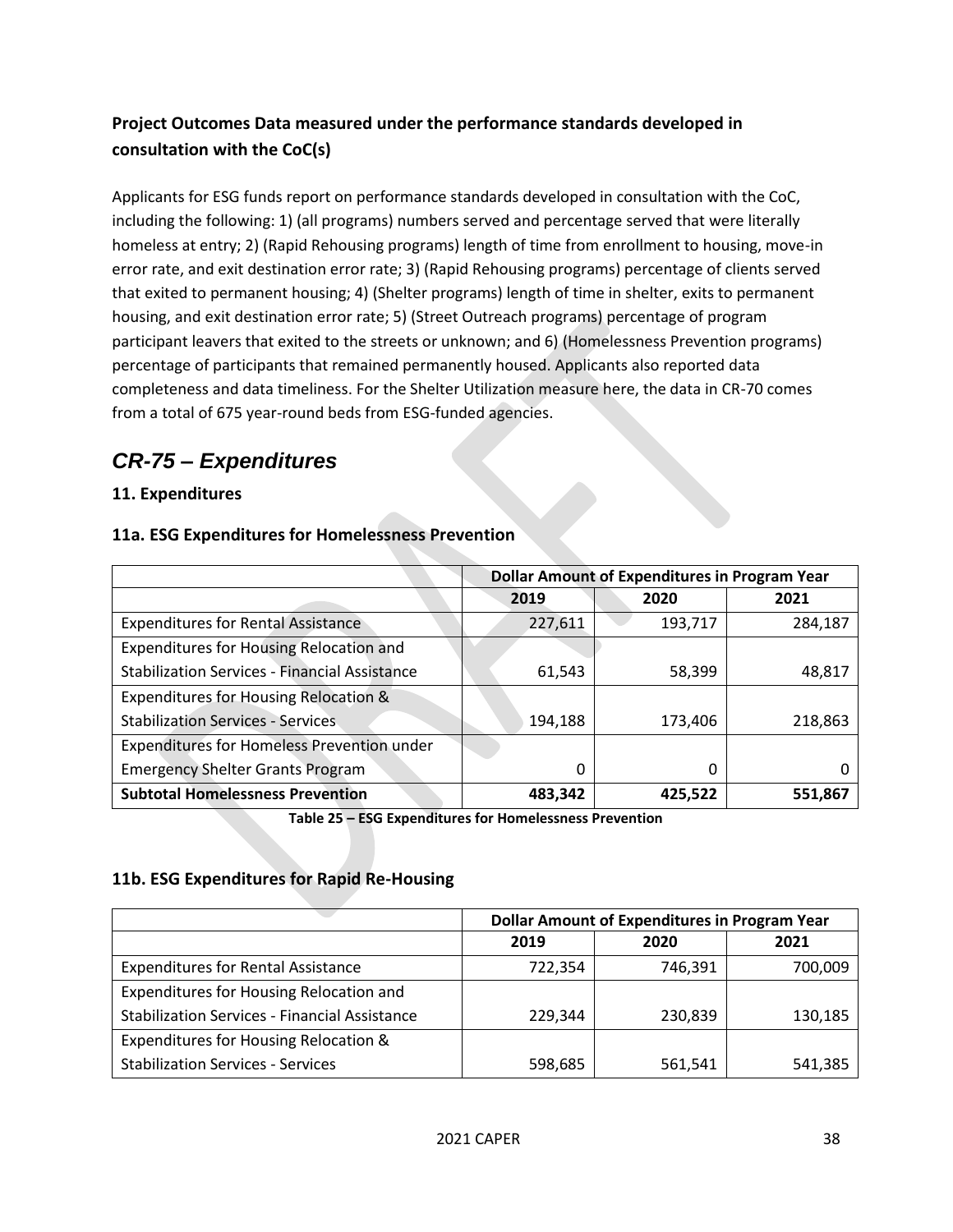| Expenditures for Homeless Assistance under |           |           |           |
|--------------------------------------------|-----------|-----------|-----------|
| <b>Emergency Shelter Grants Program</b>    |           |           |           |
| <b>Subtotal Rapid Re-Housing</b>           | 1,550,383 | 1,538,771 | 1,371,579 |

**Table 26 – ESG Expenditures for Rapid Re-Housing**

## **11c. ESG Expenditures for Emergency Shelter**

|                           | <b>Dollar Amount of Expenditures in Program Year</b> |         |         |
|---------------------------|------------------------------------------------------|---------|---------|
|                           | 2019                                                 | 2020    | 2021    |
| <b>Essential Services</b> | 92,495                                               | 106,252 | 139,107 |
| Operations                | 137,611                                              | 168,019 | 160,127 |
| Renovation                | U                                                    | 0       |         |
| Major Rehab               |                                                      | 0       |         |
| Conversion                | 0                                                    | 0       |         |
| <b>Subtotal</b>           | 230,106                                              | 274,271 | 299,234 |

**Table 27 – ESG Expenditures for Emergency Shelter**

#### **11d. Other Grant Expenditures**

|                        | <b>Dollar Amount of Expenditures in Program Year</b> |         |         |
|------------------------|------------------------------------------------------|---------|---------|
|                        | 2019                                                 | 2020    | 2021    |
| <b>Street Outreach</b> | 93,886                                               | 92,521  | 97,421  |
| <b>HMIS</b>            | 109,373                                              | 108,905 | 111,093 |
| Administration         | 160,898                                              | 124,091 | 29,898  |

**Table 28 - Other Grant Expenditures**

## **11e. Total ESG Grant Funds**

| <b>Total ESG Funds Expended</b> | 2019      | 2020      | 2021      |
|---------------------------------|-----------|-----------|-----------|
|                                 | 2,627,988 | 2,564,081 | 2,461,092 |
|                                 |           |           |           |

**Table 29 - Total ESG Funds Expended**

## **11f. Match Source**

|                            | 2019    | 2020    | 2021    |
|----------------------------|---------|---------|---------|
| Other Non-ESG HUD Funds    | 31,015  | 173,082 | 120,466 |
| <b>Other Federal Funds</b> | 544,647 | 391,777 | 398,500 |
| <b>State Government</b>    | 709,692 | 884,194 | 798,173 |
| <b>Local Government</b>    | 86,023  | 239,189 | 169,923 |
| <b>Private Funds</b>       | 412,221 | 827,487 | 788,887 |
| Other                      | 616,252 | 139,933 | 185,143 |
| Fees                       | 0       | 0       | 0       |